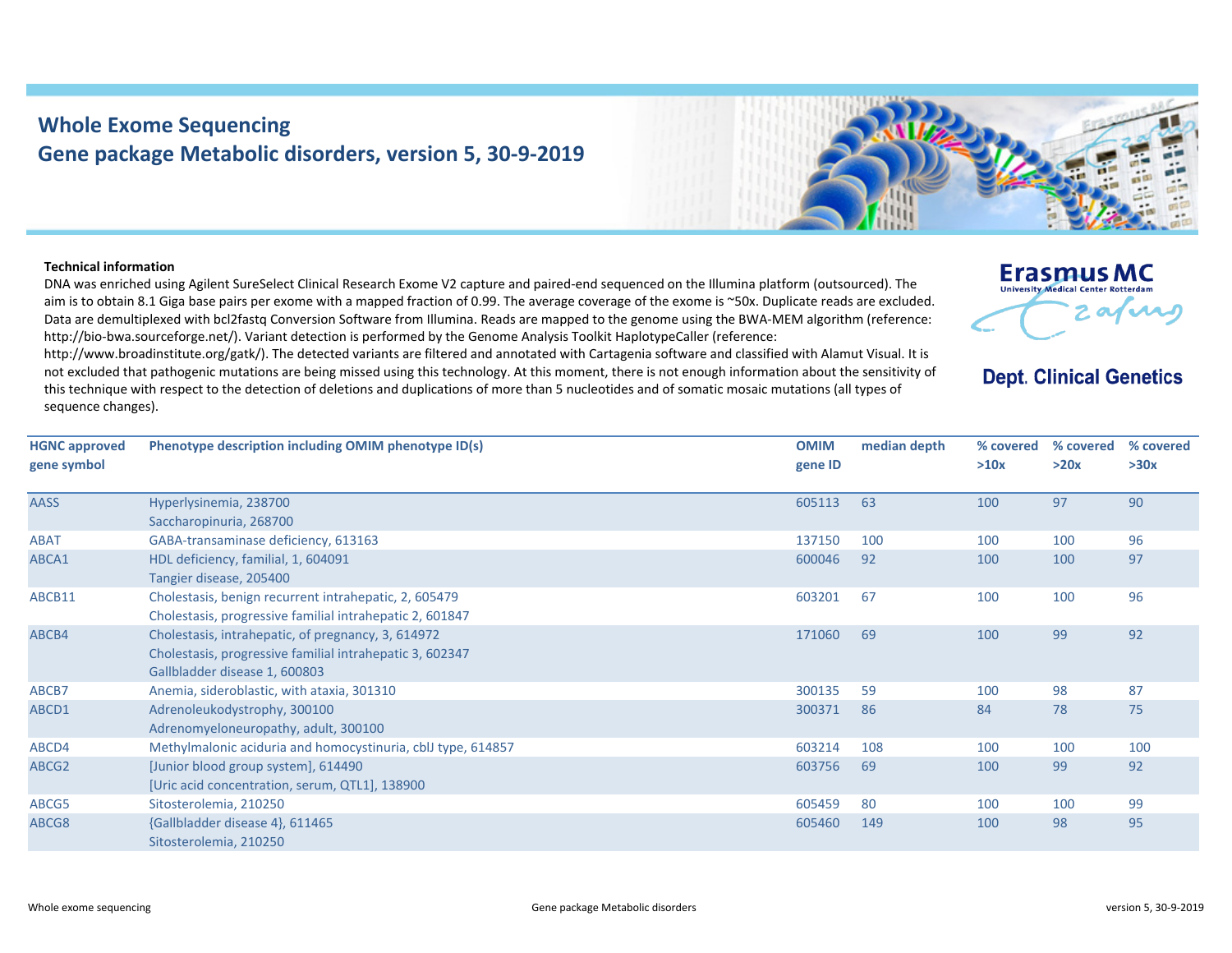| <b>HGNC approved</b> | Phenotype description including OMIM phenotype ID(s)                              | <b>OMIM</b> | median depth |      | % covered % covered | % covered |
|----------------------|-----------------------------------------------------------------------------------|-------------|--------------|------|---------------------|-----------|
| gene symbol          |                                                                                   | gene ID     |              | >10x | >20x                | >30x      |
|                      |                                                                                   |             |              |      |                     |           |
| ABHD12               | Polyneuropathy, hearing loss, ataxia, retinitis pigmentosa, and cataract, 612674  | 613599      | 61           | 100  | 100                 | 94        |
| ABHD5                | Chanarin-Dorfman syndrome, 275630                                                 | 604780      | 74           | 100  | 100                 | 98        |
| <b>ACACA</b>         | Acetyl-CoA carboxylase deficiency, 613933                                         | 200350      | 73           | 100  | 100                 | 95        |
| ACAD <sub>8</sub>    | Isobutyryl-CoA dehydrogenase deficiency, 611283                                   | 604773      | 159          | 100  | 100                 | 100       |
| ACAD9                | Mitochondrial complex I deficiency, nuclear type 20, 611126                       | 611103      | 95           | 100  | 100                 | 100       |
| <b>ACADM</b>         | Acyl-CoA dehydrogenase, medium chain, deficiency of, 201450                       | 607008      | 66           | 100  | 100                 | 96        |
| <b>ACADS</b>         | Acyl-CoA dehydrogenase, short-chain, deficiency of, 201470                        | 606885      | 121          | 100  | 100                 | 100       |
| <b>ACADSB</b>        | 2-methylbutyrylglycinuria, 610006                                                 | 600301      | 67           | 100  | 100                 | 94        |
| <b>ACADVL</b>        | VLCAD deficiency, 201475                                                          | 609575      | 114          | 100  | 100                 | 98        |
| ACAT1                | Alpha-methylacetoacetic aciduria, 203750                                          | 607809      | 71           | 100  | 100                 | 93        |
| ACAT2                | ?ACAT2 deficiency, 614055                                                         | 100678      | 92           | 100  | 100                 | 98        |
| ACBD5                | No OMIM phenotype                                                                 | 616618      | 85           | 100  | 99                  | 89        |
| ACO <sub>2</sub>     | Infantile cerebellar-retinal degeneration, 614559                                 | 100850      | 146          | 100  | 98                  | 94        |
|                      | ?Optic atrophy 9, 616289                                                          |             |              |      |                     |           |
| ACOX1                | Peroxisomal acyl-CoA oxidase deficiency, 264470                                   | 609751      | 103          | 100  | 100                 | 99        |
| ACSF3                | Combined malonic and methylmalonic aciduria, 614265                               | 614245      | 149          | 100  | 100                 | 100       |
| ACY1                 | Aminoacylase 1 deficiency, 609924                                                 | 104620      | 109          | 100  | 100                 | 100       |
| ADA                  | Adenosine deaminase deficiency, partial, 102700, Somatic mosaicism                | 608958      | 85           | 100  | 100                 | 96        |
|                      | Severe combined immunodeficiency due to ADA deficiency, 102700, Somatic mosaicism |             |              |      |                     |           |
| ADCY5                | Dyskinesia, familial, with facial myokymia, 606703                                | 600293      | 111          | 98   | 95                  | 93        |
| ADK                  | Hypermethioninemia due to adenosine kinase deficiency, 614300                     | 102750      | 53           | 100  | 93                  | 80        |
| ADSL                 | Adenylosuccinase deficiency, 103050                                               | 608222      | 89           | 100  | 100                 | 96        |
| AGA                  | Aspartylglucosaminuria, 208400                                                    | 613228      | 73           | 100  | 100                 | 96        |
| <b>AGK</b>           | Cataract 38, 614691                                                               | 610345      | 57           | 100  | 100                 | 93        |
|                      | Sengers syndrome, 212350                                                          |             |              |      |                     |           |
| AGL                  | Glycogen storage disease IIIa, 232400                                             | 610860      | 72           | 100  | 100                 | 95        |
|                      | Glycogen storage disease IIIb, 232400                                             |             |              |      |                     |           |
| AGPAT2               | Lipodystrophy, congenital generalized, type 1, 608594                             | 603100      | 142          | 100  | 100                 | 96        |
| <b>AGPS</b>          | Rhizomelic chondrodysplasia punctata, type 3, 600121                              | 603051      | 61           | 100  | 99                  | 90        |
| <b>AGXT</b>          | Hyperoxaluria, primary, type 1, 259900                                            | 604285      | 133          | 100  | 100                 | 100       |
| AGXT2                | [Beta-aminoisobutyric acid, urinary excretion of], 210100                         | 612471      | 71           | 100  | 99                  | 92        |
| <b>AHCY</b>          | Hypermethioninemia with deficiency of S-adenosylhomocysteine hydrolase, 613752    | 180960      | 151          | 96   | 96                  | 96        |
| AIFM1                | Combined oxidative phosphorylation deficiency 6, 300816                           | 300169      | 55           | 100  | 96                  | 82        |
|                      | Cowchock syndrome, 310490                                                         |             |              |      |                     |           |
|                      | Deafness 5, 300614                                                                |             |              |      |                     |           |
| AK1                  | Hemolytic anemia due to adenylate kinase deficiency, 612631                       | 103000      | 124          | 100  | 100                 | 100       |
| AK <sub>2</sub>      | Reticular dysgenesis, 267500                                                      | 103020      | 68           | 100  | 100                 | 97        |
| AKR1D1               | Bile acid synthesis defect, congenital, 2, 235555                                 | 604741      | 64           | 100  | 100                 | 97        |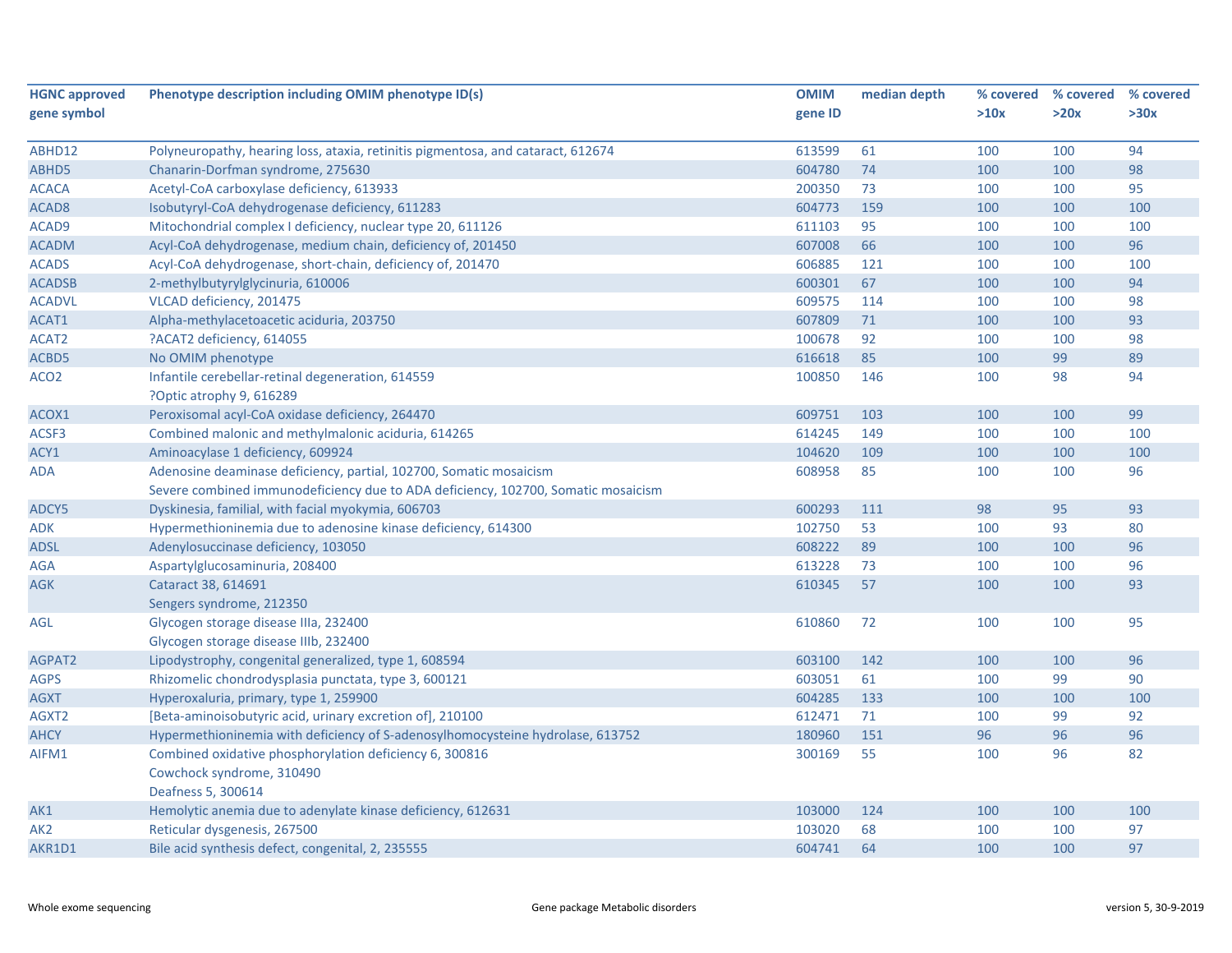| <b>HGNC approved</b><br>gene symbol | Phenotype description including OMIM phenotype ID(s)                     | <b>OMIM</b><br>gene ID | median depth | % covered<br>>10x | % covered<br>>20x | % covered<br>>30x |
|-------------------------------------|--------------------------------------------------------------------------|------------------------|--------------|-------------------|-------------------|-------------------|
|                                     |                                                                          |                        |              |                   |                   |                   |
| <b>ALAD</b>                         | {Lead poisoning, susceptibility to}, 612740                              | 125270                 | 104          | 100               | 100               | 100               |
|                                     | Porphyria, acute hepatic, 612740                                         |                        |              |                   |                   |                   |
| ALAS2                               | Anemia, sideroblastic, 1, 300751                                         | 301300                 | 60           | 100               | 98                | 90                |
|                                     | Protoporphyria, erythropoietic, 300752                                   |                        |              |                   |                   |                   |
| ALDH18A1                            | Cutis laxa 3, 616603                                                     | 138250                 | 80           | 100               | 100               | 98                |
|                                     | Cutis laxa, type IIIA, 219150                                            |                        |              |                   |                   |                   |
|                                     | Spastic paraplegia 9A, 601162                                            |                        |              |                   |                   |                   |
|                                     | Spastic paraplegia 9B, 616586                                            |                        |              |                   |                   |                   |
| ALDH1A3                             | Microphthalmia, isolated 8, 615113                                       | 600463                 | 88           | 100               | 100               | 97                |
| ALDH3A2                             | Sjogren-Larsson syndrome, 270200                                         | 609523                 | 64           | 100               | 99                | 93                |
| ALDH4A1                             | Hyperprolinemia, type II, 239510                                         | 606811                 | 118          | 100               | 100               | 99                |
| ALDH5A1                             | Succinic semialdehyde dehydrogenase deficiency, 271980                   | 610045                 | 66           | 100               | 97                | 91                |
| ALDH6A1                             | Methylmalonate semialdehyde dehydrogenase deficiency, 614105             | 603178                 | 98           | 100               | 100               | 98                |
| ALDH7A1                             | Epilepsy, pyridoxine-dependent, 266100                                   | 107323                 | 69           | 100               | 100               | 91                |
| <b>ALDOA</b>                        | Glycogen storage disease XII, 611881                                     | 103850                 | 144          | 100               | 100               | 100               |
| <b>ALDOB</b>                        | Fructose intolerance, hereditary, 229600                                 | 612724                 | 102          | 100               | 100               | 100               |
| ALG1                                | Congenital disorder of glycosylation, type Ik, 608540                    | 605907                 | 61           | 91                | 79                | 73                |
| <b>ALG11</b>                        | Congenital disorder of glycosylation, type Ip, 613661                    | 613666                 | 73           | 100               | 100               | 99                |
| <b>ALG12</b>                        | Congenital disorder of glycosylation, type Ig, 607143                    | 607144                 | 158          | 100               | 100               | 100               |
| <b>ALG13</b>                        | ?Congenital disorder of glycosylation, type Is, 300884                   | 300776                 | 50           | 100               | 97                | 83                |
|                                     | Epileptic encephalopathy, early infantile, 36, 300884                    |                        |              |                   |                   |                   |
| <b>ALG14</b>                        | ?Myasthenic syndrome, congenital, 15, without tubular aggregates, 616227 | 612866                 | 102          | 100               | 100               | 97                |
| ALG <sub>2</sub>                    | ?Congenital disorder of glycosylation, type Ii, 607906                   | 607905                 | 81           | 100               | 100               | 99                |
|                                     | Myasthenic syndrome, congenital, 14, with tubular aggregates, 616228     |                        |              |                   |                   |                   |
| ALG3                                | Congenital disorder of glycosylation, type Id, 601110                    | 608750                 | 95           | 100               | 100               | 100               |
| ALG6                                | Congenital disorder of glycosylation, type Ic, 603147                    | 604566                 | 73           | 100               | 100               | 96                |
| ALG8                                | Congenital disorder of glycosylation, type Ih, 608104                    | 608103                 | 62           | 100               | 100               | 94                |
|                                     | Polycystic liver disease 3 with or without kidney cysts, 617874          |                        |              |                   |                   |                   |
| ALG9                                | Congenital disorder of glycosylation, type II, 608776                    | 606941                 | 64           | 100               | 100               | 94                |
|                                     | Gillessen-Kaesbach-Nishimura syndrome, 263210                            |                        |              |                   |                   |                   |
| ALOX12B                             | Ichthyosis, congenital 2, 242100                                         | 603741                 | 113          | 100               | 100               | 99                |
| ALPL                                | Hypophosphatasia, adult, 146300                                          | 171760                 | 130          | 100               | 100               | 100               |
|                                     | Hypophosphatasia, childhood, 241510                                      |                        |              |                   |                   |                   |
|                                     | Hypophosphatasia, infantile, 241500                                      |                        |              |                   |                   |                   |
|                                     | Odontohypophosphatasia, 146300                                           |                        |              |                   |                   |                   |
| <b>AMACR</b>                        | Alpha-methylacyl-CoA racemase deficiency, 614307                         | 604489                 | 96           | 100               | 100               | 98                |
|                                     | Bile acid synthesis defect, congenital, 4, 214950                        |                        |              |                   |                   |                   |
| AMN                                 | Megaloblastic anemia-1, Norwegian type, 261100                           | 605799                 | 89           | 100               | 93                | 83                |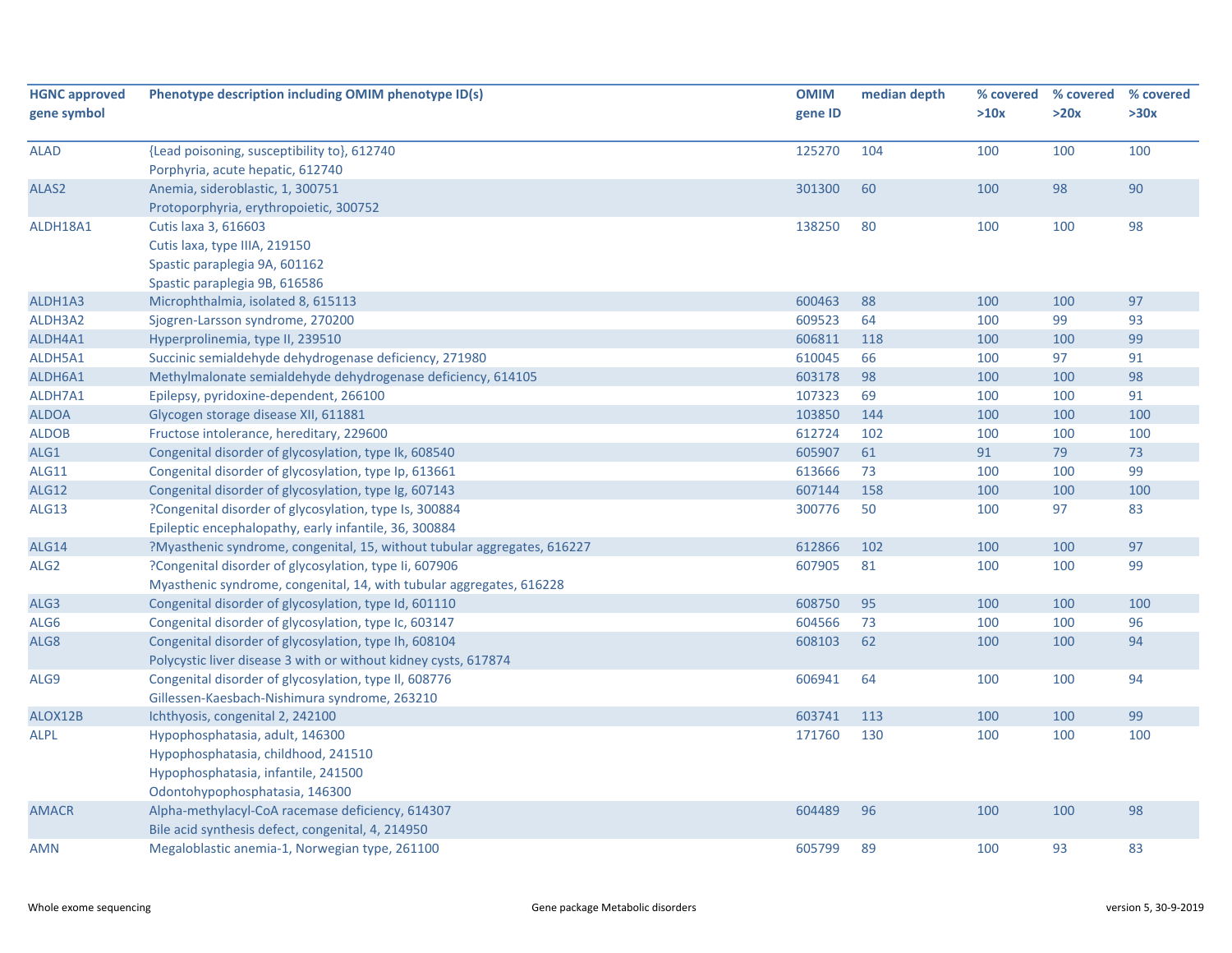| <b>HGNC approved</b> | Phenotype description including OMIM phenotype ID(s)                           | <b>OMIM</b> | median depth |      | % covered % covered | % covered |
|----------------------|--------------------------------------------------------------------------------|-------------|--------------|------|---------------------|-----------|
| gene symbol          |                                                                                | gene ID     |              | >10x | >20x                | >30x      |
| AMPD1                | Myopathy due to myoadenylate deaminase deficiency, 615511                      | 102770      | 67           | 100  | 99                  | 95        |
| AMPD2                | Pontocerebellar hypoplasia, type 9, 615809<br>?Spastic paraplegia 63, 615686   | 102771      | 142          | 100  | 100                 | 100       |
| AMT                  | Glycine encephalopathy, 605899                                                 | 238310      | 130          | 100  | 100                 | 100       |
| APOA1                | Amyloidosis, 3 or more types, 105200                                           | 107680      | 130          | 100  | 100                 | 100       |
|                      | ApoA-I and apoC-III deficiency, combined, 618463                               |             |              |      |                     |           |
|                      | Hypoalphalipoproteinemia, primary, 2, with or without corneal clouding, 618463 |             |              |      |                     |           |
| APOB                 | Hypercholesterolemia, familial, 2, 144010                                      | 107730      | 159          | 100  | 100                 | 100       |
|                      | Hypobetalipoproteinemia, 615558                                                |             |              |      |                     |           |
| APOC2                | Hyperlipoproteinemia, type lb, 207750                                          | 608083      | 91           | 100  | 100                 | 100       |
| <b>APOE</b>          | Alzheimer disease-2, 104310                                                    | 107741      | 102          | 100  | 100                 | 95        |
|                      | {Coronary artery disease, severe, susceptibility to}, 617347                   |             |              |      |                     |           |
|                      | Hyperlipoproteinemia, type III, 617347                                         |             |              |      |                     |           |
|                      | Lipoprotein glomerulopathy, 611771                                             |             |              |      |                     |           |
|                      | {?Macular degeneration, age-related}, 603075                                   |             |              |      |                     |           |
|                      | Sea-blue histiocyte disease, 269600                                            |             |              |      |                     |           |
| <b>APRT</b>          | Adenine phosphoribosyltransferase deficiency, 614723                           | 102600      | 81           | 100  | 100                 | 100       |
| <b>APTX</b>          | Ataxia, early-onset, with oculomotor apraxia and hypoalbuminemia, 208920       | 606350      | 76           | 100  | 99                  | 92        |
| ARG1                 | Argininemia, 207800                                                            | 608313      | 75           | 100  | 100                 | 98        |
| ARSA                 | Metachromatic leukodystrophy, 250100                                           | 607574      | 136          | 100  | 100                 | 100       |
| <b>ARSB</b>          | Mucopolysaccharidosis type VI (Maroteaux-Lamy), 253200                         | 611542      | 73           | 100  | 100                 | 98        |
| ASAH1                | Farber lipogranulomatosis, 228000                                              | 613468      | 67           | 100  | 100                 | 93        |
|                      | Spinal muscular atrophy with progressive myoclonic epilepsy, 159950            |             |              |      |                     |           |
| <b>ASL</b>           | Argininosuccinic aciduria, 207900                                              | 608310      | 117          | 100  | 100                 | 99        |
| <b>ASNS</b>          | Asparagine synthetase deficiency, 615574                                       | 108370      | 73           | 100  | 100                 | 92        |
| <b>ASPA</b>          | Canavan disease, 271900                                                        | 608034      | 55           | 100  | 99                  | 91        |
| ASS1                 | Citrullinemia, 215700                                                          | 603470      | 115          | 100  | 98                  | 90        |
| <b>ATIC</b>          | AICA-ribosiduria due to ATIC deficiency, 608688                                | 601731      | 62           | 100  | 100                 | 96        |
| ATP5F1E              | ?Mitochondrial complex V (ATP synthase) deficiency, nuclear type 3, 614053     | 606153      | 88           | 100  | 100                 | 100       |
| ATP6AP1              | Immunodeficiency 47, 300972                                                    | 300197      | 76           | 100  | 99                  | 95        |
| ATP6V0A2             | Cutis laxa, type IIA, 219200                                                   | 611716      | 81           | 100  | 100                 | 97        |
|                      | Wrinkly skin syndrome, 278250                                                  |             |              |      |                     |           |
| ATP7A                | Menkes disease, 309400                                                         | 300011      | 49           | 100  | 98                  | 84        |
|                      | Occipital horn syndrome, 304150                                                |             |              |      |                     |           |
|                      | Spinal muscular atrophy, distal 3, 300489                                      |             |              |      |                     |           |
| ATP7B                | Wilson disease, 277900                                                         | 606882      | 99           | 100  | 100                 | 99        |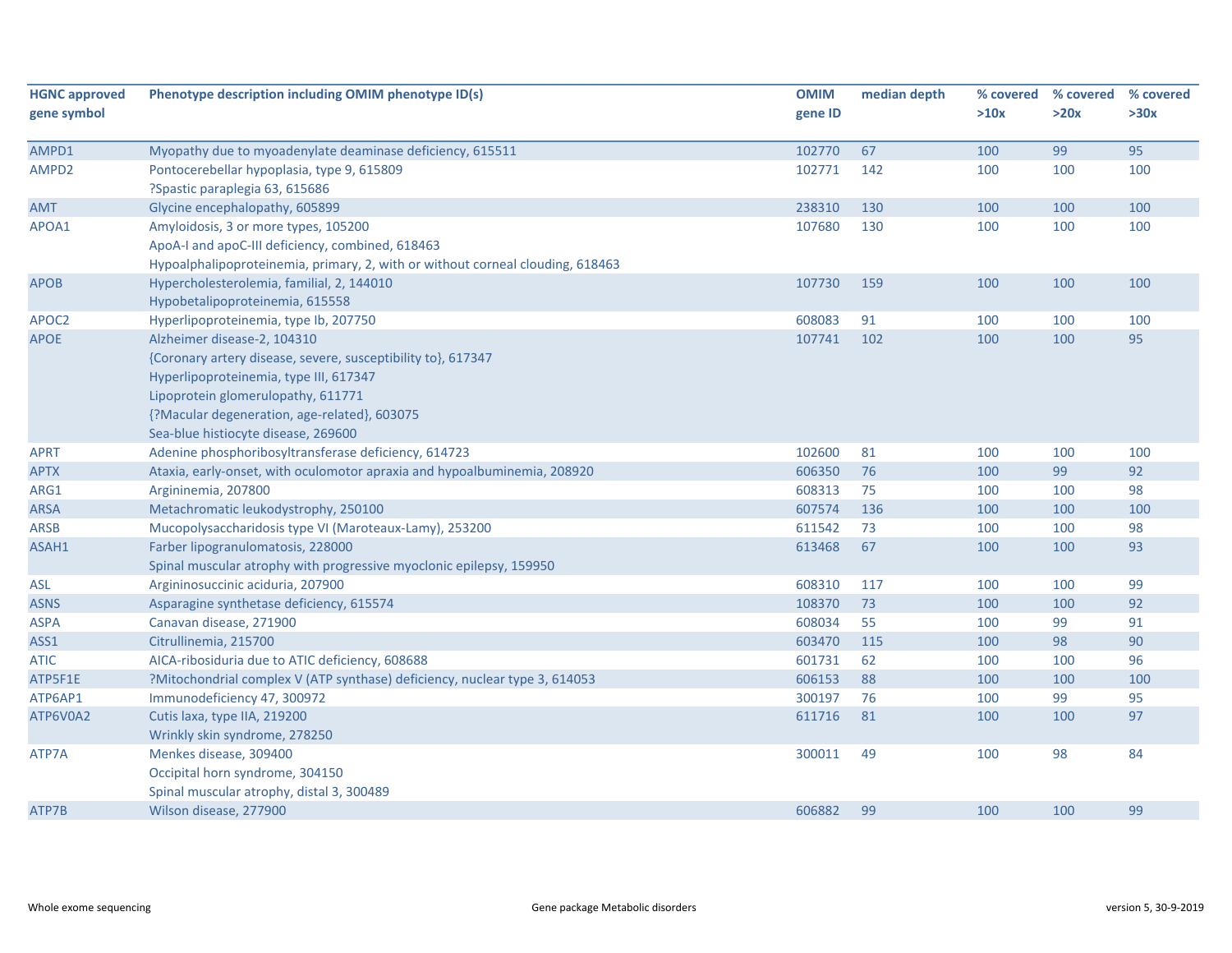| <b>HGNC approved</b><br>gene symbol | Phenotype description including OMIM phenotype ID(s)                                                                      | <b>OMIM</b><br>gene ID | median depth | % covered<br>>10x | % covered<br>>20x | % covered<br>>30x |
|-------------------------------------|---------------------------------------------------------------------------------------------------------------------------|------------------------|--------------|-------------------|-------------------|-------------------|
|                                     |                                                                                                                           |                        |              |                   |                   |                   |
| ATP8B1                              | Cholestasis, benign recurrent intrahepatic, 243300                                                                        | 602397                 | 70           | 100               | 100               | 95                |
|                                     | Cholestasis, intrahepatic, of pregnancy, 1, 147480                                                                        |                        |              |                   |                   |                   |
|                                     | Cholestasis, progressive familial intrahepatic 1, 211600                                                                  |                        |              |                   |                   |                   |
| ATPAF2                              | ?Mitochondrial complex V (ATP synthase) deficiency, nuclear type 1, 604273                                                | 608918                 | 73           | 100               | 100               | 100               |
| AUH                                 | 3-methylglutaconic aciduria, type I, 250950                                                                               | 600529                 | 94           | 100               | 100               | 98                |
| <b>B3GALNT1</b>                     | [Blood group, P1PK system, P(k) phenotype], 111400                                                                        | 603094                 | 89           | 100               | 100               | 100               |
|                                     | [Blood group, globoside system], 615021                                                                                   |                        |              |                   |                   |                   |
| <b>B3GALNT2</b>                     | Muscular dystrophy-dystroglycanopathy (congenital with brain and eye anomalies, type A, 11, 615181                        | 610194                 | 59           | 100               | 100               | 97                |
| <b>B3GALT6</b>                      | Ehlers-Danlos syndrome, spondylodysplastic type, 2, 615349                                                                | 615291                 | 64           | 79                | 75                | 72                |
|                                     | Spondyloepimetaphyseal dysplasia with joint laxity, type 1, with or without fractures, 271640                             |                        |              |                   |                   |                   |
| B3GAT3                              | Multiple joint dislocations, short stature, craniofacial dysmorphism, with or without congenital heart defects,<br>245600 | 606374                 | 125          | 100               | 100               | 100               |
| <b>B3GLCT</b>                       | Peters-plus syndrome, 261540                                                                                              | 610308                 | 67           | 100               | 99                | 85                |
| <b>B4GALNT1</b>                     | Spastic paraplegia 26, 609195                                                                                             | 601873                 | 111          | 100               | 100               | 100               |
| B4GALT1                             | Congenital disorder of glycosylation, type IId, 607091                                                                    | 137060                 | 95           | 100               | 100               | 100               |
| B4GALT7                             | Ehlers-Danlos syndrome, spondylodysplastic type, 1, 130070                                                                | 604327                 | 126          | 100               | 100               | 98                |
| <b>BAAT</b>                         | Hypercholanemia, familial, 607748                                                                                         | 602938                 | 73           | 100               | 100               | 87                |
| <b>BCKDHA</b>                       | Maple syrup urine disease, type Ia, 248600                                                                                | 608348                 | 160          | 100               | 100               | 100               |
| <b>BCKDHB</b>                       | Maple syrup urine disease, type Ib, 248600                                                                                | 248611                 | 64           | 100               | 99                | 94                |
| BCO1                                | ?Hypercarotenemia and vitamin A deficiency, 115300                                                                        | 605748                 | 74           | 100               | 100               | 97                |
| BCS1L                               | Bjornstad syndrome, 262000                                                                                                | 603647                 | 170          | 100               | 100               | 100               |
|                                     | GRACILE syndrome, 603358                                                                                                  |                        |              |                   |                   |                   |
|                                     | Leigh syndrome, 256000                                                                                                    |                        |              |                   |                   |                   |
|                                     | Mitochondrial complex III deficiency, nuclear type 1, 124000                                                              |                        |              |                   |                   |                   |
| <b>BHMT</b>                         | No OMIM phenotype                                                                                                         | 602888                 | 58           | 100               | 95                | 86                |
| <b>BLVRA</b>                        | Hyperbiliverdinemia, 614156                                                                                               | 109750                 | 78           | 100               | 100               | 97                |
| BMP <sub>2</sub>                    | Brachydactyly, type A2, 112600                                                                                            | 112261                 | 123          | 100               | 100               | 99                |
|                                     | {HFE hemochromatosis, modifier of}, 235200                                                                                |                        |              |                   |                   |                   |
|                                     | Short stature, facial dysmorphism, and skeletal anomalies with or without cardiac anomalies, 617877                       |                        |              |                   |                   |                   |
| BOLA3                               | Multiple mitochondrial dysfunctions syndrome 2 with hyperglycinemia, 614299                                               | 613183                 | 69           | 100               | 100               | 91                |
| <b>BPGM</b>                         | Erythrocytosis, familial, 8, 222800                                                                                       | 613896                 | 71           | 100               | 100               | 99                |
| <b>BTD</b>                          | Biotinidase deficiency, 253260                                                                                            | 609019                 | 89           | 100               | 100               | 100               |
| C1GALT1C1                           | Tn polyagglutination syndrome, somatic, 300622                                                                            | 300611                 | 47           | 100               | 100               | 95                |
| CA5A                                | Hyperammonemia due to carbonic anhydrase VA deficiency, 615751                                                            | 114761                 | 175          | 100               | 100               | 100               |
| CAD                                 | Epileptic encephalopathy, early infantile, 50, 616457                                                                     | 114010                 | 121          | 100               | 100               | 100               |
| CANT1                               | Desbuquois dysplasia 1, 251450                                                                                            | 613165                 | 128          | 100               | 100               | 100               |
|                                     | Epiphyseal dysplasia, multiple, 7, 617719                                                                                 |                        |              |                   |                   |                   |
| <b>CAT</b>                          | Acatalasemia, 614097                                                                                                      | 115500                 | 70           | 100               | 100               | 93                |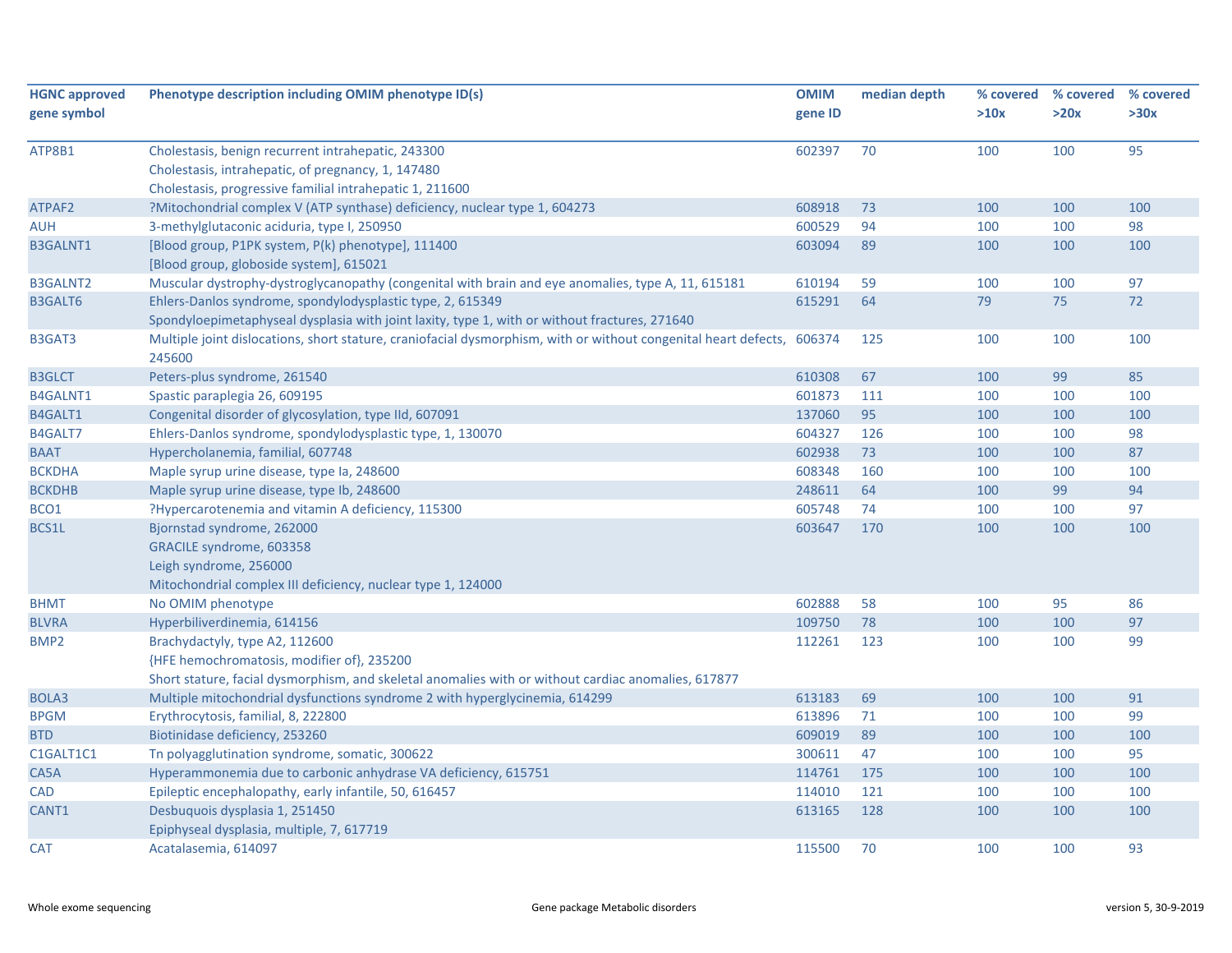| <b>HGNC approved</b> | Phenotype description including OMIM phenotype ID(s)                                                  | <b>OMIM</b> | median depth     | % covered | % covered | % covered |
|----------------------|-------------------------------------------------------------------------------------------------------|-------------|------------------|-----------|-----------|-----------|
| gene symbol          |                                                                                                       | gene ID     |                  | >10x      | >20x      | >30x      |
|                      |                                                                                                       |             |                  |           |           |           |
| <b>CBLIF</b>         | Intrinsic factor deficiency, 261000                                                                   | 609342      | No coverage data |           |           |           |
| <b>CBS</b>           | Homocystinuria, B6-responsive and nonresponsive types, 236200                                         | 613381      | 127              | 100       | 100       | 100       |
|                      | Thrombosis, hyperhomocysteinemic, 236200                                                              |             |                  |           |           |           |
| <b>CCDC115</b>       | Congenital disorder of glycosylation, type IIo, 616828                                                | 613734      | 65               | 87        | 82        | 79        |
| CD320                | Methylmalonic aciduria, transient, due to transcobalamin receptor defect, 613646                      | 606475      | 95               | 100       | 100       | 100       |
| <b>CEL</b>           | Maturity-onset diabetes of the young, type VIII, 609812                                               | 114840      | 151              | 94        | 90        | 87        |
| <b>CERKL</b>         | Retinitis pigmentosa 26, 608380                                                                       | 608381      | 73               | 100       | 99        | 94        |
| CERS3                | Ichthyosis, congenital 9, 615023                                                                      | 615276      | 65               | 100       | 100       | 94        |
| <b>CETP</b>          | [High density lipoprotein cholesterol level QTL 10], 143470                                           | 118470      | 95               | 100       | 100       | 100       |
|                      | Hyperalphalipoproteinemia, 143470                                                                     |             |                  |           |           |           |
| <b>CHKB</b>          | Muscular dystrophy, congenital, megaconial type, 602541                                               | 612395      | 111              | 100       | 100       | 100       |
| CHST14               | Ehlers-Danlos syndrome, musculocontractural type 1, 601776                                            | 608429      | 133              | 100       | 98        | 97        |
| CHST3                | Spondyloepiphyseal dysplasia with congenital joint dislocations, 143095                               | 603799      | 129              | 100       | 100       | 100       |
| CHST <sub>6</sub>    | Macular corneal dystrophy, 217800                                                                     | 605294      | 246              | 100       | 100       | 100       |
| CHSY1                | Temtamy preaxial brachydactyly syndrome, 605282                                                       | 608183      | 79               | 98        | 95        | 92        |
| <b>CIC</b>           | Mental retardation 45, 617600                                                                         | 612082      | 134              | 100       | 100       | 99        |
| CLDN16               | Hypomagnesemia 3, renal, 248250                                                                       | 603959      | 73               | 100       | 100       | 97        |
| CLDN19               | Hypomagnesemia 5, renal, with ocular involvement, 248190                                              | 610036      | 149              | 100       | 100       | 100       |
| CLN3                 | Ceroid lipofuscinosis, neuronal, 3, 204200                                                            | 607042      | 111              | 100       | 100       | 100       |
| CLN5                 | Ceroid lipofuscinosis, neuronal, 5, 256731                                                            | 608102      | 70               | 100       | 100       | 100       |
| CLN6                 | Ceroid lipofuscinosis, neuronal, 6, 601780                                                            | 606725      | 120              | 100       | 100       | 99        |
|                      | Ceroid lipofuscinosis, neuronal, Kufs type, adult onset, 204300                                       |             |                  |           |           |           |
| CLN <sub>8</sub>     | Ceroid lipofuscinosis, neuronal, 8, 600143                                                            | 607837      | 129              | 100       | 100       | 100       |
|                      | Ceroid lipofuscinosis, neuronal, 8, Northern epilepsy variant, 610003                                 |             |                  |           |           |           |
| <b>CLPB</b>          | 3-methylglutaconic aciduria, type VII, with cataracts, neurologic involvement and neutropenia, 616271 | 616254      | 114              | 100       | 100       | 100       |
| <b>CLPS</b>          | No OMIM phenotype                                                                                     | 120105      | 114              | 100       | 100       | 100       |
| <b>CLPX</b>          | ?Protoporphyria, erythropoietic, 2, 618015                                                            | 615611      | 55               | 100       | 98        | 85        |
| CNDP1                | No OMIM phenotype                                                                                     | 609064      | 72               | 100       | 100       | 96        |
| CNNM <sub>2</sub>    | Hypomagnesemia 6, renal, 613882                                                                       | 607803      | 161              | 100       | 100       | 99        |
|                      | Hypomagnesemia, seizures, and mental retardation, 616418                                              |             |                  |           |           |           |
| COG1                 | Congenital disorder of glycosylation, type IIg, 611209                                                | 606973      | 96               | 100       | 100       | 98        |
| COG <sub>2</sub>     | ?Congenital disorder of glycosylation, type IIq, 617395                                               | 606974      | 65               | 100       | 100       | 93        |
| COG4                 | Congenital disorder of glycosylation, type IIj, 613489                                                | 606976      | 81               | 100       | 100       | 99        |
|                      | Saul-Wilson syndrome, 618150                                                                          |             |                  |           |           |           |
| COG5                 | Congenital disorder of glycosylation, type IIi, 613612                                                | 606821      | 66               | 100       | 99        | 91        |
| COG <sub>6</sub>     | Congenital disorder of glycosylation, type III, 614576                                                | 606977      | 65               | 100       | 99        | 90        |
|                      | Shaheen syndrome, 615328                                                                              |             |                  |           |           |           |
| COG7                 | Congenital disorder of glycosylation, type IIe, 608779                                                | 606978      | 83               | 100       | 100       | 98        |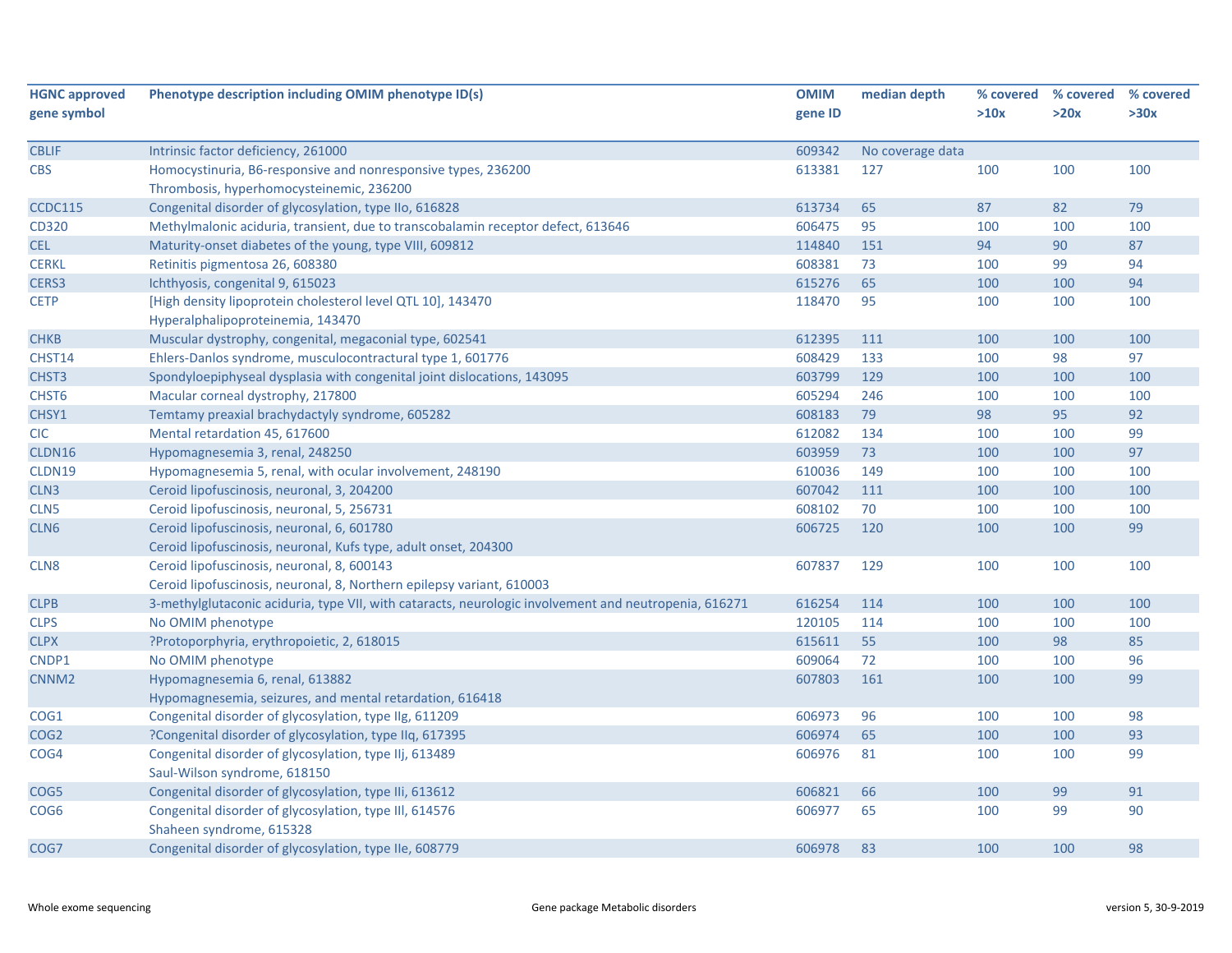| <b>HGNC approved</b> | Phenotype description including OMIM phenotype ID(s)                                               | <b>OMIM</b> | median depth | % covered | % covered | % covered |
|----------------------|----------------------------------------------------------------------------------------------------|-------------|--------------|-----------|-----------|-----------|
| gene symbol          |                                                                                                    | gene ID     |              | >10x      | >20x      | >30x      |
|                      |                                                                                                    |             |              |           |           |           |
| COG8                 | Congenital disorder of glycosylation, type IIh, 611182                                             | 606979      | 125          | 100       | 100       | 100       |
| COQ <sub>2</sub>     | Coenzyme Q10 deficiency, primary, 1, 607426                                                        | 609825      | 66           | 100       | 100       | 94        |
|                      | {Multiple system atrophy, susceptibility to}, 146500                                               |             |              |           |           |           |
| COQ8A                | Coenzyme Q10 deficiency, primary, 4, 612016                                                        | 606980      | 129          | 100       | 100       | 100       |
| <b>COX10</b>         | Leigh syndrome due to mitochondrial COX4 deficiency, 256000                                        | 602125      | 139          | 100       | 100       | 99        |
|                      | Mitochondrial complex IV deficiency, 220110                                                        |             |              |           |           |           |
| <b>COX15</b>         | Cardioencephalomyopathy, fatal infantile, due to cytochrome c oxidase deficiency 2, 615119         | 603646      | 65           | 100       | 98        | 92        |
|                      | Leigh syndrome due to cytochrome c oxidase deficiency, 256000                                      |             |              |           |           |           |
| COX6B1               | Mitochondrial complex IV deficiency, 220110                                                        | 124089      | 102          | 100       | 100       | 100       |
| CP                   | Cerebellar ataxia, 604290                                                                          | 117700      | 63           | 100       | 100       | 96        |
|                      | Hemosiderosis, systemic, due to aceruloplasminemia, 604290                                         |             |              |           |           |           |
|                      | [Hypoceruloplasminemia, hereditary], 604290                                                        |             |              |           |           |           |
| <b>CPOX</b>          | Coproporphyria, 121300                                                                             | 612732      | 82           | 100       | 100       | 98        |
|                      | Harderoporphyria, 121300                                                                           |             |              |           |           |           |
| CPS1                 | Carbamoylphosphate synthetase I deficiency, 237300                                                 | 608307      | 61           | 100       | 100       | 96        |
|                      | {Pulmonary hypertension, neonatal, susceptibility to}, 615371                                      |             |              |           |           |           |
| CPT1A                | CPT deficiency, hepatic, type IA, 255120                                                           | 600528      | 109          | 100       | 100       | 98        |
| CPT <sub>2</sub>     | CPT II deficiency, infantile, 600649                                                               | 600650      | 106          | 100       | 100       | 99        |
|                      | CPT II deficiency, lethal neonatal, 608836                                                         |             |              |           |           |           |
|                      | CPT II deficiency, myopathic, stress-induced, 255110                                               |             |              |           |           |           |
|                      | {Encephalopathy, acute, infection-induced, 4, susceptibility to}, 614212                           |             |              |           |           |           |
| <b>CRPPA</b>         | Muscular dystrophy-dystroglycanopathy (congenital with brain and eye anomalies), type A, 7, 614643 | 614631      | 81           | 100       | 99        | 93        |
|                      | Muscular dystrophy-dystroglycanopathy (limb-girdle), type C, 7, 616052                             |             |              |           |           |           |
| CRTC1                | Mucoepidermoid salivary gland carcinoma                                                            | 607536      | 146          | 100       | 100       | 99        |
| <b>CTH</b>           | Cystathioninuria, 219500                                                                           | 607657      | 76           | 100       | 100       | 98        |
|                      | Homocysteine, total plasma, elevated                                                               |             |              |           |           |           |
| <b>CTNS</b>          | Cystinosis, atypical nephropathic, 219800                                                          | 606272      | 118          | 100       | 100       | 100       |
|                      | Cystinosis, late-onset juvenile or adolescent nephropathic, 219900                                 |             |              |           |           |           |
|                      | Cystinosis, nephropathic, 219800                                                                   |             |              |           |           |           |
|                      | Cystinosis, ocular nonnephropathic, 219750                                                         |             |              |           |           |           |
| <b>CTSA</b>          | Galactosialidosis, 256540                                                                          | 613111      | 124          | 100       | 100       | 100       |
| <b>CTSC</b>          | Haim-Munk syndrome, 245010                                                                         | 602365      | 75           | 100       | 100       | 97        |
|                      | Papillon-Lefevre syndrome, 245000                                                                  |             |              |           |           |           |
|                      | Periodontitis 1, juvenile, 170650                                                                  |             |              |           |           |           |
| <b>CTSD</b>          | Ceroid lipofuscinosis, neuronal, 10, 610127                                                        | 116840      | 137          | 100       | 100       | 100       |
| <b>CTSK</b>          | Pycnodysostosis, 265800                                                                            | 601105      | 65           | 100       | 100       | 98        |
| <b>CUBN</b>          | Megaloblastic anemia-1, Finnish type, 261100                                                       | 602997      | 82           | 100       | 100       | 96        |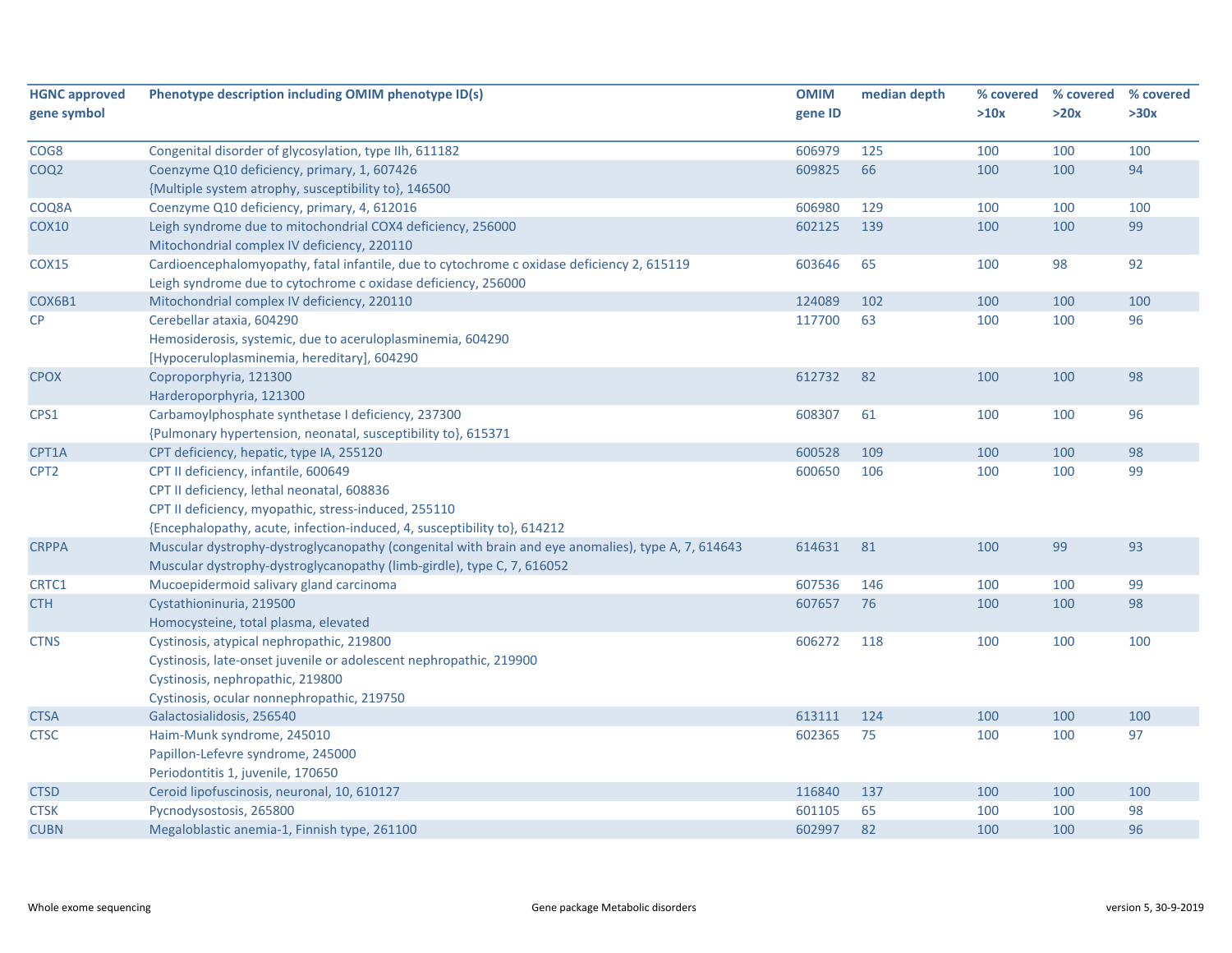| <b>HGNC approved</b> | Phenotype description including OMIM phenotype ID(s)                                          | <b>OMIM</b> | median depth |      | % covered % covered | % covered |
|----------------------|-----------------------------------------------------------------------------------------------|-------------|--------------|------|---------------------|-----------|
| gene symbol          |                                                                                               | gene ID     |              | >10x | >20x                | >30x      |
| CYB5R3               | Methemoglobinemia, type I, 250800                                                             | 613213      | 127          | 100  | 100                 | 100       |
|                      | Methemoglobinemia, type II, 250800                                                            |             |              |      |                     |           |
| <b>CYP27A1</b>       | Cerebrotendinous xanthomatosis, 213700                                                        | 606530      | 131          | 100  | 100                 | 100       |
| <b>CYP27B1</b>       | Vitamin D-dependent rickets, type I, 264700                                                   | 609506      | 122          | 100  | 100                 | 100       |
| CYP7A1               | No OMIM phenotype                                                                             | 118455      | 69           | 100  | 100                 | 98        |
| CYP7B1               | Bile acid synthesis defect, congenital, 3, 613812                                             | 603711      | 67           | 100  | 100                 | 98        |
|                      | Spastic paraplegia 5A, 270800                                                                 |             |              |      |                     |           |
| D2HGDH               | D-2-hydroxyglutaric aciduria, 600721                                                          | 609186      | 140          | 100  | 100                 | 100       |
| DARS <sub>2</sub>    | Leukoencephalopathy with brain stem and spinal cord involvement and lactate elevation, 611105 | 610956      | 63           | 100  | 100                 | 97        |
| <b>DBH</b>           | Orthostatic hypotension 1, due to DBH deficiency, 223360                                      | 609312      | 136          | 100  | 100                 | 100       |
| <b>DBT</b>           | Maple syrup urine disease, type II, 248600                                                    | 248610      | 115          | 100  | 100                 | 99        |
| <b>DCXR</b>          | [Pentosuria], 260800                                                                          | 608347      | 165          | 100  | 100                 | 100       |
| <b>DDC</b>           | Aromatic L-amino acid decarboxylase deficiency, 608643                                        | 107930      | 84           | 100  | 99                  | 92        |
| DDHD1                | Spastic paraplegia 28, 609340                                                                 | 614603      | 107          | 100  | 98                  | 92        |
| <b>DDOST</b>         | ?Congenital disorder of glycosylation, type Ir, 614507                                        | 602202      | 92           | 100  | 100                 | 100       |
| DGAT1                | ?Diarrhea 7, protein-losing enteropathy type, 615863                                          | 604900      | 116          | 96   | 91                  | 85        |
| <b>DGKE</b>          | {Hemolytic uremic syndrome, atypical, susceptibility to, 7}, 615008                           | 601440      | 106          | 100  | 100                 | 98        |
|                      | Nephrotic syndrome, type 7, 615008                                                            |             |              |      |                     |           |
| <b>DGUOK</b>         | Mitochondrial DNA depletion syndrome 3 (hepatocerebral type), 251880                          | 601465      | 73           | 100  | 100                 | 92        |
|                      | Portal hypertension, noncirrhotic, 617068                                                     |             |              |      |                     |           |
|                      | Progressive external ophthalmoplegia with mitochondrial DNA deletions 4, 617070               |             |              |      |                     |           |
| DHCR24               | Desmosterolosis, 602398                                                                       | 606418      | 119          | 100  | 100                 | 100       |
| DHCR7                | Smith-Lemli-Opitz syndrome, 270400                                                            | 602858      | 112          | 100  | 100                 | 100       |
| <b>DHDDS</b>         | ?Congenital disorder of glycosylation, type 1bb, 613861                                       | 608172      | 69           | 100  | 100                 | 99        |
|                      | Developmental delay and seizures with or without movement abnormalities, 617836               |             |              |      |                     |           |
|                      | Retinitis pigmentosa 59, 613861                                                               |             |              |      |                     |           |
| <b>DHFR</b>          | Megaloblastic anemia due to dihydrofolate reductase deficiency, 613839                        | 126060      | 76           | 100  | 100                 | 98        |
| <b>DHODH</b>         | Miller syndrome, 263750                                                                       | 126064      | 87           | 100  | 100                 | 96        |
| DHTKD1               | 2-aminoadipic 2-oxoadipic aciduria, 204750                                                    | 614984      | 85           | 100  | 100                 | 98        |
|                      | ?Charcot-Marie-Tooth disease, axonal, type 2Q, 615025                                         |             |              |      |                     |           |
| <b>DLAT</b>          | Pyruvate dehydrogenase E2 deficiency, 245348                                                  | 608770      | 74           | 100  | 98                  | 90        |
| <b>DLD</b>           | Dihydrolipoamide dehydrogenase deficiency, 246900                                             | 238331      | 77           | 100  | 100                 | 98        |
| <b>DLST</b>          | Paragangliomas 7, 618475                                                                      | 126063      | 81           | 100  | 100                 | 100       |
| <b>DMGDH</b>         | Dimethylglycine dehydrogenase deficiency, 605850                                              | 605849      | 75           | 100  | 100                 | 99        |
| DNAJC12              | Hyperphenylalaninemia, mild, non-BH4-deficient, 617384                                        | 606060      | 69           | 100  | 95                  | 88        |
| DNAJC19              | 3-methylglutaconic aciduria, type V, 610198                                                   | 608977      | 75           | 100  | 100                 | 96        |
| <b>DNAJC5</b>        | Ceroid lipofuscinosis, neuronal, 4, Parry type, 162350                                        | 611203      | 217          | 100  | 100                 | 100       |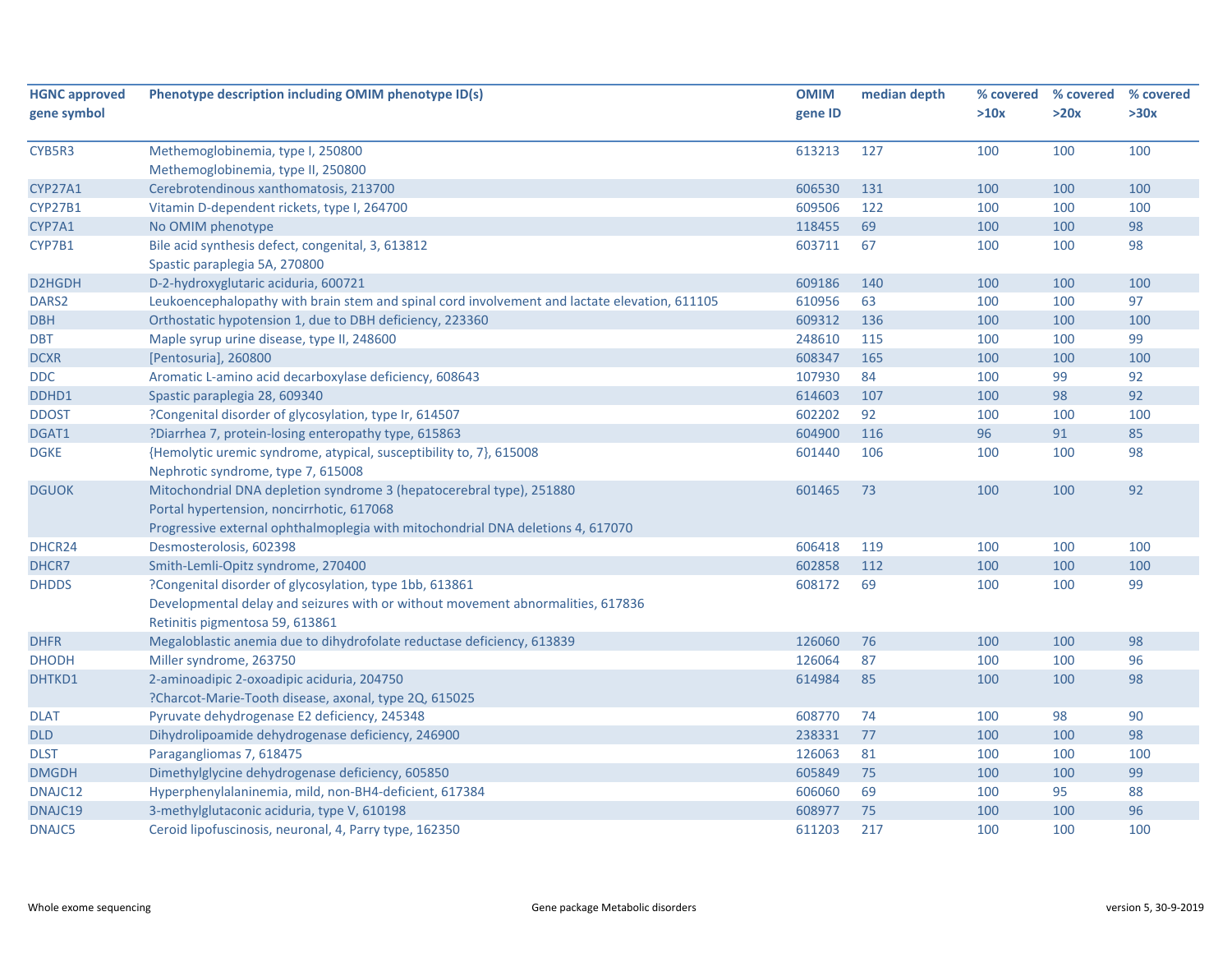| <b>HGNC approved</b> | Phenotype description including OMIM phenotype ID(s)                                                            | <b>OMIM</b> | median depth |      | % covered % covered | % covered |
|----------------------|-----------------------------------------------------------------------------------------------------------------|-------------|--------------|------|---------------------|-----------|
| gene symbol          |                                                                                                                 | gene ID     |              | >10x | >20x                | >30x      |
|                      |                                                                                                                 |             |              |      |                     |           |
| DNM1L                | Encephalopathy, lethal, due to defective mitochondrial peroxisomal fission 1, 614388<br>Optic atrophy 5, 610708 | 603850      | 70           | 100  | 99                  | 94        |
| DNMT1                | Cerebellar ataxia, deafness, and narcolepsy, 604121                                                             | 126375      | 93           | 100  | 100                 | 97        |
|                      | Neuropathy, hereditary sensory, type IE, 614116                                                                 |             |              |      |                     |           |
| <b>DOLK</b>          | Congenital disorder of glycosylation, type Im, 610768                                                           | 610746      | 136          | 100  | 100                 | 100       |
| DPAGT1               | Congenital disorder of glycosylation, type Ij, 608093                                                           | 191350      | 76           | 100  | 100                 | 100       |
|                      | Myasthenic syndrome, congenital, 13, with tubular aggregates, 614750                                            |             |              |      |                     |           |
| DPEP1                | No OMIM phenotype                                                                                               | 179780      | 124          | 100  | 100                 | 100       |
| DPM1                 | Congenital disorder of glycosylation, type Ie, 608799                                                           | 603503      | 79           | 94   | 89                  | 85        |
| DPM <sub>2</sub>     | Congenital disorder of glycosylation, type Iu, 615042                                                           | 603564      | 76           | 100  | 100                 | 100       |
| DPM3                 | Muscular dystrophy-dystroglycanopathy (limb-girdle), type C, 15, 612937                                         | 605951      | 227          | 100  | 100                 | 100       |
| <b>DPYD</b>          | Dihydropyrimidine dehydrogenase deficiency, 274270<br>5-fluorouracil toxicity, 274270                           | 612779      | 66           | 100  | 99                  | 95        |
| <b>DPYS</b>          | Dihydropyrimidinuria, 222748                                                                                    | 613326      | 75           | 100  | 100                 | 98        |
| <b>EBP</b>           | Chondrodysplasia punctata dominant, 302960<br>MEND syndrome, 300960                                             | 300205      | 93           | 100  | 100                 | 100       |
| ECHS1                | Mitochondrial short-chain enoyl-CoA hydratase 1 deficiency, 616277                                              | 602292      | 79           | 100  | 100                 | 100       |
| <b>EGF</b>           | Hypomagnesemia 4, renal, 611718                                                                                 | 131530      | 74           | 100  | 100                 | 97        |
| ELOVL4               | Ichthyosis, spastic quadriplegia, and mental retardation, 614457                                                | 605512      | 71           | 100  | 100                 | 98        |
|                      | Spinocerebellar ataxia 34, 133190                                                                               |             |              |      |                     |           |
|                      | Stargardt disease 3, 600110                                                                                     |             |              |      |                     |           |
| ENO <sub>3</sub>     | ?Glycogen storage disease XIII, 612932                                                                          | 131370      | 148          | 100  | 100                 | 100       |
| <b>EOGT</b>          | Adams-Oliver syndrome 4, 615297                                                                                 | 614789      | 60           | 100  | 100                 | 94        |
| EPG5                 | Vici syndrome, 242840                                                                                           | 615068      | 69           | 100  | 100                 | 97        |
| EPHX1                | ?Hypercholanemia, familial, 607748                                                                              | 132810      | 128          | 100  | 100                 | 99        |
| EPHX2                | {Hypercholesterolemia, familial, due to LDLR defect, modifier of}, 143890                                       | 132811      | 88           | 100  | 100                 | 95        |
| EPM2A                | Epilepsy, progressive myoclonic 2A (Lafora), 254780                                                             | 607566      | 86           | 89   | 87                  | 85        |
| <b>ETFA</b>          | Glutaric acidemia IIA, 231680                                                                                   | 608053      | 60           | 100  | 100                 | 96        |
| <b>ETFB</b>          | Glutaric acidemia IIB, 231680                                                                                   | 130410      | 106          | 100  | 100                 | 100       |
| <b>ETFDH</b>         | Glutaric acidemia IIC, 231680                                                                                   | 231675      | 85           | 100  | 100                 | 99        |
| ETHE1                | Ethylmalonic encephalopathy, 602473                                                                             | 608451      | 113          | 100  | 100                 | 98        |
| EXT1                 | Chondrosarcoma, 215300                                                                                          | 608177      | 70           | 100  | 100                 | 96        |
|                      | Exostoses, multiple, type 1, 133700                                                                             |             |              |      |                     |           |
| EXT <sub>2</sub>     | Exostoses, multiple, type 2, 133701                                                                             | 608210      | 98           | 100  | 100                 | 97        |
|                      | Seizures, scoliosis, and macrocephaly syndrome, 616682                                                          |             |              |      |                     |           |
| FA2H                 | Spastic paraplegia 35, 612319                                                                                   | 611026      | 83           | 100  | 99                  | 91        |
| <b>FAH</b>           | Tyrosinemia, type I, 276700                                                                                     | 613871      | 99           | 100  | 100                 | 100       |
| <b>FASTKD2</b>       | ?Mitochondrial complex IV deficiency, 220110                                                                    | 612322      | 74           | 100  | 100                 | 96        |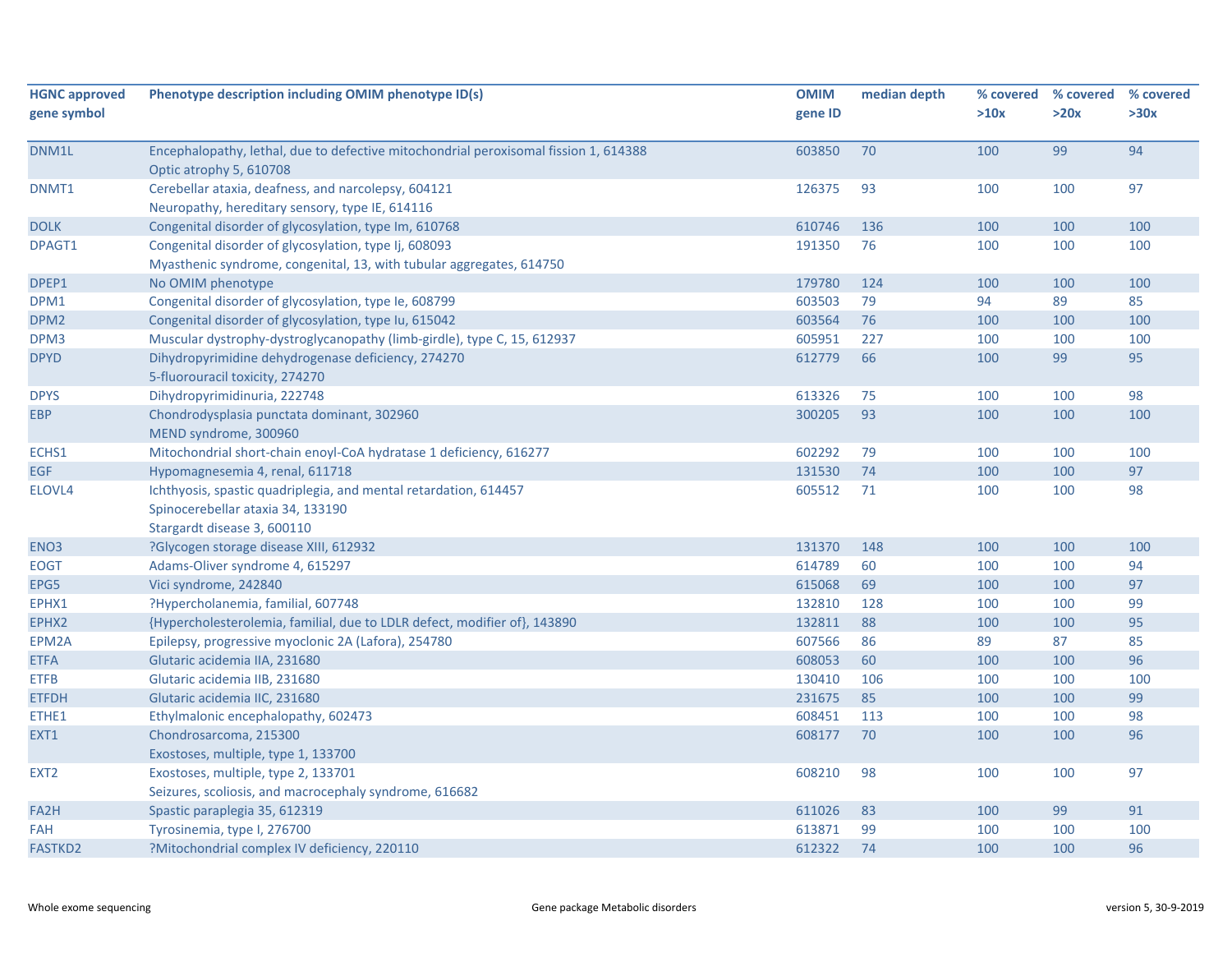| <b>HGNC approved</b><br>gene symbol | Phenotype description including OMIM phenotype ID(s)                                                     | <b>OMIM</b><br>gene ID | median depth | % covered<br>>10x | % covered<br>>20x | % covered<br>>30x |
|-------------------------------------|----------------------------------------------------------------------------------------------------------|------------------------|--------------|-------------------|-------------------|-------------------|
| FBP1                                | Fructose-1,6-bisphosphatase deficiency, 229700                                                           | 611570                 | 119          | 100               | 100               | 100               |
| <b>FECH</b>                         | Protoporphyria, erythropoietic, 1, 177000                                                                | 612386                 | 64           | 100               | 100               | 96                |
| FGFR2                               | Antley-Bixler syndrome without genital anomalies or disordered steroidogenesis, 207410                   | 176943                 | 74           | 100               | 100               | 95                |
|                                     | Apert syndrome, 101200                                                                                   |                        |              |                   |                   |                   |
|                                     | Beare-Stevenson cutis gyrata syndrome, 123790                                                            |                        |              |                   |                   |                   |
|                                     | Bent bone dysplasia syndrome, 614592                                                                     |                        |              |                   |                   |                   |
|                                     | Craniofacial-skeletal-dermatologic dysplasia, 101600                                                     |                        |              |                   |                   |                   |
|                                     | Craniosynostosis, nonspecific                                                                            |                        |              |                   |                   |                   |
|                                     | Crouzon syndrome, 123500                                                                                 |                        |              |                   |                   |                   |
|                                     | Gastric cancer, somatic, 613659                                                                          |                        |              |                   |                   |                   |
|                                     | Jackson-Weiss syndrome, 123150                                                                           |                        |              |                   |                   |                   |
|                                     | LADD syndrome, 149730                                                                                    |                        |              |                   |                   |                   |
|                                     | Pfeiffer syndrome, 101600                                                                                |                        |              |                   |                   |                   |
|                                     | Saethre-Chotzen syndrome, 101400                                                                         |                        |              |                   |                   |                   |
|                                     | Scaphocephaly and Axenfeld-Rieger anomaly                                                                |                        |              |                   |                   |                   |
|                                     | Scaphocephaly, maxillary retrusion, and mental retardation, 609579                                       |                        |              |                   |                   |                   |
| <b>FH</b>                           | Fumarase deficiency, 606812                                                                              | 136850                 | 82           | 99                | 94                | 87                |
|                                     | Leiomyomatosis and renal cell cancer, 150800                                                             |                        |              |                   |                   |                   |
| <b>FKRP</b>                         | Muscular dystrophy-dystroglycanopathy (congenital with brain and eye anomalies), type A, 5, 613153       | 606596                 | 143          | 100               | 100               | 100               |
|                                     | Muscular dystrophy-dystroglycanopathy (congenital with or without mental retardation), type B, 5, 606612 |                        |              |                   |                   |                   |
|                                     | Muscular dystrophy-dystroglycanopathy (limb-girdle), type C, 5, 607155                                   |                        |              |                   |                   |                   |
| <b>FKTN</b>                         | Cardiomyopathy, dilated, 1X, 611615                                                                      | 607440                 | 85           | 100               | 100               | 100               |
|                                     | Muscular dystrophy-dystroglycanopathy (congenital with brain and eye anomalies), type A, 4, 253800       |                        |              |                   |                   |                   |
|                                     | Muscular dystrophy-dystroglycanopathy (congenital without mental retardation), type B, 4, 613152         |                        |              |                   |                   |                   |
|                                     | Muscular dystrophy-dystroglycanopathy (limb-girdle), type C, 4, 611588                                   |                        |              |                   |                   |                   |
| FLAD1                               | Lipid storage myopathy due to flavin adenine dinucleotide synthetase deficiency, 255100                  | 610595                 | 136          | 100               | 100               | 100               |
| FMO <sub>3</sub>                    | Trimethylaminuria, 602079                                                                                | 136132                 | 69           | 100               | 100               | 95                |
| FOLR1                               | Neurodegeneration due to cerebral folate transport deficiency, 613068                                    | 136430                 | 111          | 100               | 100               | 100               |
| <b>FOXRED1</b>                      | Mitochondrial complex I deficiency, nuclear type 19, 618241                                              | 613622                 | 91           | 100               | 100               | 100               |
| <b>FTCD</b>                         | Glutamate formiminotransferase deficiency, 229100                                                        | 606806                 | 96           | 99                | 96                | 93                |
| FUCA1                               | Fucosidosis, 230000                                                                                      | 612280                 | 83           | 100               | 100               | 98                |
| FUT <sub>2</sub>                    | [Bombay phenotype, digenic], 616754                                                                      | 182100                 | 182          | 100               | 100               | 100               |
|                                     | {Norwalk virus infection, resistance to}                                                                 |                        |              |                   |                   |                   |
|                                     | {Vitamin B12 plasma level QTL1}, 612542                                                                  |                        |              |                   |                   |                   |
| FXYD2                               | Hypomagnesemia 2, renal, 154020                                                                          | 601814                 | 101          | 100               | 100               | 100               |
| G6PC                                | Glycogen storage disease Ia, 232200                                                                      | 613742                 | 113          | 100               | 100               | 100               |
| G6PC3                               | Dursun syndrome, 612541                                                                                  | 611045                 | 103          | 100               | 100               | 100               |
|                                     | Neutropenia, severe congenital 4, 612541                                                                 |                        |              |                   |                   |                   |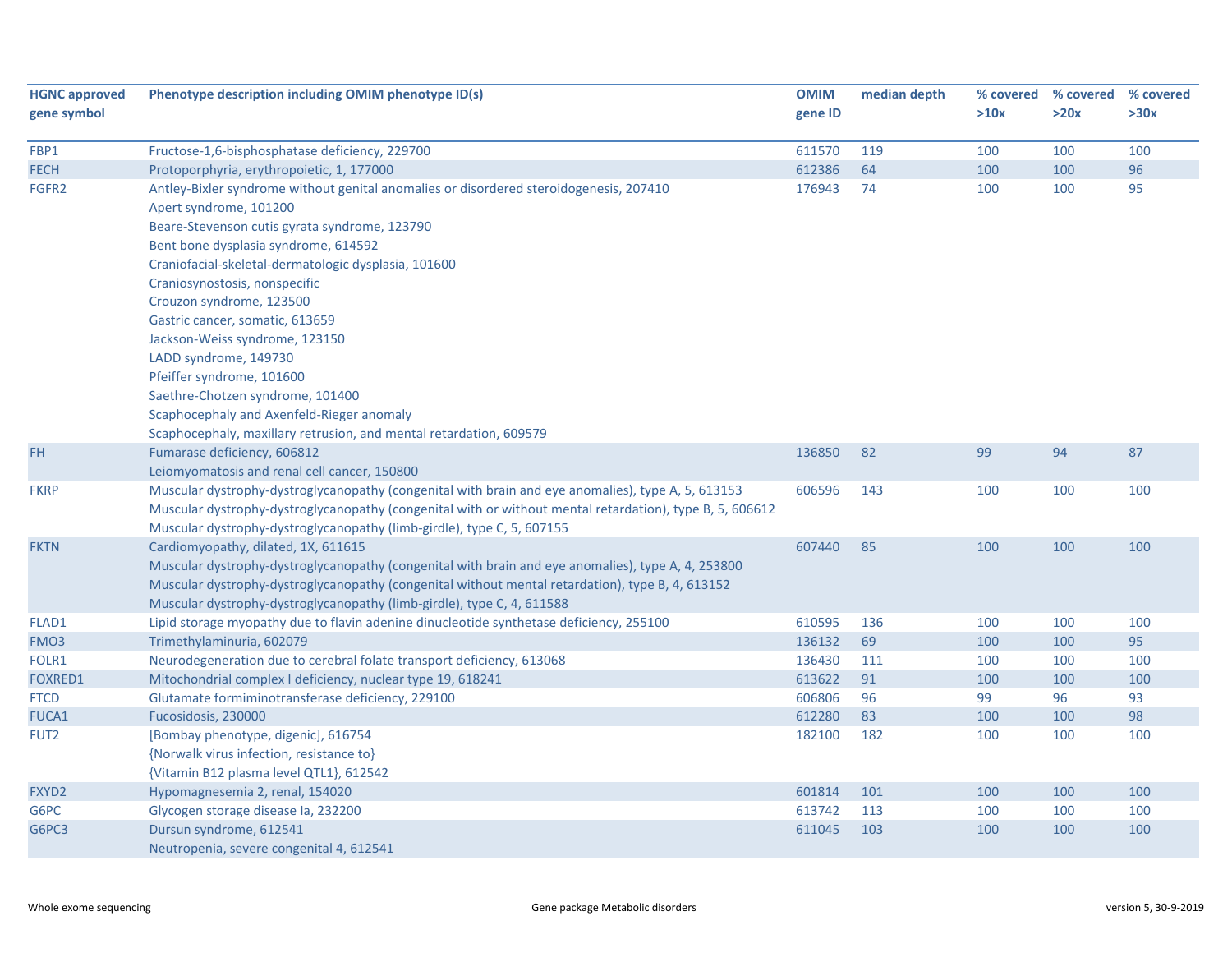| <b>HGNC approved</b> | Phenotype description including OMIM phenotype ID(s)                         | <b>OMIM</b> | median depth |      | % covered % covered | % covered |
|----------------------|------------------------------------------------------------------------------|-------------|--------------|------|---------------------|-----------|
| gene symbol          |                                                                              | gene ID     |              | >10x | >20x                | >30x      |
|                      |                                                                              |             |              |      |                     |           |
| G6PD                 | Hemolytic anemia, G6PD deficient (favism), 300908                            | 305900      | 96           | 100  | 100                 | 100       |
|                      | {Resistance to malaria due to G6PD deficiency}, 611162                       |             |              |      |                     |           |
| <b>GAA</b>           | Glycogen storage disease II, 232300                                          | 606800      | 156          | 100  | 100                 | 100       |
| GAD1                 | ?Cerebral palsy, spastic quadriplegic, 1, 603513                             | 605363      | 86           | 100  | 100                 | 99        |
| <b>GALC</b>          | Krabbe disease, 245200                                                       | 606890      | 54           | 100  | 99                  | 89        |
| <b>GALE</b>          | Galactose epimerase deficiency, 230350                                       | 606953      | 116          | 100  | 100                 | 100       |
| GALK1                | Galactokinase deficiency with cataracts, 230200                              | 604313      | 133          | 100  | 100                 | 99        |
| <b>GALNS</b>         | Mucopolysaccharidosis IVA, 253000                                            | 612222      | 81           | 100  | 99                  | 95        |
| GALNT3               | Tumoral calcinosis, hyperphosphatemic, familial, 1, 211900                   | 601756      | 69           | 100  | 100                 | 97        |
| <b>GALT</b>          | Galactosemia, 230400                                                         | 606999      | 151          | 100  | 100                 | 100       |
| <b>GAMT</b>          | Cerebral creatine deficiency syndrome 2, 612736                              | 601240      | 85           | 100  | 99                  | 95        |
| <b>GANAB</b>         | Polycystic kidney disease 3, 600666                                          | 104160      | 85           | 100  | 99                  | 96        |
| <b>GART</b>          | No OMIM phenotype                                                            | 138440      | 55           | 100  | 96                  | 89        |
| <b>GATM</b>          | Cerebral creatine deficiency syndrome 3, 612718                              | 602360      | 65           | 100  | 100                 | 98        |
| <b>GBA</b>           | Gaucher disease, perinatal lethal, 608013                                    | 606463      | 172          | 100  | 100                 | 100       |
|                      | Gaucher disease, type I, 230800                                              |             |              |      |                     |           |
|                      | Gaucher disease, type II, 230900                                             |             |              |      |                     |           |
|                      | Gaucher disease, type III, 231000                                            |             |              |      |                     |           |
|                      | Gaucher disease, type IIIC, 231005                                           |             |              |      |                     |           |
|                      | {Lewy body dementia, susceptibility to}, 127750                              |             |              |      |                     |           |
|                      | {Parkinson disease, late-onset, susceptibility to}, 168600                   |             |              |      |                     |           |
| GBA2                 | Spastic paraplegia 46, 614409                                                | 609471      | 137          | 100  | 100                 | 100       |
| GBE1                 | Glycogen storage disease IV, 232500                                          | 607839      | 67           | 100  | 99                  | 92        |
|                      | Polyglucosan body disease, adult form, 263570                                |             |              |      |                     |           |
| <b>GCDH</b>          | Glutaricaciduria, type I, 231670                                             | 608801      | 112          | 100  | 100                 | 100       |
| GCH1                 | Dystonia, DOPA-responsive, with or without hyperphenylalaninemia, 128230     | 600225      | 52           | 100  | 100                 | 93        |
|                      | Hyperphenylalaninemia, BH4-deficient, B, 233910                              |             |              |      |                     |           |
| <b>GCK</b>           | Diabetes mellitus, noninsulin-dependent, late onset, 125853                  | 138079      | 127          | 100  | 100                 | 100       |
|                      | Diabetes mellitus, permanent neonatal, 606176                                |             |              |      |                     |           |
|                      | Hyperinsulinemic hypoglycemia, familial, 3, 602485                           |             |              |      |                     |           |
|                      | MODY, type II, 125851                                                        |             |              |      |                     |           |
| <b>GCLC</b>          | Hemolytic anemia due to gamma-glutamylcysteine synthetase deficiency, 230450 | 606857      | 88           | 100  | 100                 | 97        |
|                      | {Myocardial infarction, susceptibility to}, 608446                           |             |              |      |                     |           |
| <b>GCSH</b>          | ?Glycine encephalopathy, 605899                                              | 238330      | 93           | 100  | 89                  | 62        |
| GFM1                 | Combined oxidative phosphorylation deficiency 1, 609060                      | 606639      | 72           | 100  | 100                 | 96        |
| GFPT1                | Myasthenia, congenital, 12, with tubular aggregates, 610542                  | 138292      | 59           | 100  | 100                 | 92        |
| GGT1                 | ?Glutathioninuria, 231950                                                    | 612346      | 54           | 77   | 63                  | 57        |
| GK                   | Glycerol kinase deficiency, 307030                                           | 300474      | 46           | 99   | 88                  | 66        |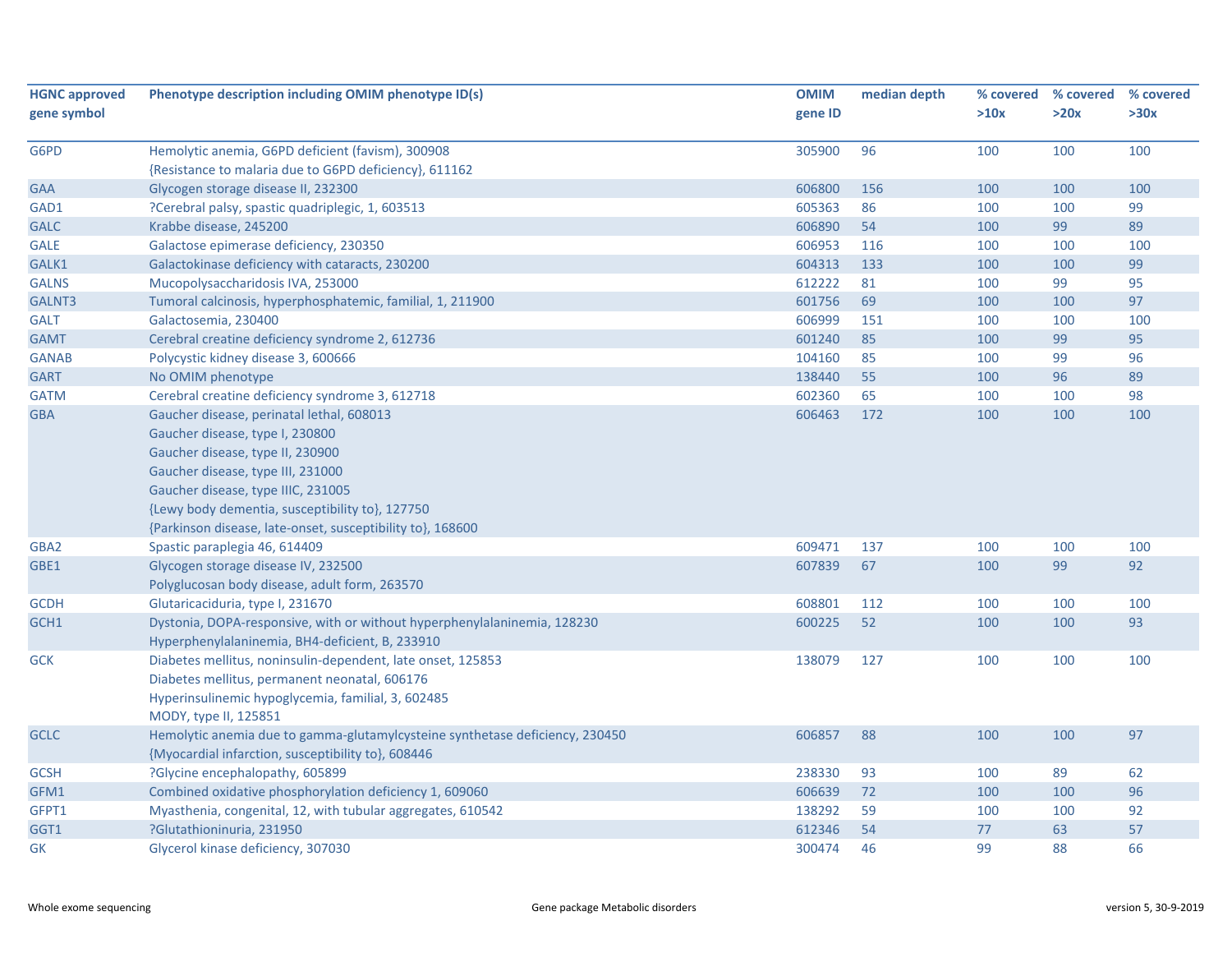| <b>HGNC approved</b><br>gene symbol | Phenotype description including OMIM phenotype ID(s)                                                | <b>OMIM</b><br>gene ID | median depth | >10x | % covered % covered<br>>20x | % covered<br>>30x |
|-------------------------------------|-----------------------------------------------------------------------------------------------------|------------------------|--------------|------|-----------------------------|-------------------|
| <b>GLA</b>                          | Fabry disease, 301500                                                                               | 300644                 | 101          | 100  | 100                         | 100               |
|                                     | Fabry disease, cardiac variant, 301500                                                              |                        |              |      |                             |                   |
| GLB1                                | GM1-gangliosidosis, type I, 230500                                                                  | 611458                 | 105          | 100  | 100                         | 98                |
|                                     | GM1-gangliosidosis, type II, 230600                                                                 |                        |              |      |                             |                   |
|                                     | GM1-gangliosidosis, type III, 230650                                                                |                        |              |      |                             |                   |
|                                     | Mucopolysaccharidosis type IVB (Morquio), 253010                                                    |                        |              |      |                             |                   |
| <b>GLDC</b>                         | Glycine encephalopathy, 605899                                                                      | 238300                 | 67           | 100  | 98                          | 91                |
| GLRA1                               | Hyperekplexia 1, 149400                                                                             | 138491                 | 85           | 100  | 100                         | 96                |
| GLRX5                               | Anemia, sideroblastic, 3, pyridoxine-refractory, 616860                                             | 609588                 | 68           | 100  | 91                          | 81                |
|                                     | Spasticity, childhood-onset, with hyperglycinemia, 616859                                           |                        |              |      |                             |                   |
| GLUD1                               | Hyperinsulinism-hyperammonemia syndrome, 606762                                                     | 138130                 | 99           | 100  | 97                          | 91                |
| <b>GLUL</b>                         | Glutamine deficiency, congenital, 610015                                                            | 138290                 | 92           | 100  | 100                         | 100               |
| <b>GLYCTK</b>                       | D-glyceric aciduria, 220120                                                                         | 610516                 | 136          | 100  | 100                         | 100               |
| GM2A                                | GM2-gangliosidosis, AB variant, 272750                                                              | 613109                 | 94           | 100  | 100                         | 100               |
| <b>GMPPA</b>                        | Alacrima, achalasia, and mental retardation syndrome, 615510                                        | 615495                 | 114          | 100  | 100                         | 100               |
| <b>GMPPB</b>                        | Muscular dystrophy-dystroglycanopathy (congenital with brain and eye anomalies), type A, 14, 615350 | 615320                 | 189          | 100  | 100                         | 100               |
|                                     | Muscular dystrophy-dystroglycanopathy (congenital with mental retardation), type B, 14, 615351      |                        |              |      |                             |                   |
|                                     | Muscular dystrophy-dystroglycanopathy (limb-girdle), type C, 14, 615352                             |                        |              |      |                             |                   |
| <b>GNE</b>                          | Nonaka myopathy, 605820                                                                             | 603824                 | 93           | 100  | 100                         | 99                |
|                                     | Sialuria, 269921                                                                                    |                        |              |      |                             |                   |
| <b>GNMT</b>                         | Glycine N-methyltransferase deficiency, 606664                                                      | 606628                 | 105          | 100  | 100                         | 100               |
| <b>GNPAT</b>                        | Rhizomelic chondrodysplasia punctata, type 2, 222765                                                | 602744                 | 78           | 100  | 100                         | 96                |
| <b>GNPTAB</b>                       | Mucolipidosis II alpha/beta, 252500                                                                 | 607840                 | 63           | 100  | 99                          | 95                |
|                                     | Mucolipidosis III alpha/beta, 252600                                                                |                        |              |      |                             |                   |
| <b>GNPTG</b>                        | Mucolipidosis III gamma, 252605                                                                     | 607838                 | 153          | 100  | 99                          | 94                |
| <b>GNS</b>                          | Mucopolysaccharidosis type IIID, 252940                                                             | 607664                 | 68           | 100  | 100                         | 98                |
| GPD1                                | Hypertriglyceridemia, transient infantile, 614480                                                   | 138420                 | 80           | 100  | 100                         | 100               |
| <b>GPHN</b>                         | Molybdenum cofactor deficiency C, 615501                                                            | 603930                 | 68           | 100  | 100                         | 98                |
| <b>GPI</b>                          | Hemolytic anemia, nonspherocytic, due to glucose phosphate isomerase deficiency, 613470             | 172400                 | 130          | 100  | 100                         | 100               |
| GPX1                                | Hemolytic anemia due to glutathione peroxidase deficiency, 614164                                   | 138320                 | 95           | 100  | 100                         | 100               |
| <b>GRHPR</b>                        | Hyperoxaluria, primary, type II, 260000                                                             | 604296                 | 96           | 100  | 100                         | 100               |
| <b>GSS</b>                          | Glutathione synthetase deficiency, 266130                                                           | 601002                 | 89           | 100  | 100                         | 99                |
|                                     | Hemolytic anemia due to glutathione synthetase deficiency, 231900                                   |                        |              |      |                             |                   |
| GSTZ1                               | [Maleylacetoacetate isomerase deficiency], 617596                                                   | 603758                 | 95           | 100  | 100                         | 100               |
| <b>GUSB</b>                         | Mucopolysaccharidosis VII, 253220                                                                   | 611499                 | 106          | 100  | 100                         | 97                |
| GYG1                                | ?Glycogen storage disease XV, 613507                                                                | 603942                 | 60           | 100  | 100                         | 96                |
|                                     | Polyglucosan body myopathy 2, 616199                                                                |                        |              |      |                             |                   |
| GYS1                                | Glycogen storage disease 0, muscle, 611556                                                          | 138570                 | 116          | 100  | 100                         | 100               |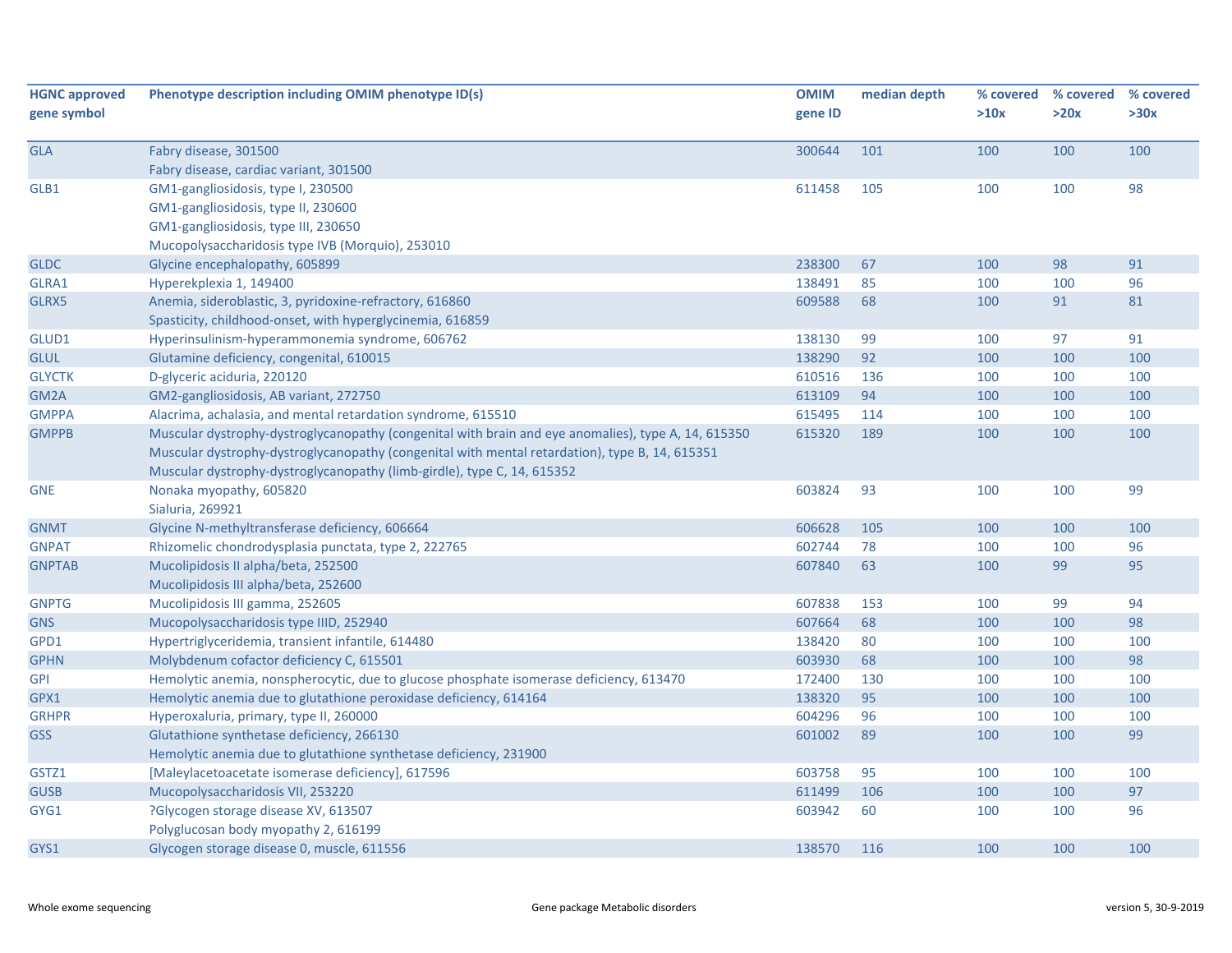| <b>HGNC approved</b> | Phenotype description including OMIM phenotype ID(s)                                 | <b>OMIM</b> | median depth | % covered | % covered | % covered |
|----------------------|--------------------------------------------------------------------------------------|-------------|--------------|-----------|-----------|-----------|
| gene symbol          |                                                                                      | gene ID     |              | >10x      | >20x      | >30x      |
| GYS2                 | Glycogen storage disease 0, liver, 240600                                            | 138571      | 67           | 100       | 100       | 98        |
| <b>HADH</b>          | 3-hydroxyacyl-CoA dehydrogenase deficiency, 231530                                   | 601609      | 77           | 100       | 100       | 100       |
|                      | Hyperinsulinemic hypoglycemia, familial, 4, 609975                                   |             |              |           |           |           |
| <b>HADHA</b>         | Fatty liver, acute, of pregnancy, 609016                                             | 600890      | 99           | 100       | 100       | 97        |
|                      | HELLP syndrome, maternal, of pregnancy, 609016                                       |             |              |           |           |           |
|                      | LCHAD deficiency, 609016                                                             |             |              |           |           |           |
|                      | Trifunctional protein deficiency, 609015                                             |             |              |           |           |           |
| <b>HADHB</b>         | Trifunctional protein deficiency, 609015                                             | 143450      | 66           | 100       | 100       | 97        |
| <b>HAL</b>           | [Histidinemia], 235800                                                               | 609457      | 89           | 100       | 100       | 97        |
| <b>HAMP</b>          | Hemochromatosis, type 2B, 613313                                                     | 606464      | 161          | 100       | 100       | 100       |
| HCFC1                | Mental retardation 3 (methylmalonic acidemia and homocysteinemia, cblX type), 309541 | 300019      | 79           | 100       | 97        | 92        |
| <b>HEXA</b>          | GM2-gangliosidosis, several forms, 272800                                            | 606869      | 86           | 100       | 100       | 98        |
|                      | [Hex A pseudodeficiency], 272800                                                     |             |              |           |           |           |
|                      | Tay-Sachs disease, 272800                                                            |             |              |           |           |           |
| <b>HEXB</b>          | Sandhoff disease, infantile, juvenile, and adult forms, 268800                       | 606873      | 119          | 100       | 100       | 97        |
| <b>HFE</b>           | {Alzheimer disease, susceptibility to}, 104300                                       | 613609      | 97           | 100       | 100       | 100       |
|                      | Hemochromatosis, 235200                                                              |             |              |           |           |           |
|                      | {Microvascular complications of diabetes 7}, 612635                                  |             |              |           |           |           |
|                      | {Porphyria cutanea tarda, susceptibility to}, 176100                                 |             |              |           |           |           |
|                      | {Porphyria variegata, susceptibility to}, 176200                                     |             |              |           |           |           |
|                      | [Transferrin serum level QTL2], 614193                                               |             |              |           |           |           |
| <b>HGD</b>           | Alkaptonuria, 203500                                                                 | 607474      | 63           | 100       | 100       | 96        |
| <b>HGSNAT</b>        | Mucopolysaccharidosis type IIIC (Sanfilippo C), 252930                               | 610453      | 70           | 94        | 94        | 92        |
|                      | Retinitis pigmentosa 73, 616544                                                      |             |              |           |           |           |
| <b>HIBCH</b>         | 3-hydroxyisobutryl-CoA hydrolase deficiency, 250620                                  | 610690      | 51           | 100       | 94        | 75        |
| HK1                  | Hemolytic anemia due to hexokinase deficiency, 235700                                | 142600      | 102          | 100       | 100       | 99        |
|                      | Neurodevelopmental disorder with visual defects and brain anomalies, 618547          |             |              |           |           |           |
|                      | Neuropathy, hereditary motor and sensory, Russe type, 605285                         |             |              |           |           |           |
|                      | Retinitis pigmentosa 79, 617460                                                      |             |              |           |           |           |
| <b>HLCS</b>          | Holocarboxylase synthetase deficiency, 253270                                        | 609018      | 98           | 100       | 100       | 99        |
| <b>HMBS</b>          | Porphyria, acute intermittent, 176000                                                | 609806      | 88           | 100       | 100       | 100       |
|                      | Porphyria, acute intermittent, nonerythroid variant, 176000                          |             |              |           |           |           |
| <b>HMGCL</b>         | HMG-CoA lyase deficiency, 246450                                                     | 613898      | 94           | 100       | 100       | 100       |
| HMGCS2               | HMG-CoA synthase-2 deficiency, 605911                                                | 600234      | 78           | 100       | 100       | 99        |
| HMOX1                | Heme oxygenase-1 deficiency, 614034                                                  | 141250      | 112          | 100       | 100       | 99        |
|                      | {Pulmonary disease, chronic obstructive, susceptibility to}, 606963                  |             |              |           |           |           |
| HOGA1                | Hyperoxaluria, primary, type III, 613616                                             | 613597      | 122          | 100       | 100       | 100       |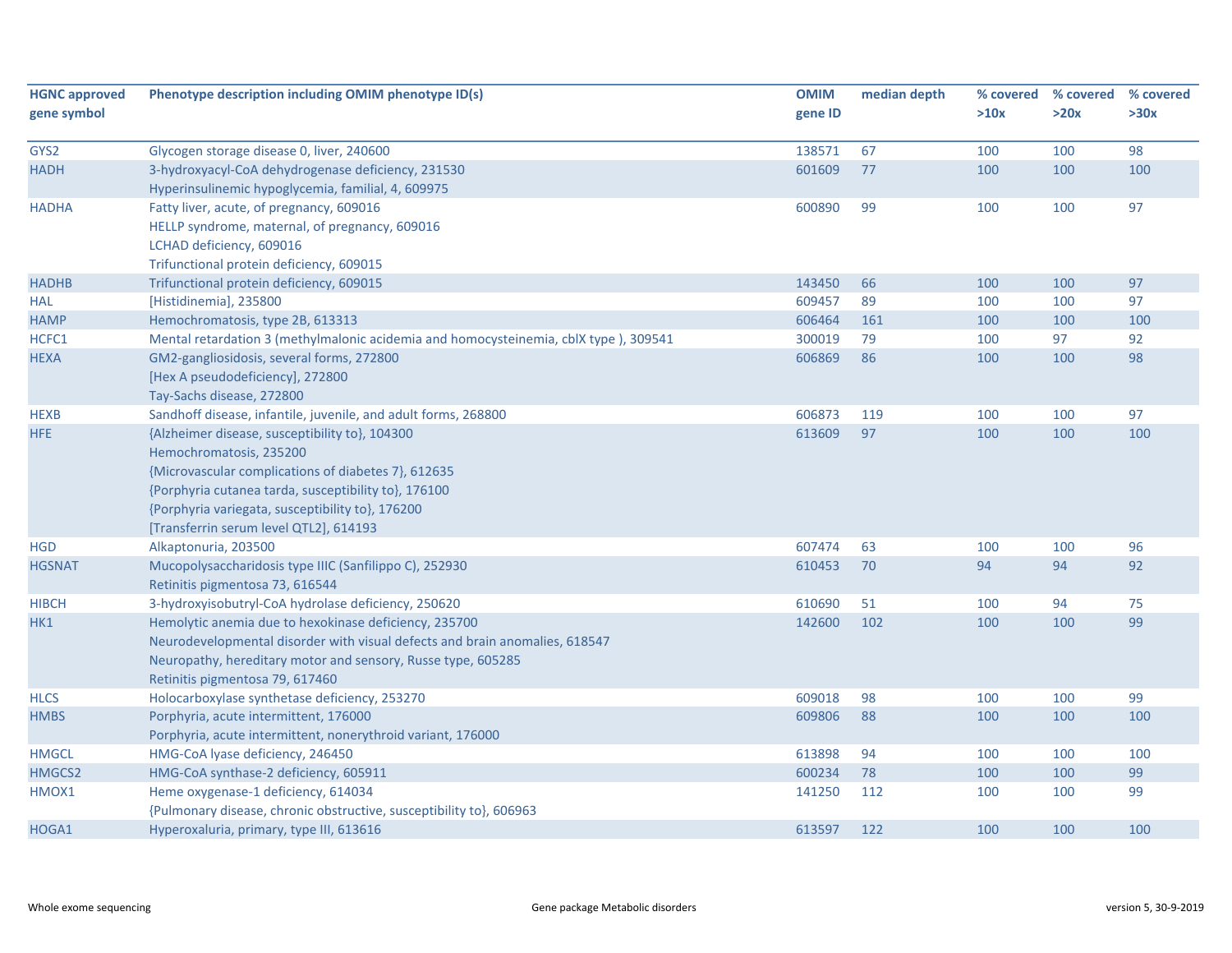| <b>HGNC approved</b> | Phenotype description including OMIM phenotype ID(s)                                               | <b>OMIM</b> | median depth | % covered | % covered | % covered |
|----------------------|----------------------------------------------------------------------------------------------------|-------------|--------------|-----------|-----------|-----------|
| gene symbol          |                                                                                                    | gene ID     |              | >10x      | >20x      | >30x      |
| <b>HPD</b>           | Hawkinsinuria, 140350                                                                              | 609695      | 107          | 100       | 100       | 99        |
|                      | Tyrosinemia, type III, 276710                                                                      |             |              |           |           |           |
| HPRT1                | HPRT-related gout, 300323                                                                          | 308000      | 43           | 100       | 99        | 81        |
|                      | Lesch-Nyhan syndrome, 300322                                                                       |             |              |           |           |           |
| HPS1                 | Hermansky-Pudlak syndrome 1, 203300                                                                | 604982      | 103          | 100       | 100       | 97        |
| <b>HS6ST1</b>        | {Hypogonadotropic hypogonadism 15 with or without anosmia}, 614880                                 | 604846      | 119          | 100       | 100       | 97        |
| <b>HSD11B1</b>       | Cortisone reductase deficiency 2, 614662                                                           | 600713      | 68           | 100       | 100       | 99        |
| <b>HSD11B2</b>       | Apparent mineralocorticoid excess, 218030                                                          | 614232      | 147          | 92        | 86        | 83        |
| <b>HSD17B10</b>      | HSD10 mitochondrial disease, 300438                                                                | 300256      | 76           | 100       | 100       | 100       |
| <b>HSD17B4</b>       | D-bifunctional protein deficiency, 261515<br>Perrault syndrome 1, 233400                           | 601860      | 62           | 100       | 98        | 93        |
| HSD3B2               | Adrenal hyperplasia, congenital, due to 3-beta-hydroxysteroid dehydrogenase 2 deficiency, 201810   | 613890      | 143          | 100       | 100       | 100       |
| HSD3B7               | Bile acid synthesis defect, congenital, 1, 607765                                                  | 607764      | 115          | 100       | 100       | 100       |
| HYAL1                | ?Mucopolysaccharidosis type IX, 601492                                                             | 607071      | 103          | 100       | 100       | 100       |
| IBA57                | Multiple mitochondrial dysfunctions syndrome 3, 615330<br>?Spastic paraplegia 74, 616451           | 615316      | 124          | 100       | 100       | 97        |
| IDH <sub>2</sub>     | D-2-hydroxyglutaric aciduria 2, 613657                                                             | 147650      | 105          | 100       | 100       | 100       |
| <b>IDH3B</b>         | Retinitis pigmentosa 46, 612572                                                                    | 604526      | 117          | 100       | 100       | 100       |
| <b>IDS</b>           | Mucopolysaccharidosis II, 309900                                                                   | 300823      | 74           | 100       | 99        | 95        |
| <b>IDUA</b>          | Mucopolysaccharidosis Ih, 607014                                                                   | 252800      | 138          | 100       | 97        | 91        |
|                      | Mucopolysaccharidosis Ih/s, 607015                                                                 |             |              |           |           |           |
|                      | Mucopolysaccharidosis Is, 607016                                                                   |             |              |           |           |           |
| IMPAD1               | Chondrodysplasia with joint dislocations, GPAPP type, 614078                                       | 614010      | 146          | 100       | 100       | 97        |
| IMPDH1               | Leber congenital amaurosis 11, 613837                                                              | 146690      | 99           | 100       | 96        | 91        |
|                      | Retinitis pigmentosa 10, 180105                                                                    |             |              |           |           |           |
| <b>INPPL1</b>        | Opsismodysplasia, 258480                                                                           | 600829      | 111          | 100       | 100       | 99        |
| <b>ISCU</b>          | Myopathy with lactic acidosis, hereditary, 255125                                                  | 611911      | 75           | 100       | 100       | 100       |
| <b>ITPA</b>          | Epileptic encephalopathy, early infantile, 35, 616647                                              | 147520      | 122          | 100       | 100       | 100       |
|                      | [Inosine triphosphatase deficiency], 613850                                                        |             |              |           |           |           |
| <b>IVD</b>           | Isovaleric acidemia, 243500                                                                        | 607036      | 107          | 100       | 100       | 98        |
| <b>KHK</b>           | [Fructosuria], 229800                                                                              | 614058      | 119          | 100       | 100       | 100       |
| <b>KYNU</b>          | ?Hydroxykynureninuria, 236800                                                                      | 605197      | 73           | 100       | 100       | 97        |
|                      | Vertebral, cardiac, renal, and limb defects syndrome 2, 617661                                     |             |              |           |           |           |
| L2HGDH               | L-2-hydroxyglutaric aciduria, 236792                                                               | 609584      | 74           | 100       | 100       | 97        |
| LAMP2                | Danon disease, 300257                                                                              | 309060      | 44           | 100       | 95        | $77\,$    |
| LARGE1               | Muscular dystrophy-dystroglycanopathy (congenital with brain and eye anomalies), type A, 6, 613154 | 603590      | 97           | 100       | 100       | 99        |
|                      | Muscular dystrophy-dystroglycanopathy (congenital with mental retardation), type B, 6, 608840      |             |              |           |           |           |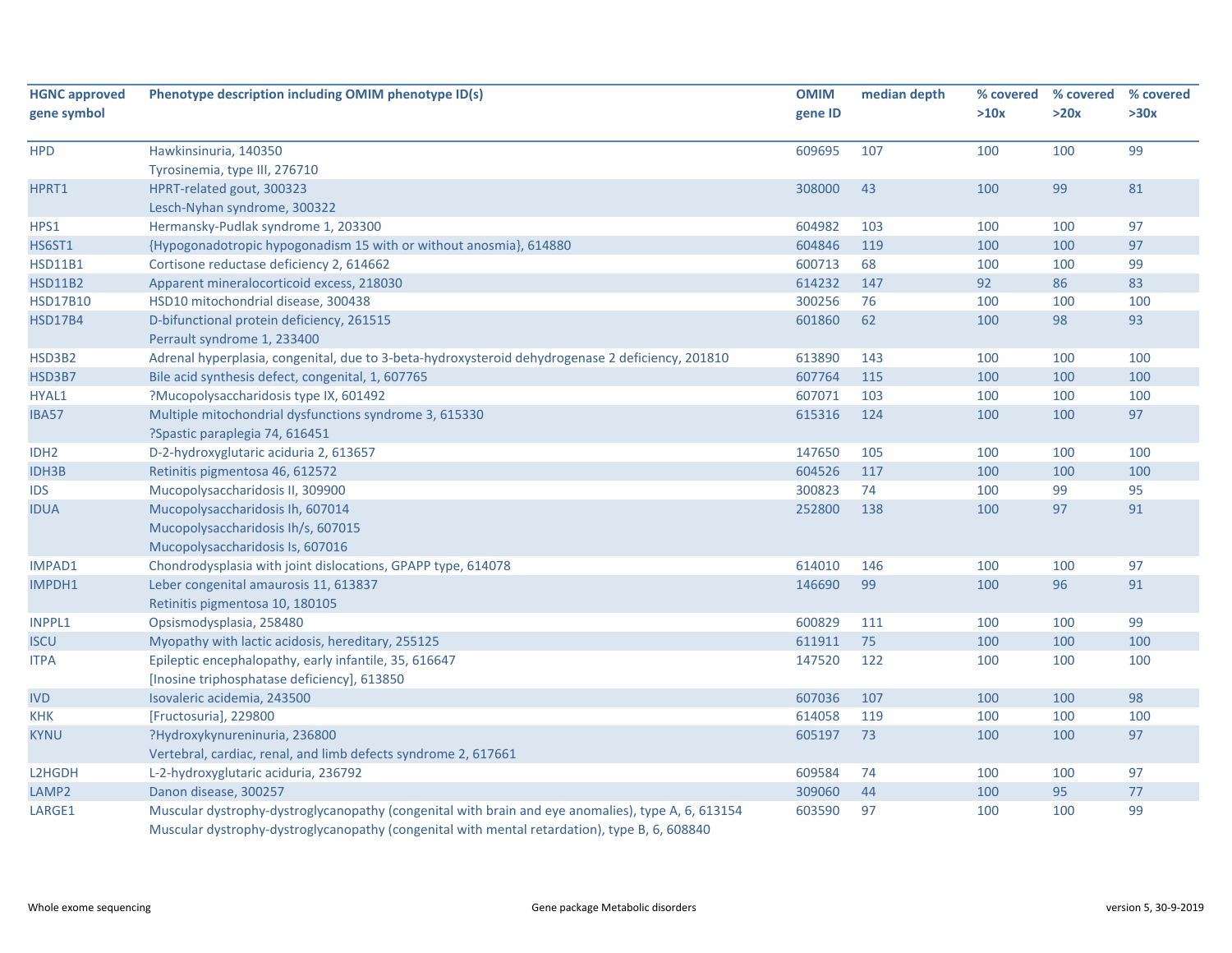| <b>HGNC approved</b> | Phenotype description including OMIM phenotype ID(s)                                           | <b>OMIM</b> | median depth |      | % covered % covered | % covered |
|----------------------|------------------------------------------------------------------------------------------------|-------------|--------------|------|---------------------|-----------|
| gene symbol          |                                                                                                | gene ID     |              | >10x | >20x                | >30x      |
| <b>LBR</b>           | Greenberg skeletal dysplasia, 215140                                                           | 600024      | 68           | 100  | 100                 | 96        |
|                      | Pelger-Huet anomaly, 169400                                                                    |             |              |      |                     |           |
|                      | Pelger-Huet anomaly with mild skeletal anomalies, 618019                                       |             |              |      |                     |           |
|                      | ?Reynolds syndrome, 613471                                                                     |             |              |      |                     |           |
| <b>LCAT</b>          | Fish-eye disease, 136120                                                                       | 606967      | 130          | 100  | 100                 | 97        |
|                      | Norum disease, 245900                                                                          |             |              |      |                     |           |
| <b>LCT</b>           | Lactase deficiency, congenital, 223000                                                         | 603202      | 114          | 100  | 100                 | 100       |
| LDHA                 | Glycogen storage disease XI, 612933                                                            | 150000      | 62           | 100  | 99                  | 88        |
| LDLR                 | Hypercholesterolemia, familial, 1, 143890                                                      | 606945      | 209          | 100  | 100                 | 100       |
|                      | LDL cholesterol level QTL2, 143890                                                             |             |              |      |                     |           |
| <b>LFNG</b>          | Spondylocostal dysostosis 3, 609813                                                            | 602576      | 129          | 86   | 84                  | 83        |
| <b>LIPA</b>          | Cholesteryl ester storage disease, 278000                                                      | 613497      | 68           | 100  | 100                 | 96        |
|                      | Wolman disease, 278000                                                                         |             |              |      |                     |           |
| <b>LIPC</b>          | {Diabetes mellitus, noninsulin-dependent}, 125853                                              | 151670      | 82           | 100  | 100                 | 98        |
|                      | Hepatic lipase deficiency, 614025                                                              |             |              |      |                     |           |
|                      | [High density lipoprotein cholesterol level QTL 12], 612797                                    |             |              |      |                     |           |
| <b>LIPI</b>          | No OMIM phenotype                                                                              | 609252      | 60           | 100  | 99                  | 92        |
| LMBRD1               | Methylmalonic aciduria and homocystinuria, cblF type, 277380                                   | 612625      | 65           | 100  | 98                  | 85        |
| LPIN1                | Myoglobinuria, acute recurrent, 268200                                                         | 605518      | 78           | 100  | 100                 | 97        |
| LPIN <sub>2</sub>    | Majeed syndrome, 609628                                                                        | 605519      | 77           | 100  | 100                 | 98        |
| LPL                  | Combined hyperlipidemia, familial, 144250                                                      | 609708      | 110          | 100  | 100                 | 99        |
|                      | [High density lipoprotein cholesterol level QTL 11], 238600                                    |             |              |      |                     |           |
|                      | Lipoprotein lipase deficiency, 238600                                                          |             |              |      |                     |           |
| LRP2                 | Donnai-Barrow syndrome, 222448                                                                 | 600073      | 69           | 100  | 100                 | 96        |
| <b>LRPPRC</b>        | Leigh syndrome, French-Canadian type, 220111                                                   | 607544      | 60           | 100  | 99                  | 91        |
| LTC4S                | Leukotriene C4 synthase deficiency, 614037                                                     | 246530      | 80           | 100  | 85                  | 74        |
| <b>LYST</b>          | Chediak-Higashi syndrome, 214500                                                               | 606897      | 72           | 100  | 99                  | 95        |
| MAN1B1               | Mental retardation 15, 614202                                                                  | 604346      | 122          | 100  | 100                 | 100       |
| MAN2B1               | Mannosidosis, alpha-, types I and II, 248500                                                   | 609458      | 115          | 100  | 100                 | 100       |
| <b>MANBA</b>         | Mannosidosis, beta, 248510                                                                     | 609489      | 85           | 100  | 100                 | 95        |
| <b>MAOA</b>          | {Antisocial behavior}, 300615                                                                  | 309850      | 49           | 100  | 99                  | 92        |
|                      | Brunner syndrome, 300615                                                                       |             |              |      |                     |           |
| MAT1A                | Hypermethioninemia, persistent, due to methionine adenosyltransferase I/III deficiency, 250850 | 610550      | 107          | 100  | 100                 | 100       |
|                      | Methionine adenosyltransferase deficiency, 250850                                              |             |              |      |                     |           |
| MAT2A                | No OMIM phenotype                                                                              | 601468      | 83           | 100  | 100                 | 96        |
| MCCC1                | 3-Methylcrotonyl-CoA carboxylase 1 deficiency, 210200                                          | 609010      | 74           | 100  | 100                 | 94        |
| MCCC2                | 3-Methylcrotonyl-CoA carboxylase 2 deficiency, 210210                                          | 609014      | 64           | 100  | 100                 | 96        |
| <b>MCEE</b>          | Methylmalonyl-CoA epimerase deficiency, 251120                                                 | 608419      | 77           | 100  | 100                 | 95        |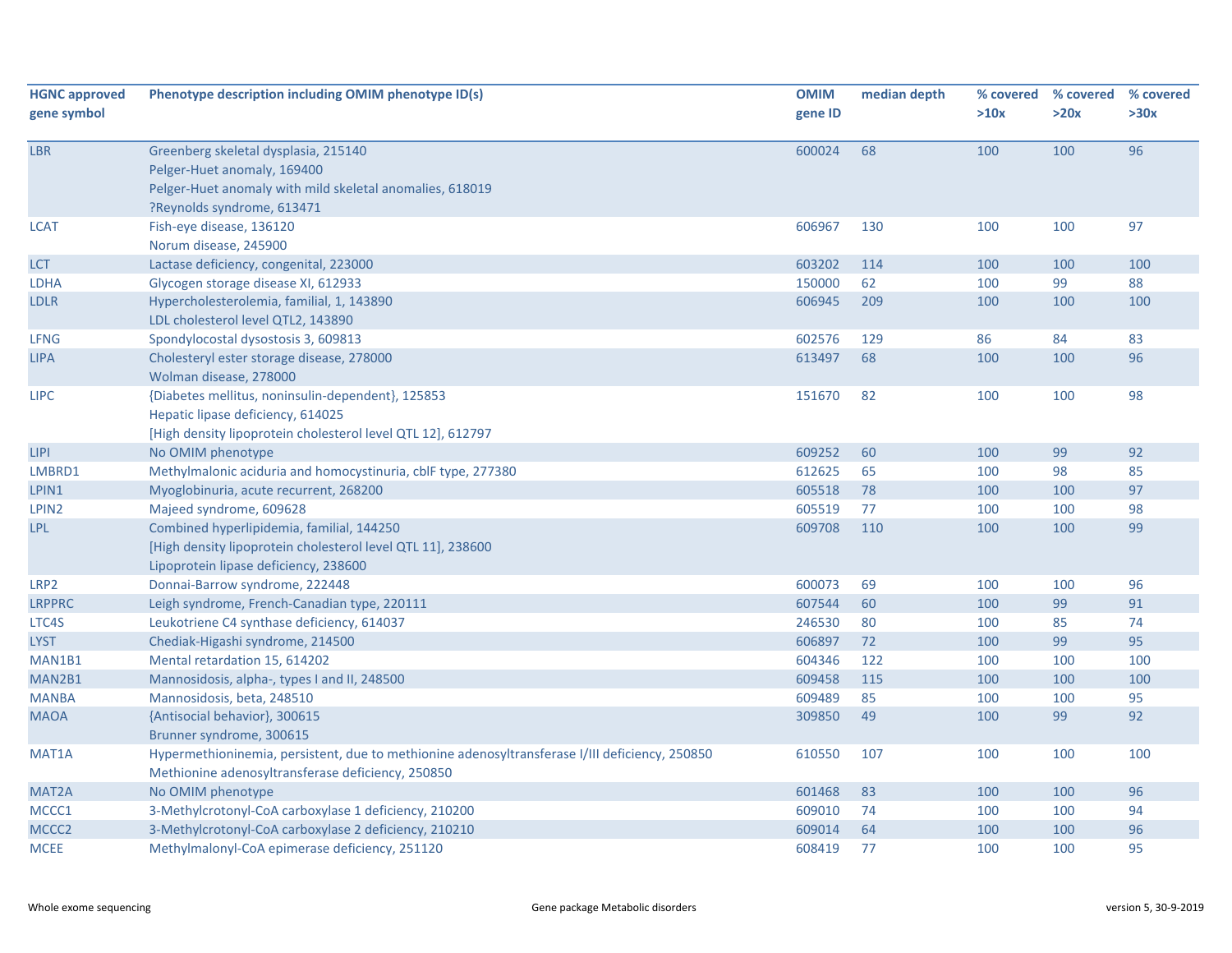| <b>HGNC approved</b> | Phenotype description including OMIM phenotype ID(s)                                                                                  | <b>OMIM</b> | median depth |      | % covered % covered % covered |      |
|----------------------|---------------------------------------------------------------------------------------------------------------------------------------|-------------|--------------|------|-------------------------------|------|
| gene symbol          |                                                                                                                                       | gene ID     |              | >10x | >20x                          | >30x |
|                      |                                                                                                                                       |             |              |      |                               |      |
| MCOLN1               | Mucolipidosis IV, 252650                                                                                                              | 605248      | 129          | 100  | 100                           | 100  |
| MFSD8                | Ceroid lipofuscinosis, neuronal, 7, 610951                                                                                            | 611124      | 68           | 100  | 100                           | 95   |
|                      | Macular dystrophy with central cone involvement, 616170                                                                               |             |              |      |                               |      |
| MGAT2                | Congenital disorder of glycosylation, type IIa, 212066                                                                                | 602616      | 104          | 100  | 100                           | 100  |
| <b>MLYCD</b>         | Malonyl-CoA decarboxylase deficiency, 248360                                                                                          | 606761      | 65           | 100  | 96                            | 92   |
| <b>MMAA</b>          | Methylmalonic aciduria, vitamin B12-responsive, 251100                                                                                | 607481      | 78           | 100  | 100                           | 98   |
| <b>MMAB</b>          | Methylmalonic aciduria, vitamin B12-responsive, due to defect in synthesis of adenosylcobalamin, cblB<br>complementation type, 251110 | 607568      | 82           | 100  | 100                           | 98   |
| <b>MMACHC</b>        | Methylmalonic aciduria and homocystinuria, cblC type, 277400                                                                          | 609831      | 133          | 100  | 100                           | 100  |
| <b>MMADHC</b>        | Homocystinuria, cblD type, variant 1, 277410                                                                                          | 611935      | 63           | 100  | 100                           | 90   |
|                      | Methylmalonic aciduria and homocystinuria, cblD type, 277410                                                                          |             |              |      |                               |      |
|                      | Methylmalonic aciduria, cblD type, variant 2, 277410                                                                                  |             |              |      |                               |      |
| <b>MMUT</b>          | Methylmalonic aciduria, mut(0) type, 251000                                                                                           | 609058      | 75           | 100  | 100                           | 95   |
| <b>MOCOS</b>         | Xanthinuria, type II, 603592                                                                                                          | 613274      | 87           | 100  | 100                           | 95   |
| MOCS1                | Molybdenum cofactor deficiency A, 252150                                                                                              | 603707      | 105          | 100  | 100                           | 99   |
| MOCS <sub>2</sub>    | Molybdenum cofactor deficiency B, 252160                                                                                              | 603708      | 67           | 100  | 100                           | 96   |
| MOCS3                | No OMIM phenotype                                                                                                                     | 609277      | 176          | 100  | 100                           | 100  |
| <b>MOGS</b>          | Congenital disorder of glycosylation, type IIb, 606056                                                                                | 601336      | 130          | 100  | 100                           | 100  |
| MPDU1                | Congenital disorder of glycosylation, type If, 609180                                                                                 | 604041      | 87           | 100  | 100                           | 99   |
| <b>MPI</b>           | Congenital disorder of glycosylation, type Ib, 602579                                                                                 | 154550      | 154          | 100  | 100                           | 99   |
| <b>MPV17</b>         | Charcot-Marie-Tooth disease, axonal, type 2EE, 618400                                                                                 | 137960      | 108          | 100  | 100                           | 100  |
|                      | Mitochondrial DNA depletion syndrome 6 (hepatocerebral type), 256810                                                                  |             |              |      |                               |      |
| MRPS16               | Combined oxidative phosphorylation deficiency 2, 610498                                                                               | 609204      | 120          | 100  | 100                           | 100  |
| MRPS22               | Combined oxidative phosphorylation deficiency 5, 611719                                                                               | 605810      | 75           | 100  | 100                           | 96   |
|                      | Ovarian dysgenesis 7, 618117                                                                                                          |             |              |      |                               |      |
| MSMO1                | Microcephaly, congenital cataract, and psoriasiform dermatitis, 616834                                                                | 607545      | 95           | 100  | 100                           | 98   |
| MTHFD1               | Combined immunodeficiency and megaloblastic anemia with or without hyperhomocysteinemia, 617780                                       | 172460      | 76           | 100  | 100                           | 96   |
|                      | {Neural tube defects, folate-sensitive, susceptibility to}, 601634                                                                    |             |              |      |                               |      |
| <b>MTHFR</b>         | Homocystinuria due to MTHFR deficiency, 236250                                                                                        | 607093      | 99           | 100  | 100                           | 99   |
|                      | {Neural tube defects, susceptibility to}, 601634                                                                                      |             |              |      |                               |      |
|                      | {Schizophrenia, susceptibility to}, 181500                                                                                            |             |              |      |                               |      |
|                      | {Thromboembolism, susceptibility to}, 188050                                                                                          |             |              |      |                               |      |
|                      | {Vascular disease, susceptibility to}                                                                                                 |             |              |      |                               |      |
| MTM1                 | Myotubular myopathy, 310400                                                                                                           | 300415      | 46           | 100  | 95                            | 75   |
| <b>MTR</b>           | Homocystinuria-megaloblastic anemia, cblG complementation type, 250940                                                                | 156570      | 80           | 100  | 100                           | 97   |
|                      | {Neural tube defects, folate-sensitive, susceptibility to}, 601634                                                                    |             |              |      |                               |      |
| <b>MTRR</b>          | Homocystinuria-megaloblastic anemia, cbl E type, 236270                                                                               | 602568      | 87           | 100  | 100                           | 98   |
|                      | {Neural tube defects, folate-sensitive, susceptibility to}, 601634                                                                    |             |              |      |                               |      |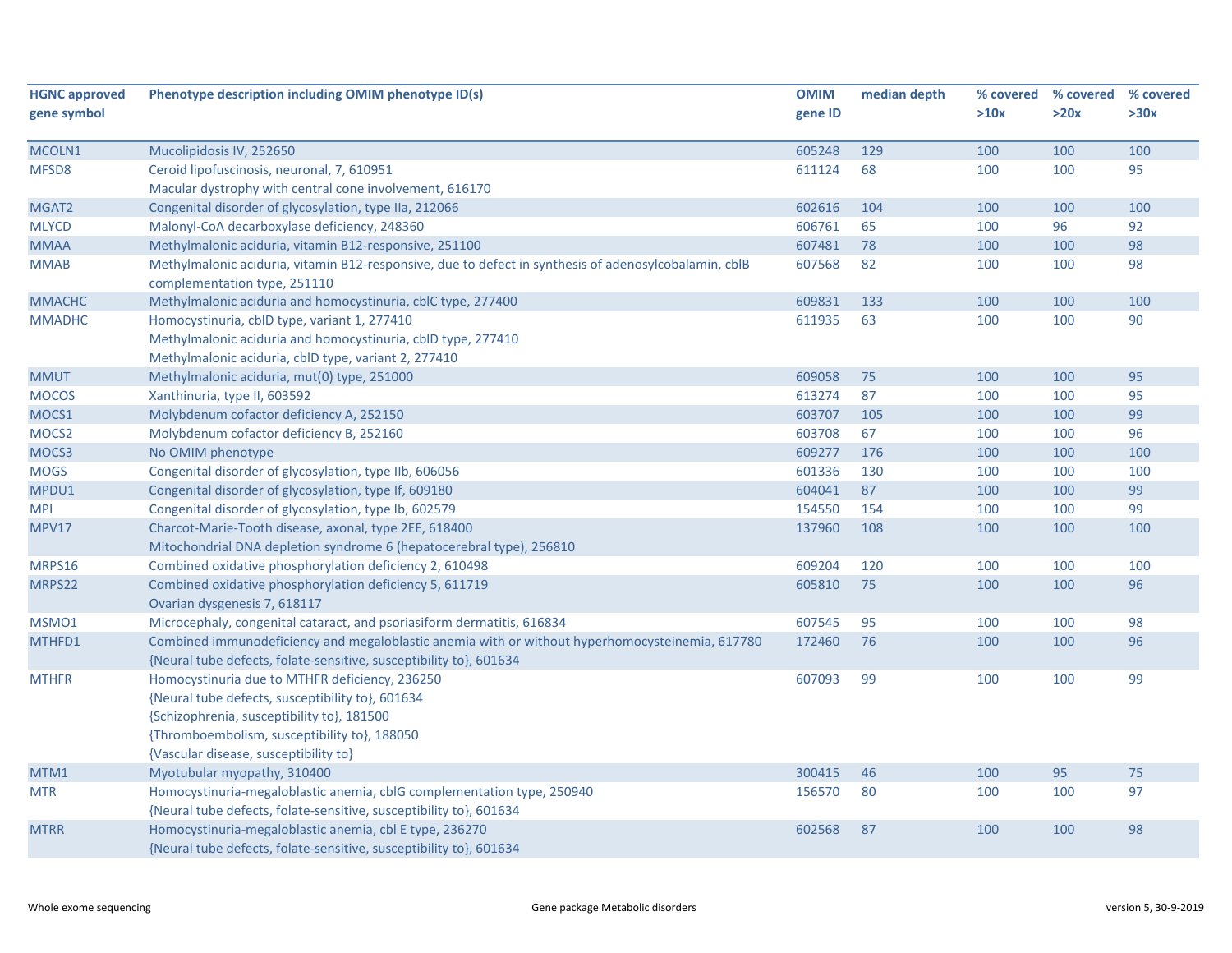| <b>HGNC approved</b><br>gene symbol | Phenotype description including OMIM phenotype ID(s)            | <b>OMIM</b><br>gene ID | median depth | % covered<br>>10x | % covered<br>>20x | % covered<br>>30x |
|-------------------------------------|-----------------------------------------------------------------|------------------------|--------------|-------------------|-------------------|-------------------|
| <b>MTTP</b>                         | Abetalipoproteinemia, 200100                                    | 157147                 | 67           | 100               | 100               | 97                |
|                                     | {Metabolic syndrome, protection against}, 605552                |                        |              |                   |                   |                   |
| <b>MVK</b>                          | Hyper-IgD syndrome, 260920                                      | 251170                 | 100          | 100               | 100               | 100               |
|                                     | Mevalonic aciduria, 610377                                      |                        |              |                   |                   |                   |
|                                     | Porokeratosis 3, multiple types, 175900                         |                        |              |                   |                   |                   |
| <b>NAGA</b>                         | Kanzaki disease, 609242                                         | 104170                 | 118          | 100               | 100               | 100               |
|                                     | Schindler disease, type I, 609241                               |                        |              |                   |                   |                   |
|                                     | Schindler disease, type III, 609241                             |                        |              |                   |                   |                   |
| <b>NAGLU</b>                        | ?Charcot-Marie-Tooth disease, axonal, type 2V, 616491           | 609701                 | 112          | 100               | 97                | 93                |
|                                     | Mucopolysaccharidosis type IIIB (Sanfilippo B), 252920          |                        |              |                   |                   |                   |
| <b>NAGS</b>                         | N-acetylglutamate synthase deficiency, 237310                   | 608300                 | 110          | 100               | 100               | 100               |
| <b>NANS</b>                         | Spondyloepimetaphyseal dysplasia, Camera-Genevieve type, 610442 | 605202                 | 65           | 100               | 99                | 94                |
| NAT8L                               | ?N-acetylaspartate deficiency, 614063                           | 610647                 | 73           | 94                | 90                | 84                |
| NDUFA1                              | Mitochondrial complex I deficiency, nuclear type 12, 301020     | 300078                 | 110          | 100               | 100               | 100               |
| NDUFA11                             | Mitochondrial complex I deficiency, nuclear type 14, 618236     | 612638                 | 117          | 100               | 100               | 100               |
| NDUFA2                              | ?Mitochondrial complex I deficiency, nuclear type 13, 618235    | 602137                 | 104          | 100               | 100               | 100               |
| NDUFAF1                             | Mitochondrial complex I deficiency, nuclear type 11, 618234     | 606934                 | 63           | 100               | 100               | 95                |
| NDUFAF2                             | Mitochondrial complex I deficiency, nuclear type 10, 618233     | 609653                 | 83           | 100               | 92                | 78                |
| NDUFAF3                             | Mitochondrial complex I deficiency, nuclear type 18, 618240     | 612911                 | 130          | 100               | 100               | 100               |
| NDUFAF4                             | Mitochondrial complex I deficiency, nuclear type 15, 618237     | 611776                 | 95           | 100               | 100               | 100               |
| NDUFAF5                             | Mitochondrial complex I deficiency, nuclear type 16, 618238     | 612360                 | 70           | 100               | 100               | 96                |
| NDUFS1                              | Mitochondrial complex I deficiency, nuclear type 5, 618226      | 157655                 | 69           | 100               | 100               | 94                |
| NDUFS2                              | Mitochondrial complex I deficiency, nuclear type 6, 618228      | 602985                 | 79           | 100               | 100               | 99                |
| NDUFS3                              | Mitochondrial complex I deficiency, nuclear type 8, 618230      | 603846                 | 112          | 100               | 100               | 100               |
| NDUFS4                              | Mitochondrial complex I deficiency, nuclear type 1, 252010      | 602694                 | 83           | 100               | 100               | 99                |
| NDUFS6                              | Mitochondrial complex I deficiency, nuclear type 9, 618232      | 603848                 | 70           | 100               | 100               | 100               |
| <b>NDUFS7</b>                       | Mitochondrial complex I deficiency, nuclear type 3, 618224      | 601825                 | 130          | 100               | 100               | 98                |
| NDUFS8                              | Mitochondrial complex I deficiency, nuclear type 2, 618222      | 602141                 | 140          | 100               | 100               | 100               |
| NDUFV1                              | Mitochondrial complex I deficiency, nuclear type 4, 618225      | 161015                 | 129          | 100               | 100               | 100               |
| NDUFV2                              | Mitochondrial complex I deficiency, nuclear type 7, 618229      | 600532                 | 48           | 100               | 95                | 80                |
| NEU1                                | Sialidosis, type I, 256550                                      | 608272                 | 155          | 100               | 100               | 100               |
|                                     | Sialidosis, type II, 256550                                     |                        |              |                   |                   |                   |
| NFU1                                | Multiple mitochondrial dysfunctions syndrome 1, 605711          | 608100                 | 66           | 100               | 100               | 95                |
| NHLRC1                              | Epilepsy, progressive myoclonic 2B (Lafora), 254780             | 608072                 | 144          | 100               | 100               | 100               |
| NPC1                                | Niemann-Pick disease, type C1, 257220                           | 607623                 | 87           | 100               | 100               | 99                |
|                                     | Niemann-Pick disease, type D, 257220                            |                        |              |                   |                   |                   |
| NPC <sub>2</sub>                    | Niemann-pick disease, type C2, 607625                           | 601015                 | 95           | 100               | 100               | 100               |
| NPRL2                               | Epilepsy, familial focal, with variable foci 2, 617116          | 607072                 | 119          | 100               | 100               | 100               |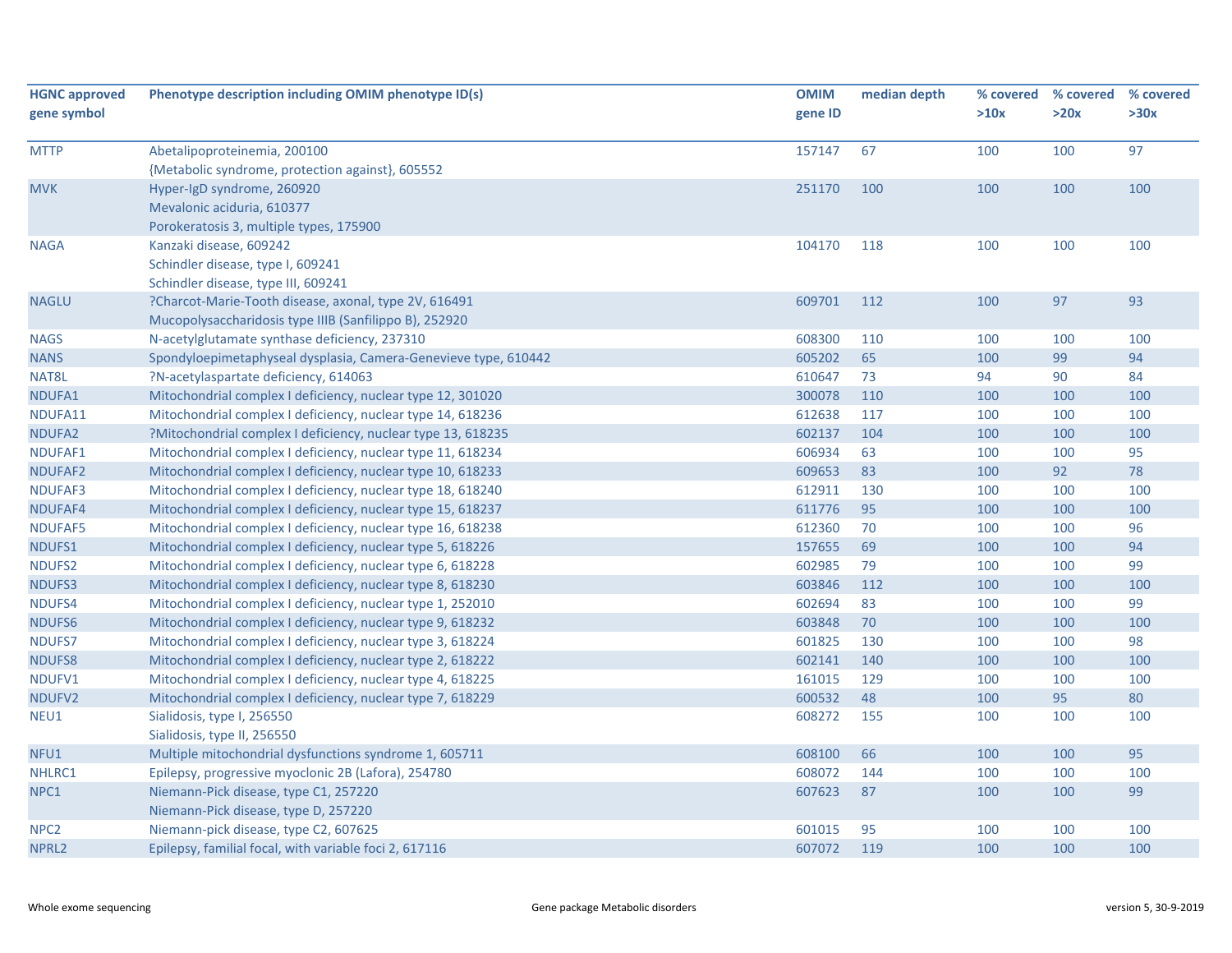| <b>HGNC approved</b> | Phenotype description including OMIM phenotype ID(s)                             | <b>OMIM</b> | median depth |      | % covered % covered | % covered |
|----------------------|----------------------------------------------------------------------------------|-------------|--------------|------|---------------------|-----------|
| gene symbol          |                                                                                  | gene ID     |              | >10x | >20x                | >30x      |
|                      |                                                                                  |             |              |      |                     |           |
| <b>NR5A2</b>         | No OMIM phenotype                                                                | 604453      | 81           | 100  | 100                 | 98        |
| <b>NSDHL</b>         | CHILD syndrome, 308050                                                           | 300275      | 68           | 100  | 100                 | 93        |
|                      | CK syndrome, 300831                                                              |             |              |      |                     |           |
| NT5C                 | No OMIM phenotype                                                                | 191720      | 93           | 100  | 81                  | 72        |
| NT5C3A               | Anemia, hemolytic, due to UMPH1 deficiency, 266120                               | 606224      | 61           | 100  | 99                  | 89        |
| NT5E                 | Calcification of joints and arteries, 211800                                     | 129190      | 90           | 100  | 100                 | 98        |
| <b>NUBPL</b>         | Mitochondrial complex I deficiency, nuclear type 21, 618242                      | 613621      | 60           | 100  | 100                 | 97        |
| NUS1                 | ?Congenital disorder of glycosylation, type 1aa, 617082                          | 610463      | 54           | 100  | 98                  | 78        |
|                      | Mental retardation 55, with seizures, 617831                                     |             |              |      |                     |           |
| <b>OAT</b>           | Gyrate atrophy of choroid and retina with or without ornithinemia, 258870        | 613349      | 64           | 100  | 96                  | 85        |
| <b>OCRL</b>          | Dent disease 2, 300555                                                           | 300535      | 43           | 100  | 95                  | 80        |
|                      | Lowe syndrome, 309000                                                            |             |              |      |                     |           |
| <b>OGDH</b>          | Alpha-ketoglutarate dehydrogenase deficiency, 203740                             | 613022      | 131          | 100  | 100                 | 99        |
| OPA1                 | Behr syndrome, 210000                                                            | 605290      | 59           | 100  | 98                  | 89        |
|                      | {Glaucoma, normal tension, susceptibility to}, 606657                            |             |              |      |                     |           |
|                      | ?Mitochondrial DNA depletion syndrome 14 (encephalocardiomyopathic type), 616896 |             |              |      |                     |           |
|                      | Optic atrophy 1, 165500                                                          |             |              |      |                     |           |
|                      | Optic atrophy plus syndrome, 125250                                              |             |              |      |                     |           |
| OPA3                 | 3-methylglutaconic aciduria, type III, 258501                                    | 606580      | 130          | 100  | 100                 | 100       |
|                      | Optic atrophy 3 with cataract, 165300                                            |             |              |      |                     |           |
| <b>OPLAH</b>         | 5-oxoprolinase deficiency, 260005                                                | 614243      | 132          | 100  | 100                 | 99        |
| <b>OTC</b>           | Ornithine transcarbamylase deficiency, 311250                                    | 300461      | 58           | 100  | 98                  | 85        |
| OXCT1                | Succinyl CoA:3-oxoacid CoA transferase deficiency, 245050                        | 601424      | 74           | 100  | 100                 | 96        |
| PAH                  | [Hyperphenylalaninemia, non-PKU mild], 261600                                    | 612349      | 68           | 100  | 99                  | 95        |
|                      | Phenylketonuria, 261600                                                          |             |              |      |                     |           |
| PANK <sub>2</sub>    | HARP syndrome, 607236                                                            | 606157      | 81           | 100  | 100                 | 99        |
|                      | Neurodegeneration with brain iron accumulation 1, 234200                         |             |              |      |                     |           |
| PC                   | Pyruvate carboxylase deficiency, 266150                                          | 608786      | 141          | 100  | 100                 | 100       |
| PCBD1                | Hyperphenylalaninemia, BH4-deficient, D, 264070                                  | 126090      | 87           | 100  | 100                 | 99        |
| <b>PCCA</b>          | Propionicacidemia, 606054                                                        | 232000      | 68           | 100  | 100                 | 95        |
| <b>PCCB</b>          | Propionicacidemia, 606054                                                        | 232050      | 72           | 100  | 98                  | 95        |
| PCK1                 | ?Phosphoenolpyruvate carboxykinase deficiency, cytosolic, 261680                 | 614168      | 114          | 100  | 100                 | 100       |
| PCK <sub>2</sub>     | PEPCK deficiency, 261650                                                         | 614095      | 121          | 100  | 100                 | 100       |
| PDHA1                | Pyruvate dehydrogenase E1-alpha deficiency, 312170                               | 300502      | 49           | 100  | 94                  | 84        |
| <b>PDHB</b>          | Pyruvate dehydrogenase E1-beta deficiency, 614111                                | 179060      | 65           | 100  | 100                 | 95        |
| <b>PDHX</b>          | Lacticacidemia due to PDX1 deficiency, 245349                                    | 608769      | 79           | 100  | 100                 | 97        |
| PDK1                 | No OMIM phenotype                                                                | 602524      | 74           | 100  | 100                 | 96        |
| PDK <sub>2</sub>     | No OMIM phenotype                                                                | 602525      | 117          | 100  | 100                 | 100       |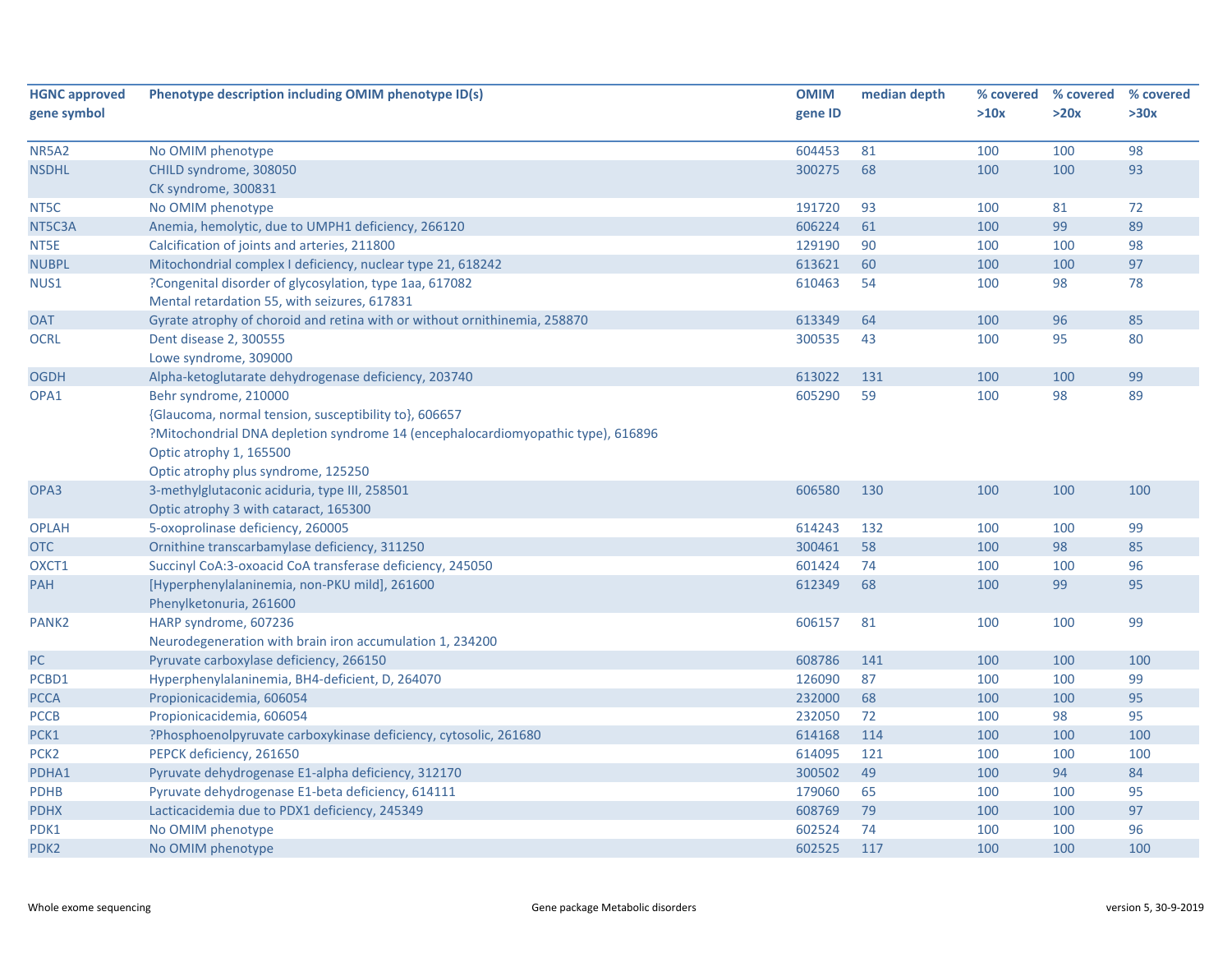| <b>HGNC approved</b> | Phenotype description including OMIM phenotype ID(s)                           | <b>OMIM</b> | median depth | % covered | % covered | % covered |
|----------------------|--------------------------------------------------------------------------------|-------------|--------------|-----------|-----------|-----------|
| gene symbol          |                                                                                | gene ID     |              | >10x      | >20x      | >30x      |
|                      |                                                                                |             |              |           |           |           |
| PDK3                 | ?Charcot-Marie-Tooth disease dominant, 6, 300905                               | 300906      | 52           | 100       | 98        | 82        |
| PDK4                 | No OMIM phenotype                                                              | 602527      | 57           | 100       | 100       | 93        |
| PDP1                 | Pyruvate dehydrogenase phosphatase deficiency, 608782                          | 605993      | 87           | 100       | 100       | 100       |
| PDP <sub>2</sub>     | No OMIM phenotype                                                              | 615499      | 126          | 100       | 100       | 100       |
| PDSS1                | Coenzyme Q10 deficiency, primary, 2, 614651                                    | 607429      | 60           | 100       | 93        | 85        |
| PDSS2                | Coenzyme Q10 deficiency, primary, 3, 614652                                    | 610564      | 75           | 100       | 97        | 87        |
| <b>PDXK</b>          | Neuropathy, hereditary motor and sensory, type VIC, with optic atrophy, 618511 | 179020      | 98           | 100       | 100       | 100       |
| <b>PEPD</b>          | Prolidase deficiency, 170100                                                   | 613230      | 100          | 100       | 100       | 98        |
| PEX1                 | Heimler syndrome 1, 234580                                                     | 602136      | 62           | 100       | 99        | 94        |
|                      | Peroxisome biogenesis disorder 1A (Zellweger), 214100                          |             |              |           |           |           |
|                      | Peroxisome biogenesis disorder 1B (NALD/IRD), 601539                           |             |              |           |           |           |
| <b>PEX10</b>         | Peroxisome biogenesis disorder 6A (Zellweger), 614870                          | 602859      | 100          | 100       | 100       | 97        |
|                      | Peroxisome biogenesis disorder 6B, 614871                                      |             |              |           |           |           |
| PEX11B               | ?Peroxisome biogenesis disorder 14B, 614920                                    | 603867      | 137          | 100       | 100       | 100       |
| <b>PEX12</b>         | Peroxisome biogenesis disorder 3A (Zellweger), 614859                          | 601758      | 67           | 100       | 100       | 94        |
|                      | Peroxisome biogenesis disorder 3B, 266510                                      |             |              |           |           |           |
| <b>PEX13</b>         | Peroxisome biogenesis disorder 11A (Zellweger), 614883                         | 601789      | 69           | 100       | 100       | 99        |
|                      | Peroxisome biogenesis disorder 11B, 614885                                     |             |              |           |           |           |
| <b>PEX14</b>         | Peroxisome biogenesis disorder 13A (Zellweger), 614887                         | 601791      | 142          | 100       | 100       | 100       |
| <b>PEX16</b>         | Peroxisome biogenesis disorder 8A (Zellweger), 614876                          | 603360      | 134          | 100       | 96        | 94        |
|                      | Peroxisome biogenesis disorder 8B, 614877                                      |             |              |           |           |           |
| <b>PEX19</b>         | Peroxisome biogenesis disorder 12A (Zellweger), 614886                         | 600279      | 67           | 100       | 100       | 98        |
| PEX <sub>2</sub>     | Peroxisome biogenesis disorder 5A (Zellweger), 614866                          | 170993      | 63           | 100       | 100       | 100       |
|                      | Peroxisome biogenesis disorder 5B, 614867                                      |             |              |           |           |           |
| <b>PEX26</b>         | Peroxisome biogenesis disorder 7A (Zellweger), 614872                          | 608666      | 118          | 100       | 100       | 100       |
|                      | Peroxisome biogenesis disorder 7B, 614873                                      |             |              |           |           |           |
| PEX3                 | Peroxisome biogenesis disorder 10A (Zellweger), 614882                         | 603164      | 57           | 100       | 100       | 95        |
|                      | ?Peroxisome biogenesis disorder 10B, 617370                                    |             |              |           |           |           |
| PEX5                 | Peroxisome biogenesis disorder 2A (Zellweger), 214110                          | 600414      | 111          | 100       | 100       | 100       |
|                      | Peroxisome biogenesis disorder 2B, 202370                                      |             |              |           |           |           |
|                      | Rhizomelic chondrodysplasia punctata, type 5, 616716                           |             |              |           |           |           |
| PEX <sub>6</sub>     | Heimler syndrome 2, 616617                                                     | 601498      | 107          | 100       | 99        | 95        |
|                      | Peroxisome biogenesis disorder 4A (Zellweger), 614862                          |             |              |           |           |           |
|                      | Peroxisome biogenesis disorder 4B, 614863                                      |             |              |           |           |           |
| PEX7                 | Peroxisome biogenesis disorder 9B, 614879                                      | 601757      | 57           | 100       | 100       | 95        |
|                      | Rhizomelic chondrodysplasia punctata, type 1, 215100                           |             |              |           |           |           |
| <b>PFKM</b>          | Glycogen storage disease VII, 232800                                           | 610681      | 92           | 100       | 100       | 99        |
| PGAM2                | Glycogen storage disease X, 261670                                             | 612931      | 156          | 100       | 100       | 100       |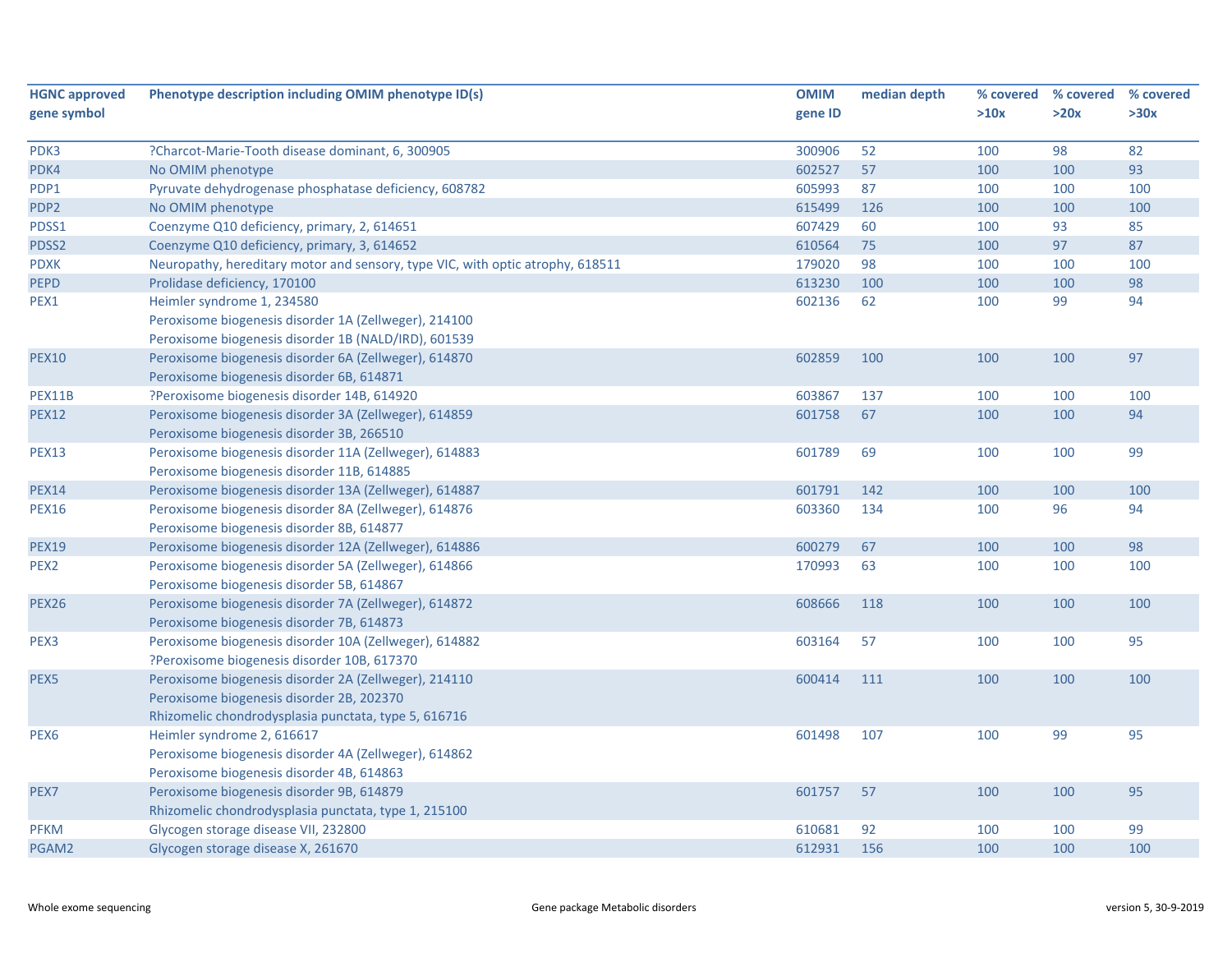| <b>HGNC approved</b> | Phenotype description including OMIM phenotype ID(s)                | <b>OMIM</b> | median depth | % covered | % covered | % covered |
|----------------------|---------------------------------------------------------------------|-------------|--------------|-----------|-----------|-----------|
| gene symbol          |                                                                     | gene ID     |              | >10x      | >20x      | >30x      |
|                      |                                                                     |             |              |           |           |           |
| PGAP1                | Mental retardation 42, 615802                                       | 611655      | 65           | 100       | 99        | 90        |
| PGAP2                | Hyperphosphatasia with mental retardation syndrome 3, 614207        | 615187      | 147          | 100       | 100       | 100       |
| PGAP3                | Hyperphosphatasia with mental retardation syndrome 4, 615716        | 611801      | 115          | 100       | 100       | 100       |
| PGK1                 | Phosphoglycerate kinase 1 deficiency, 300653                        | 311800      | 47           | 100       | 100       | 89        |
| PGM1                 | Congenital disorder of glycosylation, type It, 614921               | 171900      | 72           | 100       | 100       | 99        |
| PGM3                 | Immunodeficiency 23, 615816                                         | 172100      | 88           | 100       | 100       | 98        |
| PHGDH                | Neu-Laxova syndrome 1, 256520                                       | 606879      | 138          | 100       | 100       | 100       |
|                      | Phosphoglycerate dehydrogenase deficiency, 601815                   |             |              |           |           |           |
| PHKA1                | Muscle glycogenosis, 300559                                         | 311870      | 47           | 100       | 97        | 82        |
| PHKA2                | Glycogen storage disease, type IXa1, 306000                         | 300798      | 56           | 100       | 99        | 90        |
|                      | Glycogen storage disease, type IXa2, 306000                         |             |              |           |           |           |
| <b>PHKB</b>          | Phosphorylase kinase deficiency of liver and muscle, 261750         | 172490      | 76           | 100       | 100       | 98        |
| PHKG1                | No OMIM phenotype                                                   | 172470      | 123          | 100       | 100       | 97        |
| PHKG2                | Cirrhosis due to liver phosphorylase kinase deficiency              | 172471      | 123          | 100       | 100       | 100       |
|                      | Glycogen storage disease IXc, 613027                                |             |              |           |           |           |
| PHYH                 | Refsum disease, 266500                                              | 602026      | 121          | 100       | 100       | 94        |
| <b>PIGA</b>          | Multiple congenital anomalies-hypotonia-seizures syndrome 2, 300868 | 311770      | 67           | 100       | 100       | 97        |
|                      | Paroxysmal nocturnal hemoglobinuria, somatic, 300818                |             |              |           |           |           |
| <b>PIGC</b>          | Glycosylphosphatidylinositol biosynthesis defect 16, 617816         | 601730      | 149          | 100       | 100       | 100       |
| <b>PIGG</b>          | Mental retardation 53, 616917                                       | 616918      | 100          | 100       | 100       | 98        |
| PIGL                 | CHIME syndrome, 280000                                              | 605947      | 98           | 100       | 100       | 100       |
| <b>PIGM</b>          | Glycosylphosphatidylinositol deficiency, 610293                     | 610273      | 85           | 100       | 100       | 100       |
| <b>PIGN</b>          | Multiple congenital anomalies-hypotonia-seizures syndrome 1, 614080 | 606097      | 63           | 100       | 99        | 89        |
| <b>PIGO</b>          | Hyperphosphatasia with mental retardation syndrome 2, 614749        | 614730      | 126          | 100       | 100       | 100       |
| <b>PIGQ</b>          | Epileptic encephalopathy, early infantile, 77, 618548               | 605754      | 157          | 100       | 100       | 100       |
| <b>PIGT</b>          | Multiple congenital anomalies-hypotonia-seizures syndrome 3, 615398 | 610272      | 138          | 100       | 100       | 100       |
|                      | ?Paroxysmal nocturnal hemoglobinuria 2, 615399                      |             |              |           |           |           |
| <b>PIGV</b>          | Hyperphosphatasia with mental retardation syndrome 1, 239300        | 610274      | 96           | 100       | 100       | 100       |
| <b>PIGW</b>          | Glycosylphosphatidylinositol biosynthesis defect 11, 616025         | 610275      | 85           | 100       | 100       | 100       |
| <b>PIGY</b>          | Hyperphosphatasia with mental retardation syndrome 6, 616809        | 610662      | 44           | 100       | 100       | 94        |
| PIK3R1               | ?Agammaglobulinemia 7, 615214                                       | 171833      | 80           | 100       | 100       | 97        |
|                      | Immunodeficiency 36, 616005                                         |             |              |           |           |           |
|                      | SHORT syndrome, 269880                                              |             |              |           |           |           |
| PIK3R5               | Ataxia-oculomotor apraxia 3, 615217                                 | 611317      | 107          | 100       | 100       | 100       |
| <b>PKLR</b>          | Adenosine triphosphate, elevated, of erythrocytes, 102900           | 609712      | 156          | 100       | 100       | 100       |
|                      | Pyruvate kinase deficiency, 266200                                  |             |              |           |           |           |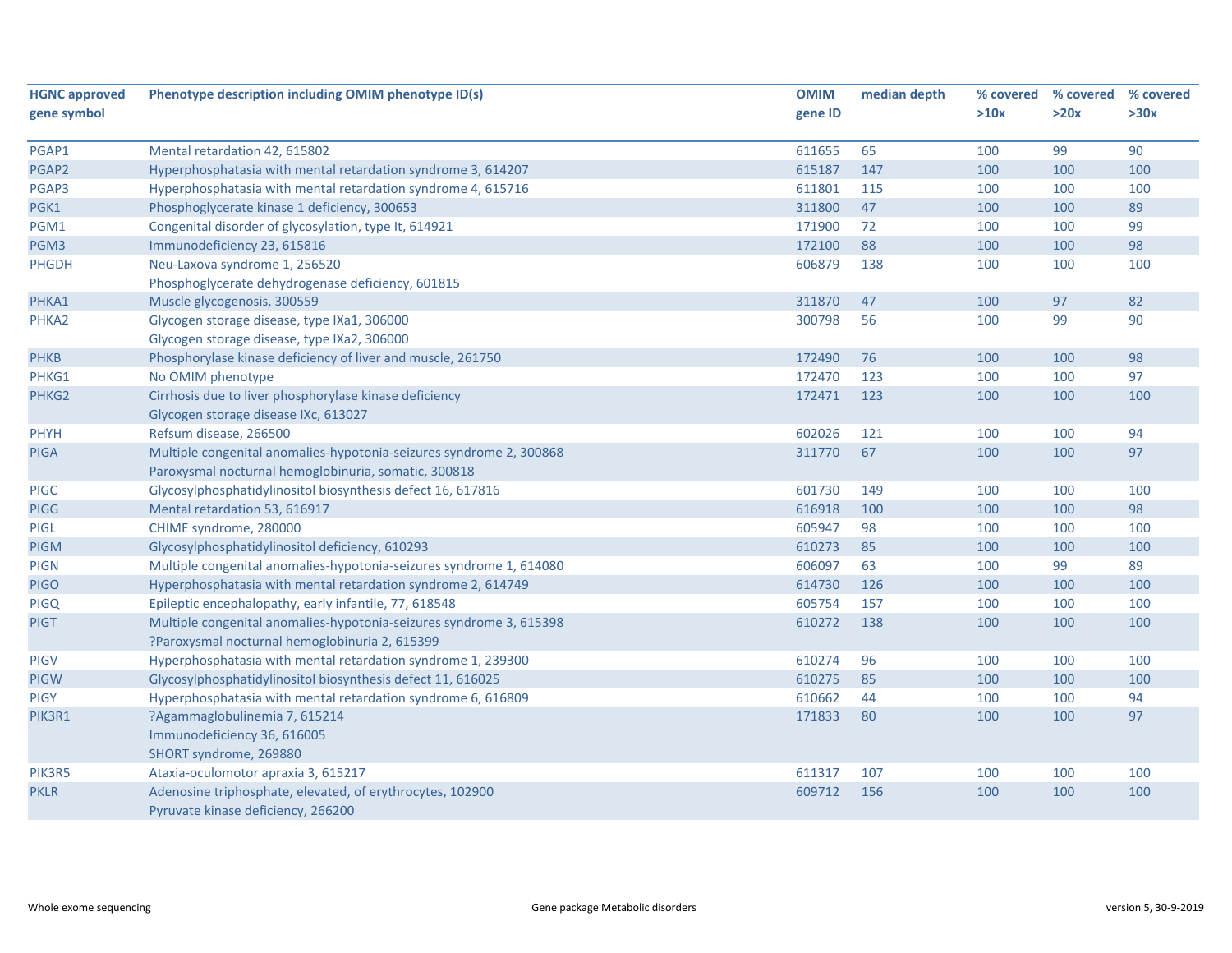| <b>HGNC approved</b><br>gene symbol | Phenotype description including OMIM phenotype ID(s)                                                            | <b>OMIM</b><br>gene ID | median depth | >10x | % covered % covered<br>>20x | % covered<br>>30x |
|-------------------------------------|-----------------------------------------------------------------------------------------------------------------|------------------------|--------------|------|-----------------------------|-------------------|
|                                     |                                                                                                                 |                        |              |      |                             |                   |
| PLA2G6                              | Infantile neuroaxonal dystrophy 1, 256600                                                                       | 603604                 | 118          | 100  | 100                         | 99                |
|                                     | Neurodegeneration with brain iron accumulation 2B, 610217<br>Parkinson disease 14, 612953                       |                        |              |      |                             |                   |
| PLCB1                               | Epileptic encephalopathy, early infantile, 12, 613722                                                           | 607120                 | 60           | 100  | 99                          | 94                |
| PLIN1                               | Lipodystrophy, familial partial, type 4, 613877                                                                 | 170290                 | 96           | 100  | 100                         | 99                |
| PLOD1                               | Ehlers-Danlos syndrome, kyphoscoliotic type, 1, 225400                                                          | 153454                 | 100          | 100  | 100                         | 99                |
| PLOD <sub>2</sub>                   | Bruck syndrome 2, 609220                                                                                        | 601865                 | 58           | 100  | 99                          | 90                |
| PLOD3                               | Lysyl hydroxylase 3 deficiency, 612394                                                                          | 603066                 | 100          | 100  | 100                         | 99                |
| <b>PLPBP</b>                        | Epilepsy, early-onset, vitamin B6-dependent, 617290                                                             | 604436                 | 53           | 100  | 97                          | 84                |
| PMM <sub>2</sub>                    | Congenital disorder of glycosylation, type Ia, 212065                                                           | 601785                 | 72           | 100  | 100                         | 97                |
| <b>PMPCA</b>                        | Spinocerebellar ataxia 2, 213200                                                                                | 613036                 | 133          | 100  | 100                         | 100               |
| <b>PNLIP</b>                        | ?Pancreatic lipase deficiency, 614338                                                                           | 246600                 | 60           | 100  | 100                         | 95                |
| <b>PNP</b>                          | Immunodeficiency due to purine nucleoside phosphorylase deficiency, 613179                                      | 164050                 | 70           | 100  | 100                         | 97                |
| PNPLA2                              | Neutral lipid storage disease with myopathy, 610717                                                             | 609059                 | 114          | 100  | 100                         | 100               |
| PNPLA6                              | Boucher-Neuhauser syndrome, 215470                                                                              | 603197                 | 123          | 100  | 100                         | 99                |
|                                     | ?Laurence-Moon syndrome, 245800                                                                                 |                        |              |      |                             |                   |
|                                     | Oliver-McFarlane syndrome, 275400                                                                               |                        |              |      |                             |                   |
|                                     | Spastic paraplegia 39, 612020                                                                                   |                        |              |      |                             |                   |
| <b>PNPO</b>                         | Pyridoxamine 5'-phosphate oxidase deficiency, 610090                                                            | 603287                 | 69           | 100  | 100                         | 94                |
| POFUT1                              | Dowling-Degos disease 2, 615327                                                                                 | 607491                 | 114          | 100  | 100                         | 100               |
| POGLUT1                             | Dowling-Degos disease 4, 615696                                                                                 | 615618                 | 54           | 100  | 98                          | 91                |
|                                     | ?Muscular dystrophy, limb-girdle 21, 617232                                                                     |                        |              |      |                             |                   |
| <b>POLG</b>                         | Mitochondrial DNA depletion syndrome 4A (Alpers type), 203700                                                   | 174763                 | 114          | 100  | 100                         | 99                |
|                                     | Mitochondrial DNA depletion syndrome 4B (MNGIE type), 613662                                                    |                        |              |      |                             |                   |
|                                     | Mitochondrial recessive ataxia syndrome (includes SANDO and SCAE), 607459                                       |                        |              |      |                             |                   |
|                                     | Progressive external ophthalmoplegia 1, 157640                                                                  |                        |              |      |                             |                   |
|                                     | Progressive external ophthalmoplegia 1, 258450                                                                  |                        |              |      |                             |                   |
| POLG <sub>2</sub>                   | Mitochondrial DNA depletion syndrome 16 (hepatic type), 618528                                                  | 604983                 | 140          | 100  | 100                         | 95                |
|                                     | Progressive external ophthalmoplegia with mitochondrial DNA deletions 4, 610131                                 |                        |              |      |                             |                   |
| POLR3A                              | Leukodystrophy, hypomyelinating, 7, with or without oligodontia and/or hypogonadotropic hypogonadism,           | 614258                 | 84           | 100  | 100                         | 98                |
|                                     | 607694                                                                                                          |                        |              |      |                             |                   |
|                                     | Wiedemann-Rautenstrauch syndrome, 264090                                                                        |                        |              |      |                             |                   |
| POLR3B                              | Leukodystrophy, hypomyelinating, 8, with or without oligodontia and/or hypogonadotropic hypogonadism,<br>614381 | 614366                 | 76           | 100  | 99                          | 93                |
| POMGNT1                             | Muscular dystrophy-dystroglycanopathy (congenital with brain and eye anomalies), type A, 3, 253280              | 606822                 | 93           | 100  | 100                         | 99                |
|                                     | Muscular dystrophy-dystroglycanopathy (congenital with mental retardation), type B, 3, 613151                   |                        |              |      |                             |                   |
|                                     | Muscular dystrophy-dystroglycanopathy (limb-girdle), type C, 3, 613157                                          |                        |              |      |                             |                   |
|                                     | Retinitis pigmentosa 76, 617123                                                                                 |                        |              |      |                             |                   |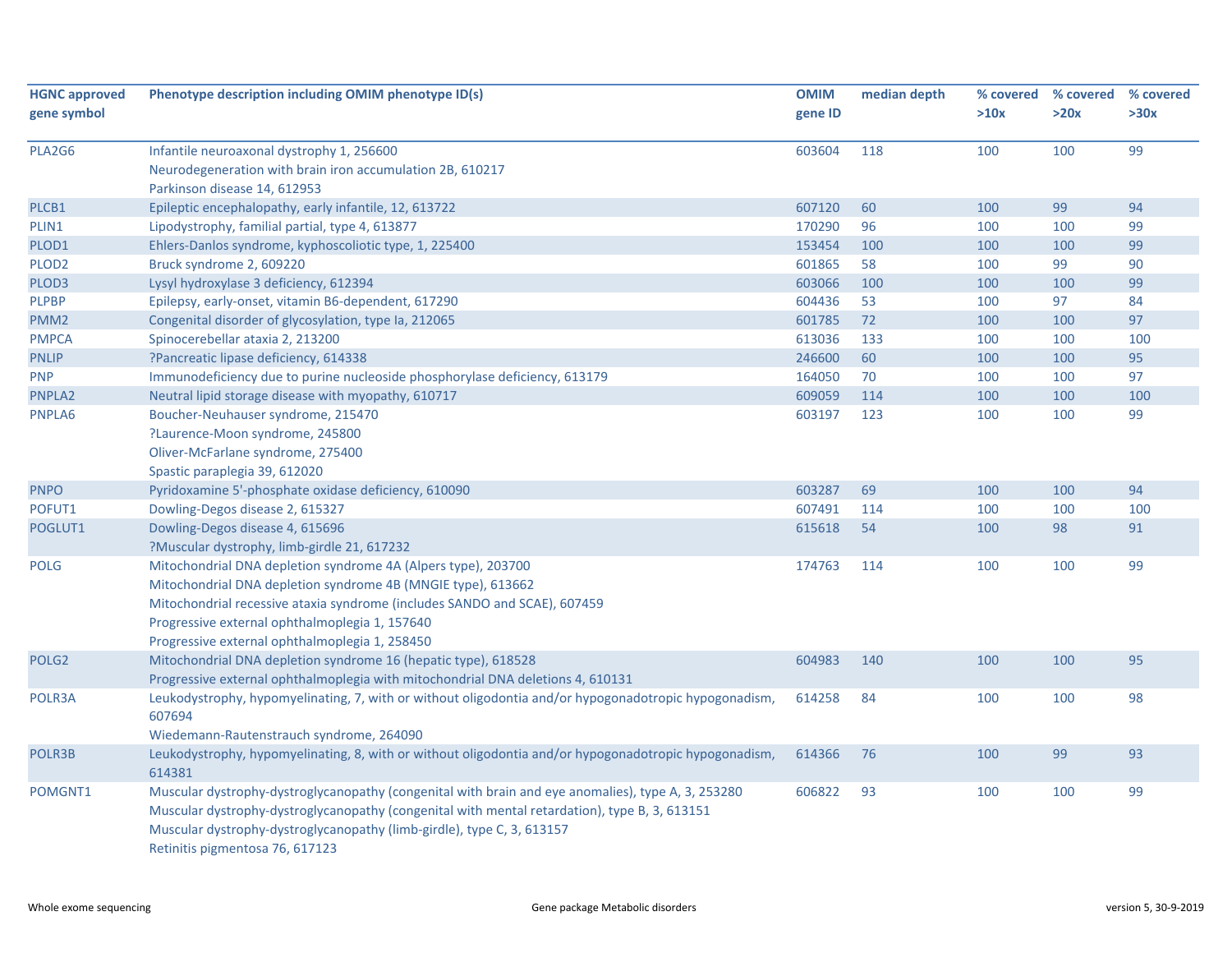| <b>HGNC approved</b><br>gene symbol | Phenotype description including OMIM phenotype ID(s)                                                                                                                                                                                                                          | <b>OMIM</b><br>gene ID | median depth | % covered<br>>10x | % covered<br>>20x | % covered<br>>30x |
|-------------------------------------|-------------------------------------------------------------------------------------------------------------------------------------------------------------------------------------------------------------------------------------------------------------------------------|------------------------|--------------|-------------------|-------------------|-------------------|
| POMGNT2                             | Muscular dystrophy-dystroglycanopathy (congenital with brain and eye anomalies, type A, 8, 614830<br>Muscular dystrophy-dystroglycanopathy (limb-girdle) type C, 8, 618135                                                                                                    | 614828                 | 154          | 100               | 100               | 100               |
| <b>POMK</b>                         | Muscular dystrophy-dystroglycanopathy (congenital with brain and eye anomalies), type A, 12, 615249<br>?Muscular dystrophy-dystroglycanopathy (limb-girdle), type C, 12, 616094                                                                                               | 615247                 | 95           | 100               | 100               | 100               |
| POMT1                               | Muscular dystrophy-dystroglycanopathy (congenital with brain and eye anomalies), type A, 1, 236670<br>Muscular dystrophy-dystroglycanopathy (congenital with mental retardation), type B, 1, 613155<br>Muscular dystrophy-dystroglycanopathy (limb-girdle), type C, 1, 609308 | 607423                 | 103          | 100               | 100               | 100               |
| POMT <sub>2</sub>                   | Muscular dystrophy-dystroglycanopathy (congenital with brain and eye anomalies), type A, 2, 613150<br>Muscular dystrophy-dystroglycanopathy (congenital with mental retardation), type B, 2, 613156<br>Muscular dystrophy-dystroglycanopathy (limb-girdle), type C, 2, 613158 | 607439                 | 87           | 100               | 100               | 99                |
| <b>POR</b>                          | Antley-Bixler syndrome with genital anomalies and disordered steroidogenesis, 201750<br>Disordered steroidogenesis due to cytochrome P450 oxidoreductase, 613571                                                                                                              | 124015                 | 170          | 100               | 100               | 100               |
| PPM1K                               | ?Maple syrup urine disease, mild variant, 615135                                                                                                                                                                                                                              | 611065                 | 77           | 100               | 100               | 98                |
| <b>PPOX</b>                         | Porphyria variegata, 176200                                                                                                                                                                                                                                                   | 600923                 | 106          | 100               | 100               | 100               |
| PPT1                                | Ceroid lipofuscinosis, neuronal, 1, 256730                                                                                                                                                                                                                                    | 600722                 | 84           | 100               | 100               | 100               |
| PRKAG2                              | Cardiomyopathy, hypertrophic 6, 600858<br>Glycogen storage disease of heart, lethal congenital, 261740<br>Wolff-Parkinson-White syndrome, 194200                                                                                                                              | 602743                 | 123          | 100               | 100               | 97                |
| <b>PRKCSH</b>                       | Polycystic liver disease 1, 174050                                                                                                                                                                                                                                            | 177060                 | 142          | 100               | 100               | 98                |
| <b>PRODH</b>                        | Hyperprolinemia, type I, 239500<br>{Schizophrenia, susceptibility to, 4}, 600850                                                                                                                                                                                              | 606810                 | 98           | 100               | 95                | 86                |
| PRPS1                               | Arts syndrome, 301835<br>Charcot-Marie-Tooth disease recessive, 5, 311070<br>Deafness 1, 304500<br>Gout, PRPS-related, 300661<br>Phosphoribosylpyrophosphate synthetase superactivity, 300661                                                                                 | 311850                 | 50           | 100               | 99                | 90                |
| <b>PSAP</b>                         | Combined SAP deficiency, 611721<br>Gaucher disease, atypical, 610539<br>Krabbe disease, atypical, 611722<br>Metachromatic leukodystrophy due to SAP-b deficiency, 249900                                                                                                      | 176801                 | 121          | 100               | 100               | 97                |
| PSAT1                               | Neu-Laxova syndrome 2, 616038<br>?Phosphoserine aminotransferase deficiency, 610992                                                                                                                                                                                           | 610936                 | 64           | 100               | 100               | 97                |
| <b>PSPH</b>                         | Phosphoserine phosphatase deficiency, 614023                                                                                                                                                                                                                                  | 172480                 | 51           | 100               | 96                | 84                |
| <b>PTS</b>                          | Hyperphenylalaninemia, BH4-deficient, A, 261640                                                                                                                                                                                                                               | 612719                 | 86           | 100               | 100               | 95                |
| PUS1                                | Myopathy, lactic acidosis, and sideroblastic anemia 1, 600462                                                                                                                                                                                                                 | 608109                 | 88           | 100               | 99                | 95                |
| PYCR1                               | Cutis laxa, type IIB, 612940<br>Cutis laxa, type IIIB, 614438                                                                                                                                                                                                                 | 179035                 | 93           | 100               | 100               | 100               |
| <b>PYGL</b>                         | Glycogen storage disease VI, 232700                                                                                                                                                                                                                                           | 613741                 | 84           | 100               | 100               | 96                |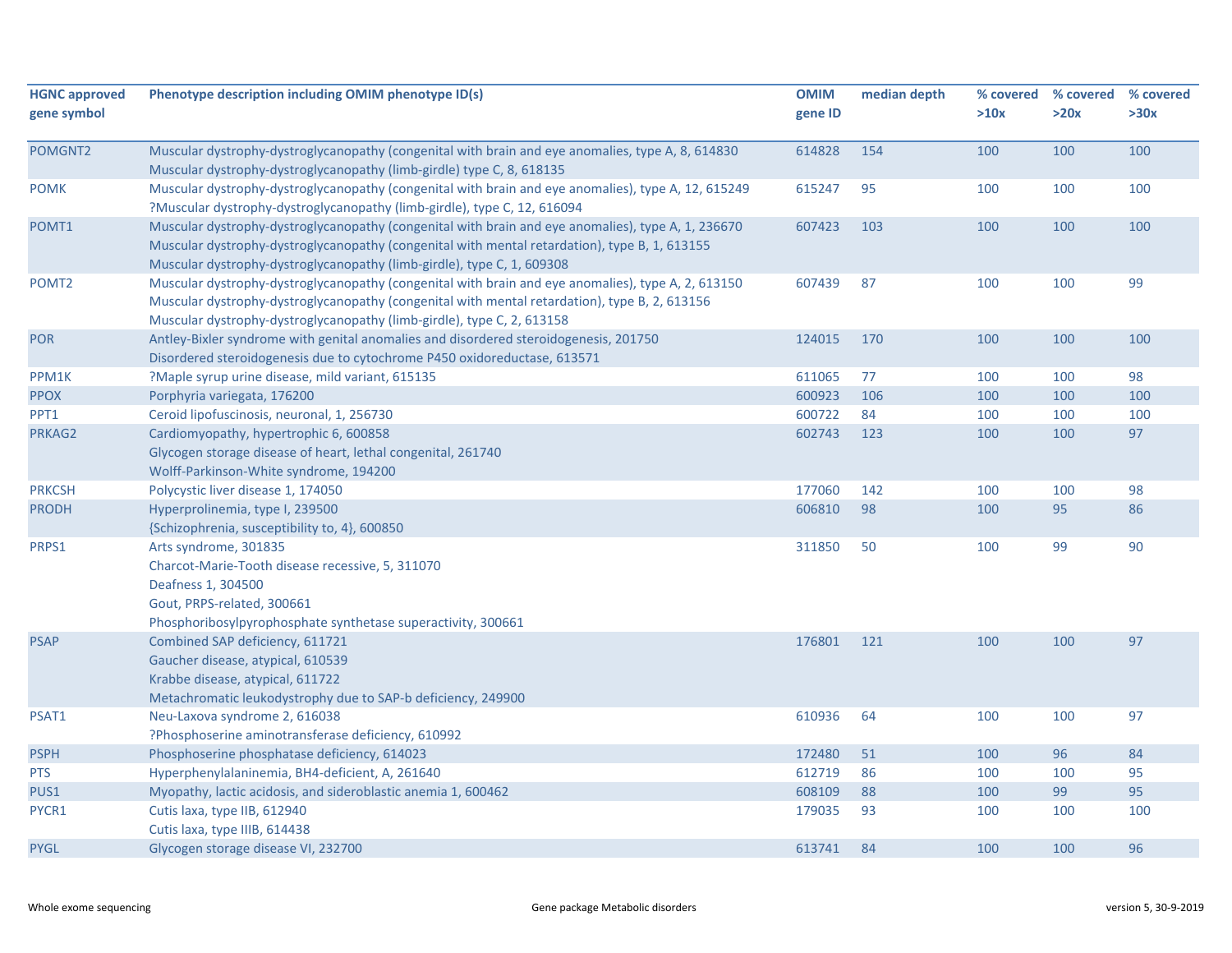| <b>HGNC approved</b> | Phenotype description including OMIM phenotype ID(s)                                                | <b>OMIM</b> | median depth | % covered | % covered % covered |      |
|----------------------|-----------------------------------------------------------------------------------------------------|-------------|--------------|-----------|---------------------|------|
| gene symbol          |                                                                                                     | gene ID     |              | >10x      | >20x                | >30x |
|                      |                                                                                                     |             |              |           |                     |      |
| <b>PYGM</b>          | McArdle disease, 232600                                                                             | 608455      | 112          | 100       | 100                 | 100  |
| <b>QDPR</b>          | Hyperphenylalaninemia, BH4-deficient, C, 261630                                                     | 612676      | 94           | 100       | 100                 | 97   |
| RARS2                | Pontocerebellar hypoplasia, type 6, 611523                                                          | 611524      | 66           | 100       | 99                  | 93   |
| RBCK1                | Polyglucosan body myopathy 1 with or without immunodeficiency, 615895                               | 610924      | 135          | 100       | 100                 | 99   |
| RBP4                 | Microphthalmia, isolated, with coloboma 10, 616428                                                  | 180250      | 128          | 100       | 100                 | 100  |
|                      | Retinal dystrophy, iris coloboma, and comedogenic acne syndrome, 615147                             |             |              |           |                     |      |
| <b>RBSN</b>          | No OMIM phenotype                                                                                   | 609511      | 110          | 100       | 100                 | 97   |
| RFT1                 | Congenital disorder of glycosylation, type In, 612015                                               | 611908      | 67           | 100       | 99                  | 93   |
| RNASEH2A             | Aicardi-Goutieres syndrome 4, 610333                                                                | 606034      | 109          | 100       | 100                 | 100  |
| RNASEH2B             | Aicardi-Goutieres syndrome 2, 610181                                                                | 610326      | 62           | 100       | 98                  | 88   |
| RNASEH2C             | Aicardi-Goutieres syndrome 3, 610329                                                                | 610330      | 323          | 100       | 100                 | 100  |
| RNASET2              | Leukoencephalopathy, cystic, without megalencephaly, 612951                                         | 612944      | 106          | 100       | 100                 | 99   |
| <b>RPIA</b>          | Ribose 5-phosphate isomerase deficiency, 608611                                                     | 180430      | 77           | 100       | 100                 | 98   |
| RRM2B                | Mitochondrial DNA depletion syndrome 8A (encephalomyopathic type with renal tubulopathy), 612075    | 604712      | 90           | 100       | 100                 | 100  |
|                      | Mitochondrial DNA depletion syndrome 8B (MNGIE type), 612075                                        |             |              |           |                     |      |
|                      | Progressive external ophthalmoplegia with mitochondrial DNA deletions 5, 613077                     |             |              |           |                     |      |
| RXYLT1               | Muscular dystrophy-dystroglycanopathy (congenital with brain and eye anomalies), type A, 10, 615041 | 605862      | 90           | 100       | 100                 | 94   |
| SAMHD1               | Aicardi-Goutieres syndrome 5, 612952                                                                | 606754      | 64           | 100       | 99                  | 88   |
|                      | ?Chilblain lupus 2, 614415                                                                          |             |              |           |                     |      |
| SAR1B                | Chylomicron retention disease, 246700                                                               | 607690      | 79           | 100       | 100                 | 97   |
| <b>SARDH</b>         | [Sarcosinemia], 268900                                                                              | 604455      | 104          | 100       | 100                 | 99   |
| SC5D                 | Lathosterolosis, 607330                                                                             | 602286      | 88           | 100       | 100                 | 100  |
| SCARB2               | Epilepsy, progressive myoclonic 4, with or without renal failure, 254900                            | 602257      | 89           | 100       | 100                 | 98   |
| SCN3A                | Epilepsy, familial focal, with variable foci 4, 617935                                              | 182391      | 84           | 100       | 100                 | 97   |
|                      | Epileptic encephalopathy, early infantile, 62, 617938                                               |             |              |           |                     |      |
| SCO1                 | Mitochondrial complex IV deficiency, 220110                                                         | 603644      | 99           | 100       | 100                 | 99   |
| SCO <sub>2</sub>     | Cardioencephalomyopathy, fatal infantile, due to cytochrome c oxidase deficiency 1, 604377          | 604272      | 125          | 100       | 100                 | 100  |
|                      | Myopia 6, 608908                                                                                    |             |              |           |                     |      |
| SCP <sub>2</sub>     | ?Leukoencephalopathy with dystonia and motor neuropathy, 613724                                     | 184755      | 54           | 100       | 100                 | 92   |
| <b>SDHA</b>          | Cardiomyopathy, dilated, 1GG, 613642                                                                | 600857      | 134          | 100       | 97                  | 91   |
|                      | Leigh syndrome, 256000                                                                              |             |              |           |                     |      |
|                      | Mitochondrial respiratory chain complex II deficiency, 252011                                       |             |              |           |                     |      |
|                      | Paragangliomas 5, 614165                                                                            |             |              |           |                     |      |
| SDHAF1               | Mitochondrial complex II deficiency, 252011                                                         | 612848      | 82           | 100       | 100                 | 100  |
| <b>SDHB</b>          | Gastrointestinal stromal tumor, 606764                                                              | 185470      | 149          | 100       | 100                 | 100  |
|                      | Paraganglioma and gastric stromal sarcoma, 606864                                                   |             |              |           |                     |      |
|                      | Paragangliomas 4, 115310                                                                            |             |              |           |                     |      |
|                      | Pheochromocytoma, 171300                                                                            |             |              |           |                     |      |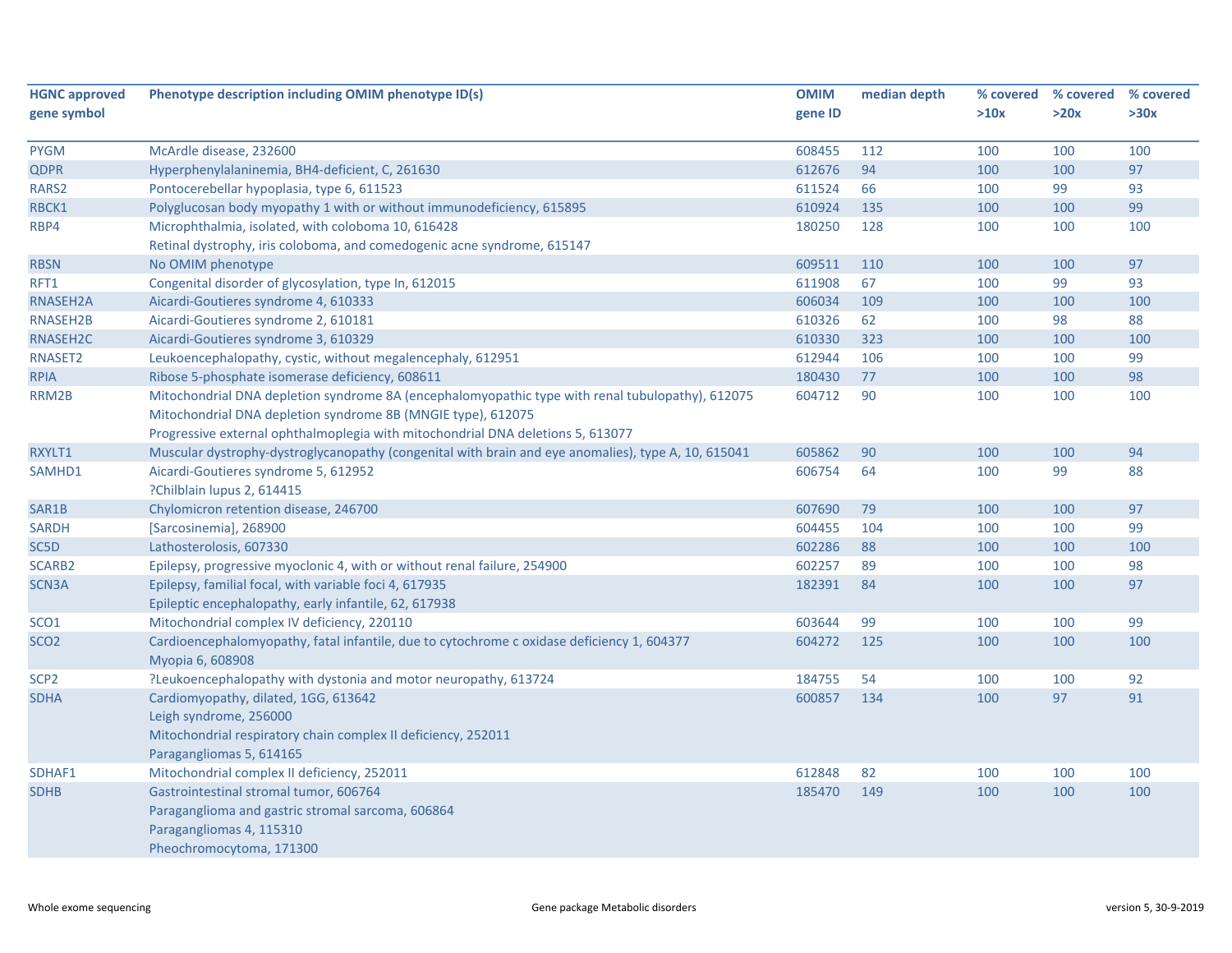| <b>HGNC approved</b><br>gene symbol | Phenotype description including OMIM phenotype ID(s)                                                                                                                               | <b>OMIM</b><br>gene ID | median depth | % covered<br>>10x | % covered<br>>20x | % covered<br>>30x |
|-------------------------------------|------------------------------------------------------------------------------------------------------------------------------------------------------------------------------------|------------------------|--------------|-------------------|-------------------|-------------------|
| <b>SDHC</b>                         | Gastrointestinal stromal tumor, 606764<br>Paraganglioma and gastric stromal sarcoma, 606864<br>Paragangliomas 3, 605373                                                            | 602413                 | 170          | 100               | 100               | 100               |
| <b>SDHD</b>                         | Mitochondrial complex II deficiency, 252011<br>Paraganglioma and gastric stromal sarcoma, 606864<br>Paragangliomas 1, with or without deafness, 168000<br>Pheochromocytoma, 171300 | 602690                 | 164          | 100               | 100               | 100               |
| SEC23B                              | ?Cowden syndrome 7, 616858<br>Dyserythropoietic anemia, congenital, type II, 224100                                                                                                | 610512                 | 74           | 100               | 100               | 97                |
| <b>SEPSECS</b>                      | Pontocerebellar hypoplasia type 2D, 613811                                                                                                                                         | 613009                 | 78           | 100               | 100               | 96                |
| SERAC1                              | 3-methylglutaconic aciduria with deafness, encephalopathy, and Leigh-like syndrome, 614739                                                                                         | 614725                 | 65           | 100               | 99                | 86                |
| <b>SGSH</b>                         | Mucopolysaccharidosis type IIIA (Sanfilippo A), 252900                                                                                                                             | 605270                 | 103          | 100               | 94                | 90                |
| SHMT1                               | No OMIM phenotype                                                                                                                                                                  | 182144                 | 95           | 100               | 100               | 100               |
| SHMT2                               | No OMIM phenotype                                                                                                                                                                  | 138450                 | 135          | 100               | 100               | 99                |
| SI                                  | Sucrase-isomaltase deficiency, congenital, 222900                                                                                                                                  | 609845                 | 60           | 100               | 99                | 92                |
| <b>SLC12A3</b>                      | Gitelman syndrome, 263800                                                                                                                                                          | 600968                 | 113          | 100               | 100               | 100               |
| <b>SLC16A1</b>                      | Erythrocyte lactate transporter defect, 245340<br>Hyperinsulinemic hypoglycemia, familial, 7, 610021<br>Monocarboxylate transporter 1 deficiency, 616095                           | 600682                 | 83           | 100               | 100               | 99                |
| <b>SLC17A5</b>                      | Salla disease, 604369<br>Sialic acid storage disorder, infantile, 269920                                                                                                           | 604322                 | 86           | 100               | 100               | 97                |
| <b>SLC19A1</b>                      | No OMIM phenotype                                                                                                                                                                  | 600424                 | 167          | 100               | 99                | 97                |
| <b>SLC19A2</b>                      | Thiamine-responsive megaloblastic anemia syndrome, 249270                                                                                                                          | 603941                 | 68           | 100               | 100               | 99                |
| <b>SLC19A3</b>                      | Thiamine metabolism dysfunction syndrome 2 (biotin- or thiamine-responsive encephalopathy type 2),<br>607483                                                                       | 606152                 | 73           | 100               | 100               | 98                |
| SLC1A1                              | Dicarboxylic aminoaciduria, 222730<br>{?Schizophrenia susceptibility 18}, 615232                                                                                                   | 133550                 | 93           | 100               | 100               | 98                |
| SLC1A3                              | Episodic ataxia, type 6, 612656                                                                                                                                                    | 600111                 | 99           | 100               | 100               | 100               |
| <b>SLC22A5</b>                      | Carnitine deficiency, systemic primary, 212140                                                                                                                                     | 603377                 | 118          | 100               | 100               | 100               |
| <b>SLC25A1</b>                      | Combined D-2- and L-2-hydroxyglutaric aciduria, 615182<br>?Myasthenic syndrome, congenital, 23, presynaptic, 618197                                                                | 190315                 | 102          | 100               | 100               | 100               |
| <b>SLC25A12</b>                     | Epileptic encephalopathy, early infantile, 39, 612949                                                                                                                              | 603667                 | 88           | 100               | 100               | 97                |
| <b>SLC25A13</b>                     | Citrullinemia, adult-onset type II, 603471<br>Citrullinemia, type II, neonatal-onset, 605814                                                                                       | 603859                 | 98           | 100               | 99                | 93                |
| <b>SLC25A15</b>                     | Hyperornithinemia-hyperammonemia-homocitrullinemia syndrome, 238970                                                                                                                | 603861                 | 132          | 100               | 100               | 98                |
| <b>SLC25A19</b>                     | Microcephaly, Amish type, 607196                                                                                                                                                   | 606521                 | 105          | 100               | 100               | 100               |
|                                     | Thiamine metabolism dysfunction syndrome 4 (progressive polyneuropathy type), 613710                                                                                               |                        |              |                   |                   |                   |
| <b>SLC25A20</b>                     | Carnitine-acylcarnitine translocase deficiency, 212138                                                                                                                             | 613698                 | 66           | 100               | 100               | 97                |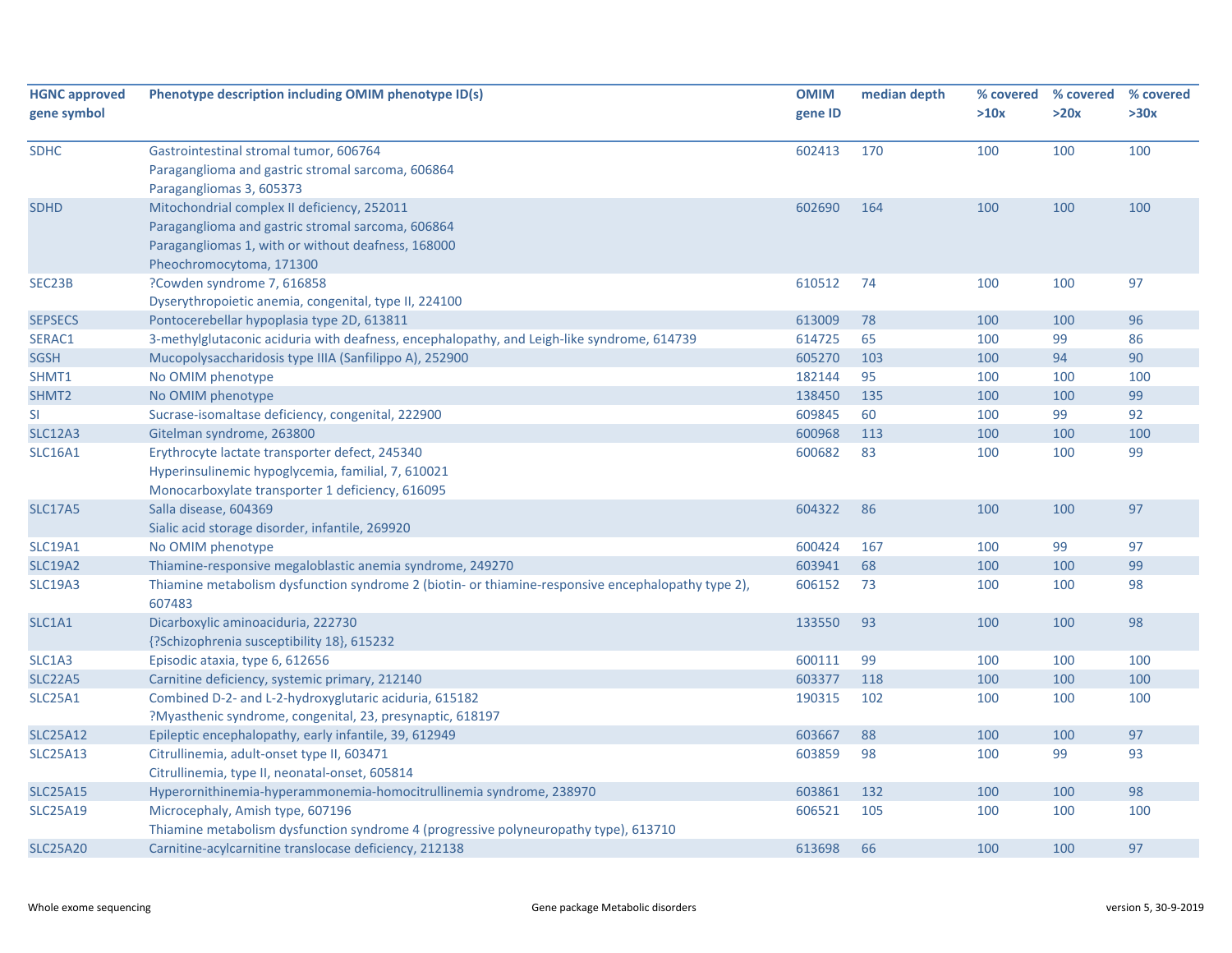| <b>HGNC approved</b>            | Phenotype description including OMIM phenotype ID(s)                            | <b>OMIM</b> | median depth | % covered | % covered % covered |      |
|---------------------------------|---------------------------------------------------------------------------------|-------------|--------------|-----------|---------------------|------|
| gene symbol                     |                                                                                 | gene ID     |              | >10x      | >20x                | >30x |
|                                 |                                                                                 |             |              |           |                     |      |
| <b>SLC25A22</b>                 | Epileptic encephalopathy, early infantile, 3, 609304                            | 609302      | 122          | 100       | 100                 | 100  |
| <b>SLC25A3</b>                  | Mitochondrial phosphate carrier deficiency, 610773                              | 600370      | 105          | 100       | 100                 | 100  |
| <b>SLC25A32</b>                 | ?Exercise intolerance, riboflavin-responsive, 616839                            | 610815      | 58           | 100       | 97                  | 83   |
| <b>SLC25A38</b>                 | Anemia, sideroblastic, 2, pyridoxine-refractory, 205950                         | 610819      | 109          | 100       | 100                 | 100  |
| <b>SLC25A4</b>                  | Mitochondrial DNA depletion syndrome 12A (cardiomyopathic type) AD, 617184      | 103220      | 112          | 100       | 100                 | 100  |
|                                 | Mitochondrial DNA depletion syndrome 12B (cardiomyopathic type) AR, 615418      |             |              |           |                     |      |
|                                 | Progressive external ophthalmoplegia with mitochondrial DNA deletions 2, 609283 |             |              |           |                     |      |
| SLC <sub>2</sub> A <sub>1</sub> | Dystonia 9, 601042                                                              | 138140      | 127          | 100       | 100                 | 100  |
|                                 | {Epilepsy, idiopathic generalized, susceptibility to, 12}, 614847               |             |              |           |                     |      |
|                                 | GLUT1 deficiency syndrome 1, infantile onset, severe, 606777                    |             |              |           |                     |      |
|                                 | GLUT1 deficiency syndrome 2, childhood onset, 612126                            |             |              |           |                     |      |
|                                 | Stomatin-deficient cryohydrocytosis with neurologic defects, 608885             |             |              |           |                     |      |
| SLC <sub>2</sub> A <sub>2</sub> | {Diabetes mellitus, noninsulin-dependent}, 125853                               | 138160      | 63           | 100       | 100                 | 96   |
|                                 | Fanconi-Bickel syndrome, 227810                                                 |             |              |           |                     |      |
| <b>SLC30A10</b>                 | Hypermanganesemia with dystonia 1, 613280                                       | 611146      | 148          | 100       | 100                 | 100  |
| SLC33A1                         | Congenital cataracts, hearing loss, and neurodegeneration, 614482               | 603690      | 68           | 100       | 98                  | 86   |
|                                 | Spastic paraplegia 42, 612539                                                   |             |              |           |                     |      |
| <b>SLC35A1</b>                  | Congenital disorder of glycosylation, type IIf, 603585                          | 605634      | 66           | 100       | 100                 | 97   |
| <b>SLC35A3</b>                  | ?Arthrogryposis, mental retardation, and seizures, 615553                       | 605632      | 73           | 100       | 99                  | 92   |
| <b>SLC35C1</b>                  | Congenital disorder of glycosylation, type IIc, 266265                          | 605881      | 146          | 100       | 100                 | 100  |
| <b>SLC35D1</b>                  | Schneckenbecken dysplasia, 269250                                               | 610804      | 57           | 100       | 99                  | 85   |
| <b>SLC36A2</b>                  | Hyperglycinuria, 138500                                                         | 608331      | 102          | 100       | 100                 | 100  |
|                                 | Iminoglycinuria, digenic, 242600                                                |             |              |           |                     |      |
| <b>SLC37A4</b>                  | Glycogen storage disease Ib, 232220                                             | 602671      | 96           | 100       | 100                 | 95   |
|                                 | Glycogen storage disease Ic, 232240                                             |             |              |           |                     |      |
| <b>SLC39A14</b>                 | Hypermanganesemia with dystonia 2, 617013                                       | 608736      | 92           | 100       | 100                 | 97   |
|                                 | ?Hyperostosis cranalis interna, 144755                                          |             |              |           |                     |      |
| <b>SLC39A4</b>                  | Acrodermatitis enteropathica, 201100                                            | 607059      | 125          | 100       | 100                 | 100  |
| <b>SLC39A8</b>                  | Congenital disorder of glycosylation, type IIn, 616721                          | 608732      | 83           | 100       | 99                  | 95   |
| SLC3A1                          | Cystinuria, 220100                                                              | 104614      | 93           | 100       | 100                 | 97   |
| <b>SLC40A1</b>                  | Hemochromatosis, type 4, 606069                                                 | 604653      | 63           | 100       | 100                 | 97   |
| <b>SLC46A1</b>                  | Folate malabsorption, hereditary, 229050                                        | 611672      | 121          | 100       | 100                 | 98   |
| SLC52A1                         | Riboflavin deficiency, 615026                                                   | 607883      | 203          | 100       | 100                 | 100  |
| <b>SLC52A2</b>                  | Brown-Vialetto-Van Laere syndrome 2, 614707                                     | 607882      | 173          | 100       | 100                 | 100  |
| SLC52A3                         | Brown-Vialetto-Van Laere syndrome 1, 211530                                     | 613350      | 109          | 100       | 100                 | 100  |
|                                 | ?Fazio-Londe disease, 211500                                                    |             |              |           |                     |      |
| SLC5A1                          | Glucose/galactose malabsorption, 606824                                         | 182380      | 104          | 100       | 100                 | 96   |
| SLC5A2                          | Renal glucosuria, 233100                                                        | 182381      | 113          | 100       | 100                 | 99   |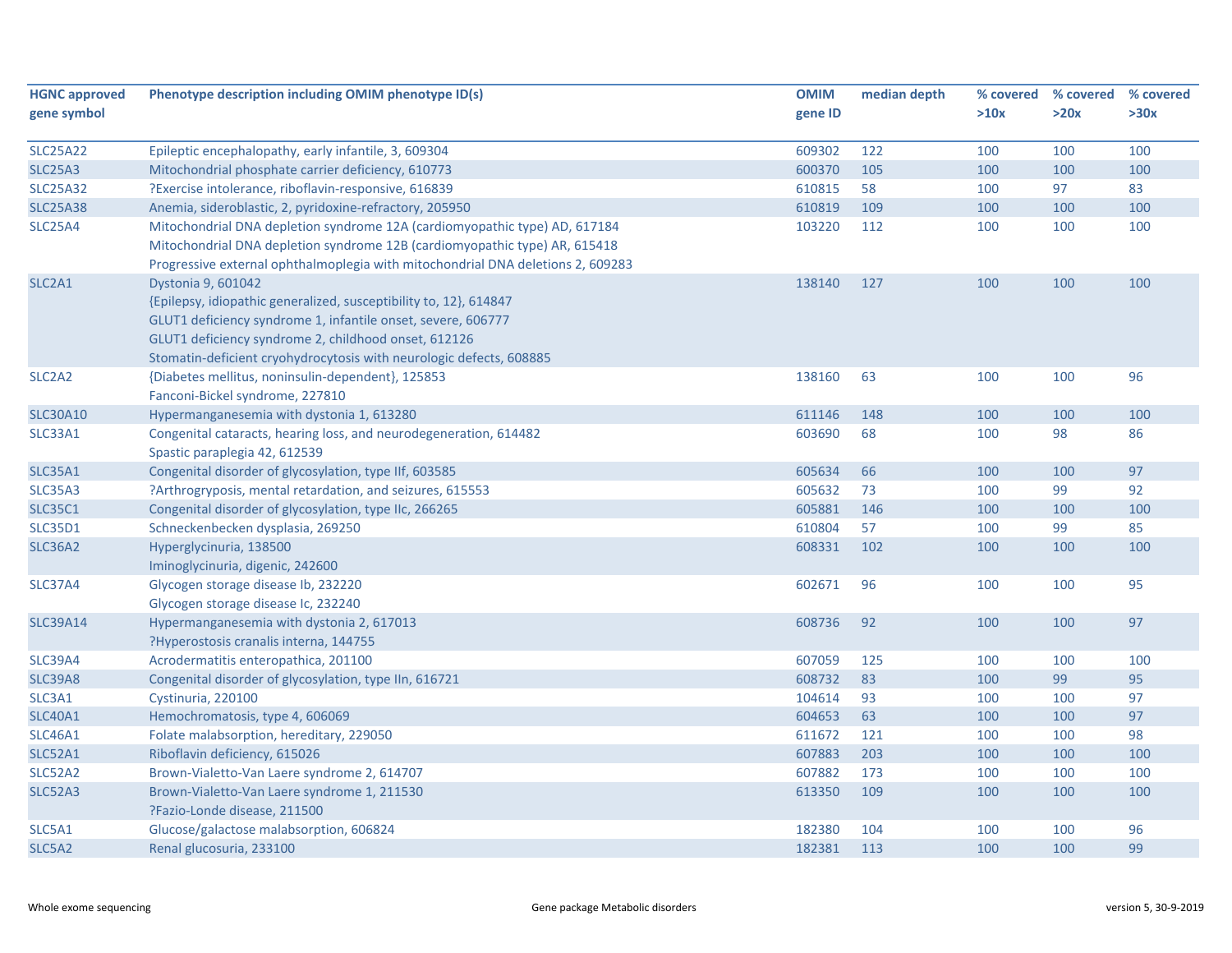| <b>HGNC approved</b> | Phenotype description including OMIM phenotype ID(s)                                                 | <b>OMIM</b> | median depth |      | % covered % covered | % covered |
|----------------------|------------------------------------------------------------------------------------------------------|-------------|--------------|------|---------------------|-----------|
| gene symbol          |                                                                                                      | gene ID     |              | >10x | >20x                | >30x      |
| <b>SLC6A19</b>       | Hartnup disorder, 234500                                                                             | 608893      | 115          | 100  | 100                 | 100       |
|                      | Hyperglycinuria, 138500                                                                              |             |              |      |                     |           |
|                      | Iminoglycinuria, digenic, 242600                                                                     |             |              |      |                     |           |
| SLC6A8               | Cerebral creatine deficiency syndrome 1, 300352                                                      | 300036      | 103          | 100  | 98                  | 95        |
| SLC7A7               | Lysinuric protein intolerance, 222700                                                                | 603593      | 79           | 100  | 100                 | 97        |
| SLC7A9               | Cystinuria, 220100                                                                                   | 604144      | 100          | 100  | 100                 | 99        |
| SLCO1B1              | Hyperbilirubinemia, Rotor type, digenic, 237450                                                      | 604843      | 61           | 100  | 99                  | 90        |
| SLCO1B3              | Hyperbilirubinemia, Rotor type, digenic, 237450                                                      | 605495      | 66           | 100  | 99                  | 92        |
| SMPD1                | Niemann-Pick disease, type A, 257200                                                                 | 607608      | 131          | 100  | 100                 | 99        |
|                      | Niemann-Pick disease, type B, 607616                                                                 |             |              |      |                     |           |
| SOD <sub>1</sub>     | Amyotrophic lateral sclerosis 1, 105400                                                              | 147450      | 74           | 100  | 100                 | 100       |
| <b>SPR</b>           | Dystonia, dopa-responsive, due to sepiapterin reductase deficiency, 612716                           | 182125      | 102          | 100  | 100                 | 100       |
| SPTLC1               | Neuropathy, hereditary sensory and autonomic, type IA, 162400                                        | 605712      | 62           | 100  | 99                  | 94        |
| SPTLC2               | Neuropathy, hereditary sensory and autonomic, type IC, 613640                                        | 605713      | 81           | 100  | 100                 | 96        |
| SRD5A3               | Congenital disorder of glycosylation, type Iq, 612379                                                | 611715      | 111          | 100  | 100                 | 96        |
|                      | Kahrizi syndrome, 612713                                                                             |             |              |      |                     |           |
| SSR3                 | No OMIM phenotype                                                                                    | 606213      | 63           | 94   | 77                  | 57        |
| SSR4                 | Congenital disorder of glycosylation, type Iy, 300934                                                | 300090      | 76           | 100  | 100                 | 99        |
| ST3GAL3              | ?Epileptic encephalopathy, early infantile, 15, 615006                                               | 606494      | 79           | 100  | 100                 | 96        |
|                      | Mental retardation 12, 611090                                                                        |             |              |      |                     |           |
| ST3GAL5              | Salt and pepper developmental regression syndrome, 609056                                            | 604402      | 55           | 99   | 92                  | 84        |
| <b>STAR</b>          | Lipoid adrenal hyperplasia, 201710                                                                   | 600617      | 118          | 100  | 100                 | 100       |
| <b>STS</b>           | Ichthyosis, 308100                                                                                   | 300747      | 90           | 97   | 97                  | 95        |
| STT3A                | ?Congenital disorder of glycosylation, type Iw, 615596                                               | 601134      | 63           | 100  | 100                 | 98        |
| STT3B                | ?Congenital disorder of glycosylation, type Ix, 615597                                               | 608605      | 90           | 100  | 100                 | 97        |
| SUCLA <sub>2</sub>   | Mitochondrial DNA depletion syndrome 5 (encephalomyopathic with or without methylmalonic aciduria),  | 603921      | 56           | 100  | 97                  | 86        |
|                      | 612073                                                                                               |             |              |      |                     |           |
| SUCLG1               | Mitochondrial DNA depletion syndrome 9 (encephalomyopathic type with methylmalonic aciduria), 245400 | 611224      | 88           | 100  | 100                 | 100       |
| <b>SUGCT</b>         | Glutaric aciduria III, 231690                                                                        | 609187      | 73           | 100  | 100                 | 93        |
| SUMF1                | Multiple sulfatase deficiency, 272200                                                                | 607939      | 88           | 100  | 100                 | 99        |
| <b>SUOX</b>          | Sulfite oxidase deficiency, 272300                                                                   | 606887      | 136          | 100  | 100                 | 100       |
| SURF1                | Charcot-Marie-Tooth disease, type 4K, 616684                                                         | 185620      | 88           | 94   | 89                  | 87        |
|                      | Leigh syndrome, due to COX IV deficiency, 256000                                                     |             |              |      |                     |           |
| TACO1                | Mitochondrial complex IV deficiency, 220110                                                          | 612958      | 82           | 100  | 100                 | 100       |
| TALDO1               | Transaldolase deficiency, 606003                                                                     | 602063      | 136          | 100  | 100                 | 100       |
| TANGO <sub>2</sub>   | Metabolic encephalomyopathic crises, recurrent, with rhabdomyolysis, cardiac arrhythmias, and        | 616830      | 96           | 100  | 100                 | 99        |
|                      | neurodegeneration, 616878                                                                            |             |              |      |                     |           |
| <b>TAT</b>           | Tyrosinemia, type II, 276600                                                                         | 613018      | 65           | 100  | 100                 | 98        |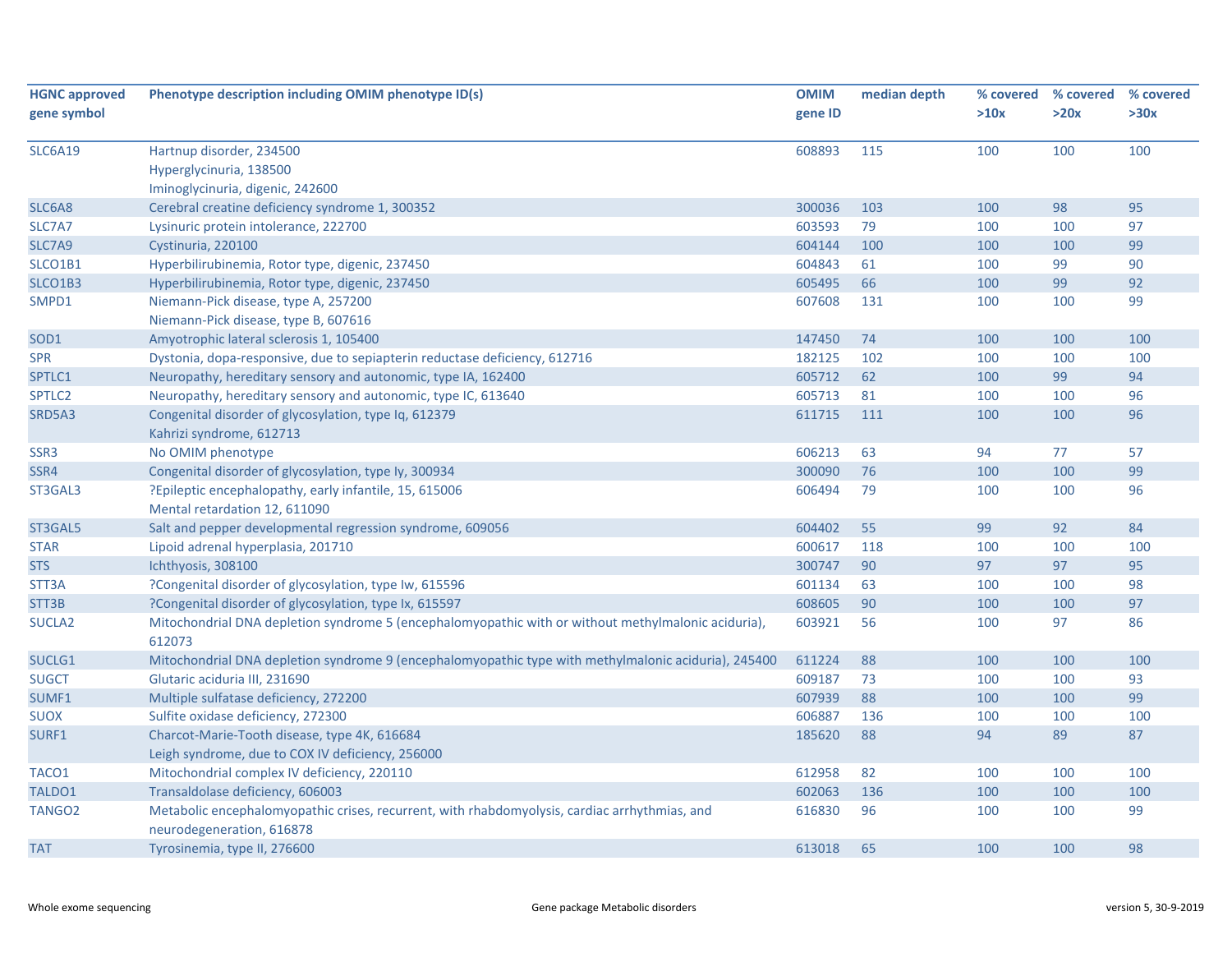| <b>HGNC approved</b> | Phenotype description including OMIM phenotype ID(s)                             | <b>OMIM</b> | median depth |      | % covered % covered | % covered |
|----------------------|----------------------------------------------------------------------------------|-------------|--------------|------|---------------------|-----------|
| gene symbol          |                                                                                  | gene ID     |              | >10x | >20x                | >30x      |
| <b>TAZ</b>           | Barth syndrome, 302060                                                           | 300394      | 97           | 100  | 98                  | 90        |
| TBXAS1               | Ghosal hematodiaphyseal syndrome, 231095                                         | 274180      | 74           | 100  | 99                  | 93        |
|                      | ?Thromboxane synthase deficiency, 614158                                         |             |              |      |                     |           |
| <b>TCIRG1</b>        | Osteopetrosis 1, 259700                                                          | 604592      | 117          | 100  | 100                 | 97        |
| TCN1                 | No OMIM phenotype                                                                | 189905      | 66           | 100  | 99                  | 95        |
| TCN <sub>2</sub>     | Transcobalamin II deficiency, 275350                                             | 613441      | 118          | 100  | 100                 | 100       |
| TDO <sub>2</sub>     | [?Hypertryptophanemia], 600627                                                   | 191070      | 49           | 100  | 99                  | 88        |
| <b>TECR</b>          | Mental retardation 14, 614020                                                    | 610057      | 140          | 100  | 100                 | 100       |
| TFR <sub>2</sub>     | Hemochromatosis, type 3, 604250                                                  | 604720      | 101          | 100  | 100                 | 97        |
| TH.                  | Segawa syndrome, recessive, 605407                                               | 191290      | 93           | 100  | 99                  | 94        |
| <b>TIMM8A</b>        | Mohr-Tranebjaerg syndrome, 304700                                                | 300356      | 138          | 100  | 100                 | 100       |
| TK <sub>2</sub>      | Mitochondrial DNA depletion syndrome 2 (myopathic type), 609560                  | 188250      | 66           | 100  | 100                 | 95        |
|                      | ?Progressive external ophthalmoplegia with mitochondrial DNA deletions 3, 617069 |             |              |      |                     |           |
| <b>TMEM165</b>       | Congenital disorder of glycosylation, type IIk, 614727                           | 614726      | 108          | 100  | 100                 | 100       |
| <b>TMEM199</b>       | Congenital disorder of glycosylation, type IIp, 616829                           | 616815      | 85           | 100  | 100                 | 100       |
| TMEM70               | Mitochondrial complex V (ATP synthase) deficiency, nuclear type 2, 614052        | 612418      | 93           | 100  | 100                 | 95        |
| <b>TPI1</b>          | Hemolytic anemia due to triosephosphate isomerase deficiency, 615512             | 190450      | 123          | 100  | 98                  | 96        |
| <b>TPMT</b>          | {Thiopurines, poor metabolism of, 1}, 610460                                     | 187680      | 75           | 100  | 100                 | 89        |
| TPP1                 | Ceroid lipofuscinosis, neuronal, 2, 204500                                       | 607998      | 97           | 100  | 100                 | 100       |
|                      | Spinocerebellar ataxia 7, 609270                                                 |             |              |      |                     |           |
| TRAPPC11             | Muscular dystrophy, limb-girdle 18, 615356                                       | 614138      | 60           | 100  | 97                  | 90        |
| <b>TREH</b>          | Trehalase deficiency, 612119                                                     | 275360      | 111          | 100  | 100                 | 100       |
| TREX1                | Aicardi-Goutieres syndrome 1, dominant and recessive, 225750                     | 606609      | 234          | 100  | 100                 | 100       |
|                      | Chilblain lupus, 610448                                                          |             |              |      |                     |           |
|                      | {Systemic lupus erythematosus, susceptibility to}, 152700                        |             |              |      |                     |           |
|                      | Vasculopathy, retinal, with cerebral leukodystrophy, 192315                      |             |              |      |                     |           |
| TRIM37               | Mulibrey nanism, 253250                                                          | 605073      | 61           | 100  | 100                 | 94        |
| <b>TRMU</b>          | {Deafness, modifier of}, 580000                                                  | 610230      | 97           | 100  | 100                 | 98        |
|                      | Liver failure, transient infantile, 613070                                       |             |              |      |                     |           |
| TRPM6                | Hypomagnesemia 1, intestinal, 602014                                             | 607009      | 75           | 100  | 100                 | 96        |
| <b>TSFM</b>          | Combined oxidative phosphorylation deficiency 3, 610505                          | 604723      | 77           | 100  | 100                 | 100       |
| <b>TTC19</b>         | Mitochondrial complex III deficiency, nuclear type 2, 615157                     | 613814      | 53           | 100  | 92                  | $77\,$    |
| <b>TTPA</b>          | Ataxia with isolated vitamin E deficiency, 277460                                | 600415      | 61           | 100  | 98                  | 91        |
| <b>TUFM</b>          | Combined oxidative phosphorylation deficiency 4, 610678                          | 602389      | 158          | 100  | 100                 | 100       |
| TUSC <sub>3</sub>    | Mental retardation 7, 611093                                                     | 601385      | 72           | 100  | 100                 | 95        |
| <b>TWNK</b>          | Mitochondrial DNA depletion syndrome 7 (hepatocerebral type), 271245             | 606075      | 145          | 100  | 100                 | 100       |
|                      | Perrault syndrome 5, 616138                                                      |             |              |      |                     |           |
|                      | Progressive external ophthalmoplegia with mitochondrial DNA deletions 3, 609286  |             |              |      |                     |           |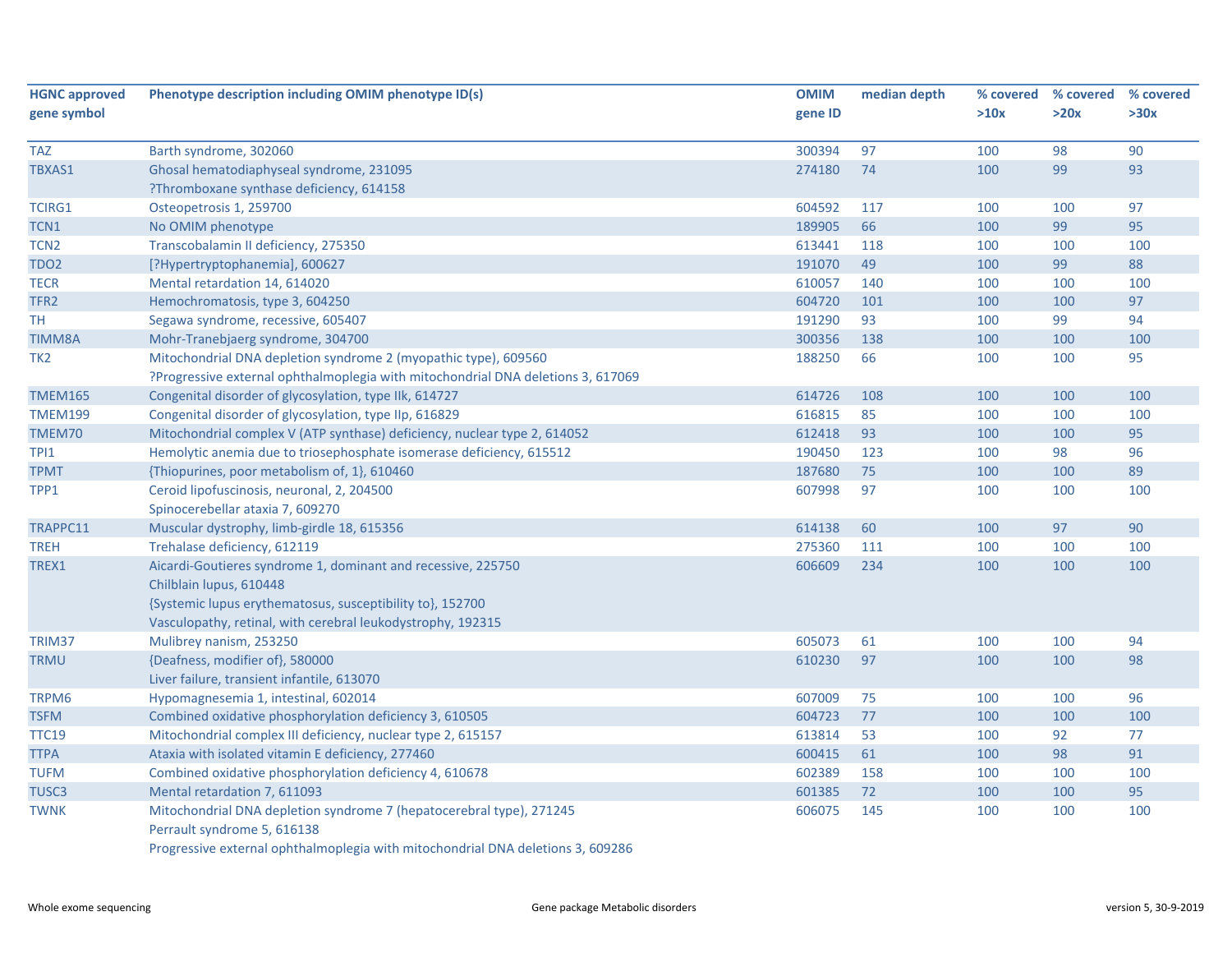| <b>HGNC approved</b><br>gene symbol | Phenotype description including OMIM phenotype ID(s)                                                                                  | <b>OMIM</b><br>gene ID | median depth | % covered<br>>10x | % covered<br>>20x | % covered<br>>30x |
|-------------------------------------|---------------------------------------------------------------------------------------------------------------------------------------|------------------------|--------------|-------------------|-------------------|-------------------|
| <b>TYMP</b>                         | Mitochondrial DNA depletion syndrome 1 (MNGIE type), 603041                                                                           | 131222                 | 102          | 100               | 100               | 100               |
| <b>TYMS</b>                         | No OMIM phenotype                                                                                                                     | 188350                 | 76           | 100               | 100               | 97                |
| <b>TYR</b>                          | Albinism, oculocutaneous, type IA, 203100                                                                                             | 606933                 | 83           | 100               | 100               | 98                |
|                                     | Albinism, oculocutaneous, type IB, 606952                                                                                             |                        |              |                   |                   |                   |
|                                     | {Melanoma, cutaneous malignant, susceptibility to, 8}, 601800                                                                         |                        |              |                   |                   |                   |
|                                     | [Skin/hair/eye pigmentation 3, blue/green eyes], 601800                                                                               |                        |              |                   |                   |                   |
|                                     | [Skin/hair/eye pigmentation 3, light/dark/freckling skin], 601800                                                                     |                        |              |                   |                   |                   |
|                                     | Waardenburg syndrome/albinism, digenic, 103470                                                                                        |                        |              |                   |                   |                   |
| TYRP1                               | Albinism, oculocutaneous, type III, 203290                                                                                            | 115501                 | 73           | 100               | 100               | 98                |
|                                     | [Skin/hair/eye pigmentation, variation in, 11 (Melanesian blond hair)], 612271                                                        |                        |              |                   |                   |                   |
| UGT1A1                              | [Bilirubin, serum level of, QTL1], 601816                                                                                             | 191740                 | 130          | 100               | 100               | 100               |
|                                     | Crigler-Najjar syndrome, type I, 218800                                                                                               |                        |              |                   |                   |                   |
|                                     | Crigler-Najjar syndrome, type II, 606785                                                                                              |                        |              |                   |                   |                   |
|                                     | [Gilbert syndrome], 143500                                                                                                            |                        |              |                   |                   |                   |
| <b>UMOD</b>                         | Hyperbilirubinemia, familial transient neonatal, 237900<br>Glomerulocystic kidney disease with hyperuricemia and isosthenuria, 609886 | 191845                 | 95           | 100               | 100               | 97                |
|                                     | Hyperuricemic nephropathy, familial juvenile 1, 162000                                                                                |                        |              |                   |                   |                   |
|                                     | Medullary cystic kidney disease 2, 603860                                                                                             |                        |              |                   |                   |                   |
| <b>UMPS</b>                         | Orotic aciduria, 258900                                                                                                               | 613891                 | 74           | 100               | 100               | 98                |
| UPB1                                | Beta-ureidopropionase deficiency, 613161                                                                                              | 606673                 | 96           | 100               | 100               | 100               |
| <b>UQCRB</b>                        | Mitochondrial complex III deficiency, nuclear type 3, 615158                                                                          | 191330                 | 75           | 100               | 100               | 100               |
| <b>UQCRQ</b>                        | Mitochondrial complex III deficiency, nuclear type 4, 615159                                                                          | 612080                 | 123          | 100               | 100               | 100               |
| UROC1                               | ?Urocanase deficiency, 276880                                                                                                         | 613012                 | 112          | 100               | 100               | 99                |
| <b>UROD</b>                         | Porphyria cutanea tarda, 176100                                                                                                       | 613521                 | 87           | 100               | 100               | 97                |
|                                     | Porphyria, hepatoerythropoietic, 176100                                                                                               |                        |              |                   |                   |                   |
| <b>UROS</b>                         | Porphyria, congenital erythropoietic, 263700                                                                                          | 606938                 | 60           | 100               | 100               | 97                |
| USF1                                | {Hyperlipidemia, familial combined, susceptibility to}, 602491                                                                        | 191523                 | 113          | 100               | 100               | 100               |
| VKORC1                              | Vitamin K-dependent clotting factors, combined deficiency of, 2, 607473                                                               | 608547                 | 113          | 100               | 100               | 99                |
|                                     | Warfarin resistance, 122700                                                                                                           |                        |              |                   |                   |                   |
| VPS13B                              | Cohen syndrome, 216550                                                                                                                | 607817                 | 75           | 100               | 99                | 96                |
| <b>XDH</b>                          | Xanthinuria, type I, 278300                                                                                                           | 607633                 | 81           | 100               | 100               | 96                |
| XYLT1                               | Desbuquois dysplasia 2, 615777                                                                                                        | 608124                 | 103          | 100               | 97                | 93                |
|                                     | {Pseudoxanthoma elasticum, modifier of severity of}, 264800                                                                           |                        |              |                   |                   |                   |
| XYLT2                               | {Pseudoxanthoma elasticum, modifier of severity of}, 264800                                                                           | 608125                 | 131          | 100               | 100               | 100               |
|                                     | Spondyloocular syndrome, 605822                                                                                                       |                        |              |                   |                   |                   |
| YARS2                               | Myopathy, lactic acidosis, and sideroblastic anemia 2, 613561                                                                         | 610957                 | 127          | 100               | 100               | 99                |

‐ Gene symbols according HGCN ‐ OMIM release used: 8‐9‐2019